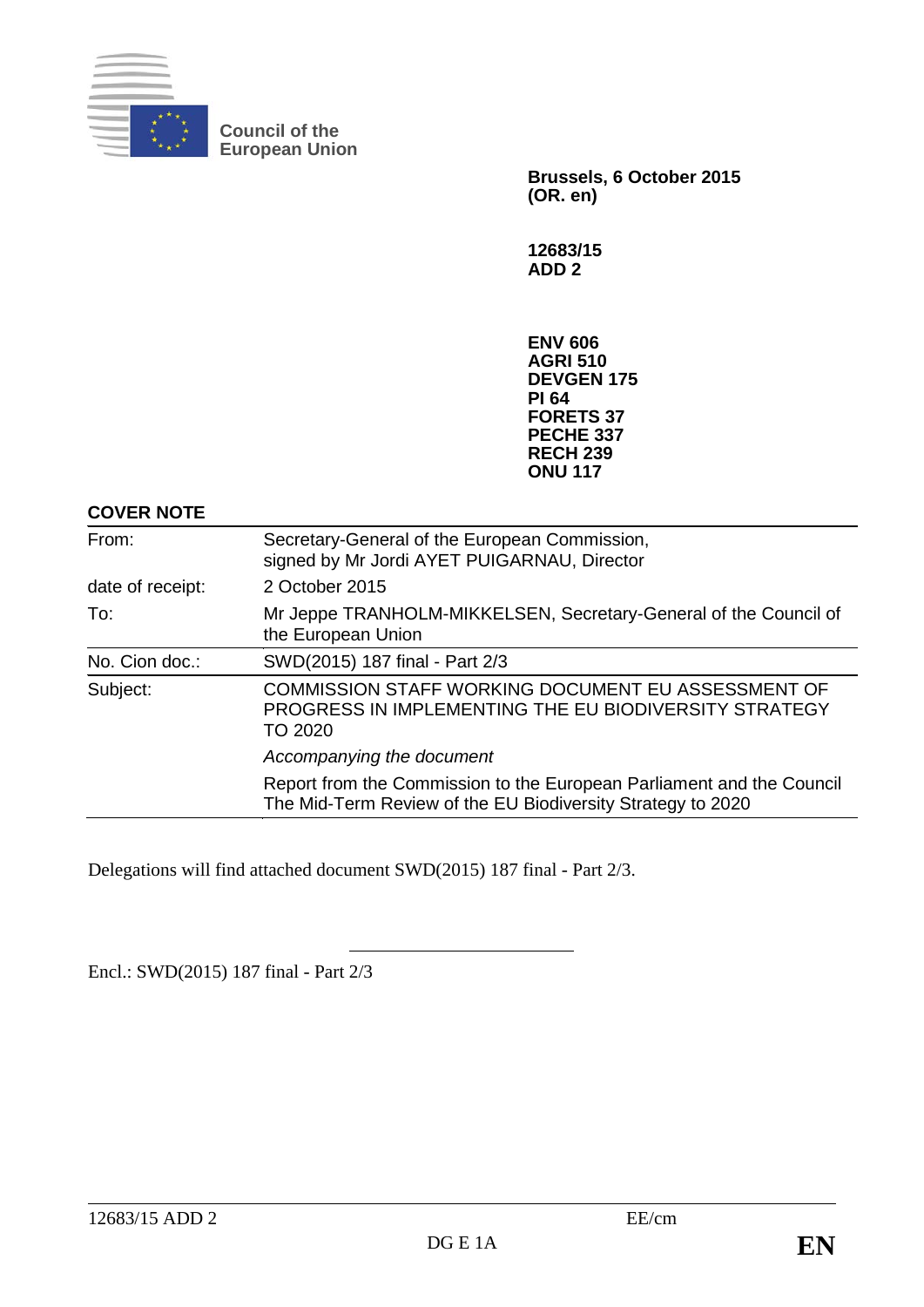

EUROPEAN **COMMISSION** 

> Brussels, 2.10.2015 SWD(2015) 187 final

PART 2/3

## **COMMISSION STAFF WORKING DOCUMENT**

## **EU ASSESSMENT OF PROGRESS IN IMPLEMENTING THE EU BIODIVERSITY STRATEGY TO 2020**

*Accompanying the document*

**Report from the Commission to the European Parliament and the Council**

**The Mid-Term Review of the EU Biodiversity Strategy to 2020**

{COM(2015) 478 final}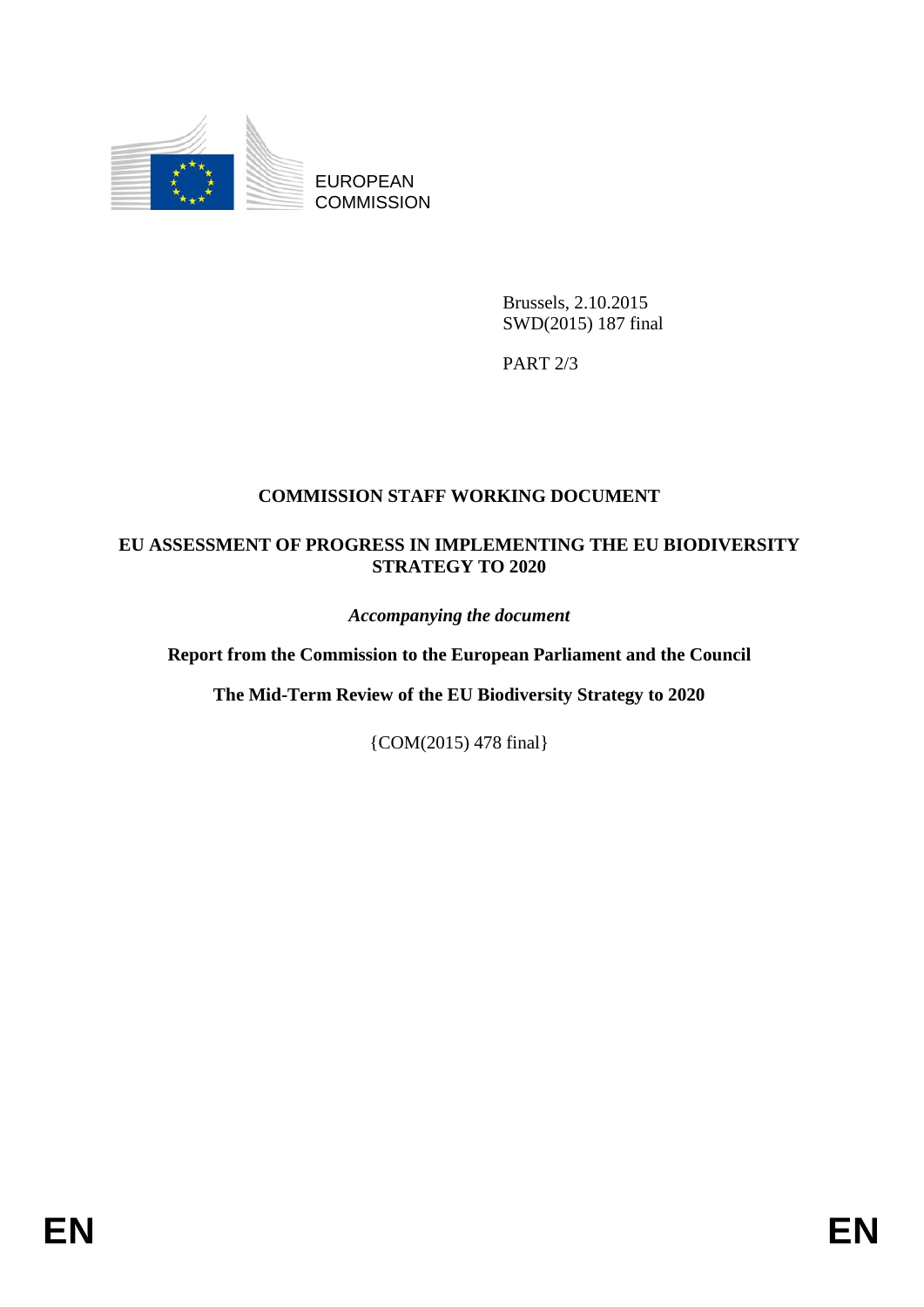# **MID-TERM REVIEW OF THE EU BIODIVERSITY STRATEGY TO 2020 EU ASSESSMENT OF PROGRESS IN IMPLEMENTING THE EU BIODIVERSITY STRATEGY TO 2020 PART 2/3**

### **Table of Contents of PART 2/3**

| Target 3a – Increase the contribution of agriculture to maintaining and enhancing biodiversity 17 |  |
|---------------------------------------------------------------------------------------------------|--|
|                                                                                                   |  |
| Target 3b – Increase the contribution of forestry to maintaining and enhancing biodiversity 32    |  |
|                                                                                                   |  |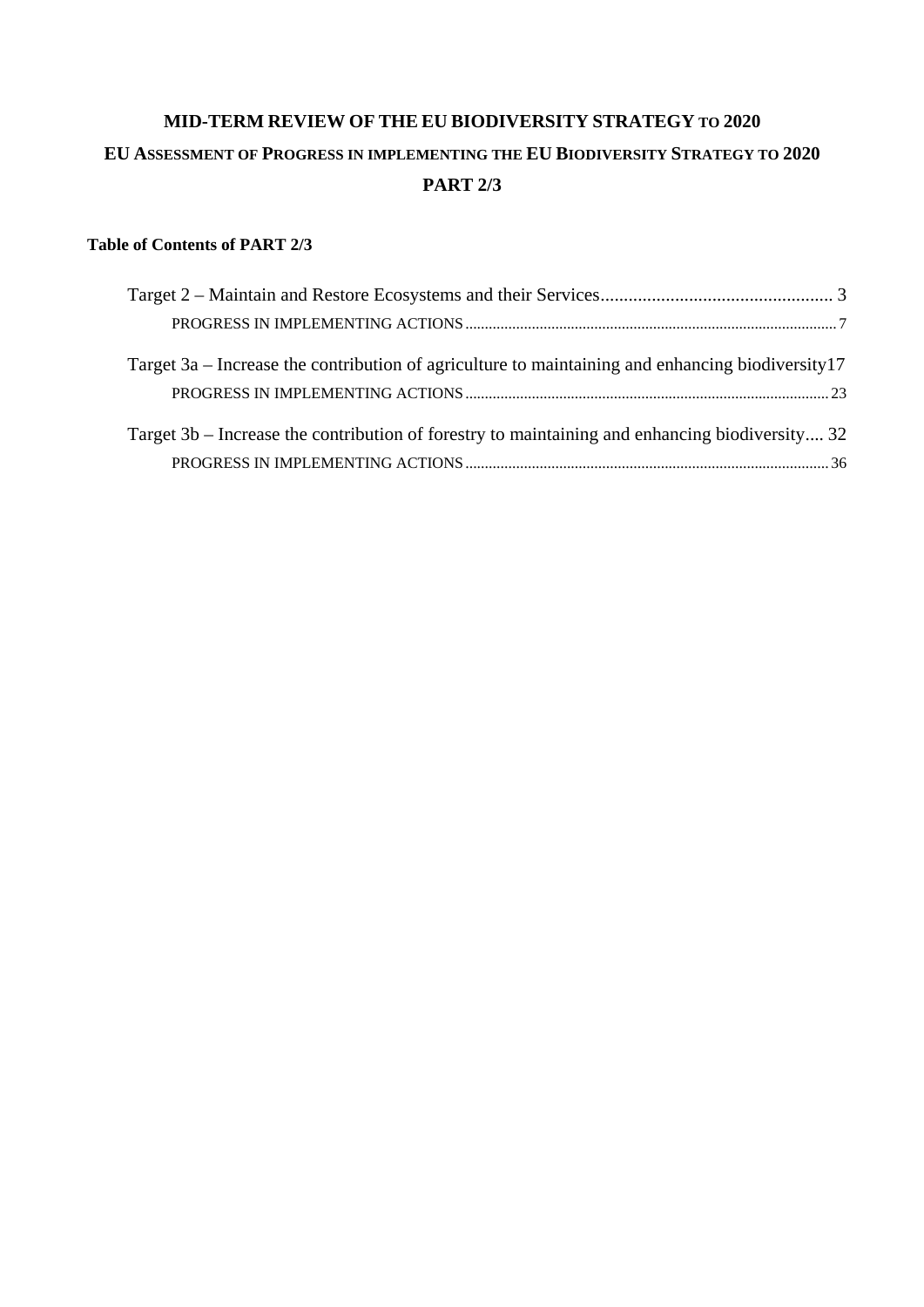#### **Target 2 – Maintain and Restore Ecosystems and their Services**

**By 2020, ecosystems and their services are maintained and enhanced by establishing green infrastructure and restoring at least 15 % of degraded ecosystems.**

*Socio-economic benefits of reaching this target: Besides contributing to the achievement of the environmental and ecological quality objectives set by EU legislation, the 15% restoration target and deployment of green infrastructure contribute to a range of social benefits and economic benefits linked to improved air and water quality, flood control, noise reduction, recreation and social opportunities, and health. For example, the restoration of peat bogs in the framework of the Sustainable Catchment Management Programme in the North West of England is estimated to bring about savings of around £2 million per year in water supply and purification costs[1](#page-3-0) . In Germany, yearly sales figures related to green roofs installation are estimated at 254 million EUR, with a growing trend[2](#page-3-1) . A study in an Amsterdam district estimated that the annual benefits from creating urban green infrastructure could reach 400 million EUR per 10 million inhabitants, in the form of avoided health care and sick leave costs[3](#page-3-2) . Restoring and re-wetting upland blanket bog of 3000 ha in the UK could deliver net benefits of GBP 63mio over a 25 year period, taking into account benefits from increased carbon sequestration, improvements in wildlife and reductions in water treatment costs, with a benefit-cost ration of 3:1. The UK environment agency recently undertook a 450 ha managed realignment project at Medmerry in the south coast. The project created 183 ha of saltmarsh and large areas of extra transitional, newly created habitat. The project saves on recurring coastal protection expenditure and is likely to have helped avoid considerable damage to the surrounding area during the 2013/2014 winter storms. The project has estimated benefits of over GBP 90m compared with project costs of GBP 28m. A main drinking water source of Vienna is purified only by the surrounding 32.000 hectares of forests and highlands of the Schneealpe mountains, with no need for a water treatment plant. In the UK, the creation of the National Forest increased the number of local jobs by 4.1% and local regeneration using green infrastructure attracted £96 million of investment. The Malmö urban regeneration initiative in Sweden decreased unemployment from 30 to 6% and reduced the turnover of tenancies by 50%.The Emscher Valley Restoration Project in Germany has created several thousand jobs, considerably improved the image of the region and promoted social cohesion. Belgium's first national park, the 'Hoge Kempen National Park', created some 400 jobs and stimulated private investment in tourism in this* 

<span id="page-3-0"></span><sup>&</sup>lt;sup>1</sup> Case Study: Peat bogs. Valuing the Benefits of Biodiversity, Economics and Funding SIG (2007) [http://webarchive.nationalarchives.gov.uk/20110303145213/http:/ukbap.org.uk/library/EconomicBenefitsOfBiodiversit](http://webarchive.nationalarchives.gov.uk/20110303145213/http:/ukbap.org.uk/library/EconomicBenefitsOfBiodiversityJun07.pdf)  $\frac{yJun07.pdf}{x$  $\frac{yJun07.pdf}{x$  $\frac{yJun07.pdf}{x$  European Federation of Green Roofs and Walls -- EFB 2015 (unpublished)

<span id="page-3-1"></span>

<span id="page-3-2"></span><sup>&</sup>lt;sup>3</sup> "Green, healthy and productive: The Economics of Ecosystems  $\&$  Biodiversity (TEEB NL): Green space and health", KPMG, May 2012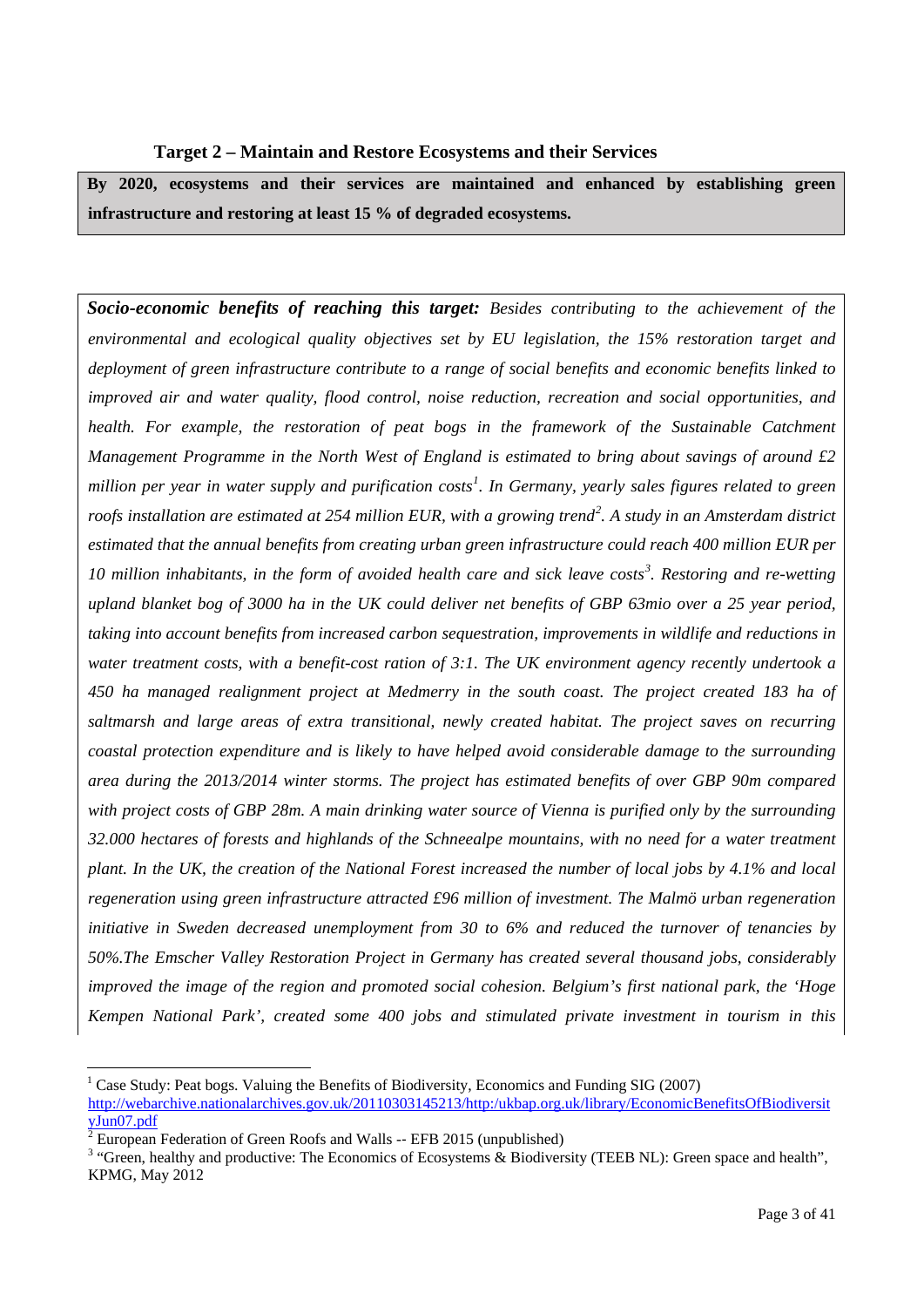*historically de-industrialised region. Upscaling these benefits requires a strategic approach at EU level, a supportive, enabling environment and a framework within which local, municipal, regional, national and EU scale actions can be mutually supportive and coherent.*

The EU 2010 Biodiversity Baseline reported that for the period 1950-2010, the majority of ecosystem services showed either a degraded or mixed (i.e. degraded in some regions, enhanced in other) status across Europe. However, there were some positive exceptions such as timber production and climate regulation in forests. A recent analysis conducted by the Joint Research Centre<sup>[4](#page-4-0)</sup> (JRC) confirms the increasing trends between 2000 and 2010 for some provisioning services and decreasing for services directly related to biodiversity. For instance, the increasing extent of forest area has resulted in positive influences on erosion control, carbon storage, water retention, air quality regulation and recreation. But, pollination is the most degraded for woodland and forest, heathland and shrub, and grasslands.

#### **Figure 1 – Main trends in ecosystem services in the EU between 2000 and 2010**



<span id="page-4-0"></span><sup>&</sup>lt;sup>4</sup>https://www.researchgate.net/publication/274256807 Mapping and Assessment of Ecosystems and their Services Trends in ecosystems and ecosystem services in the European Union between 2000 and 2010

 $\overline{a}$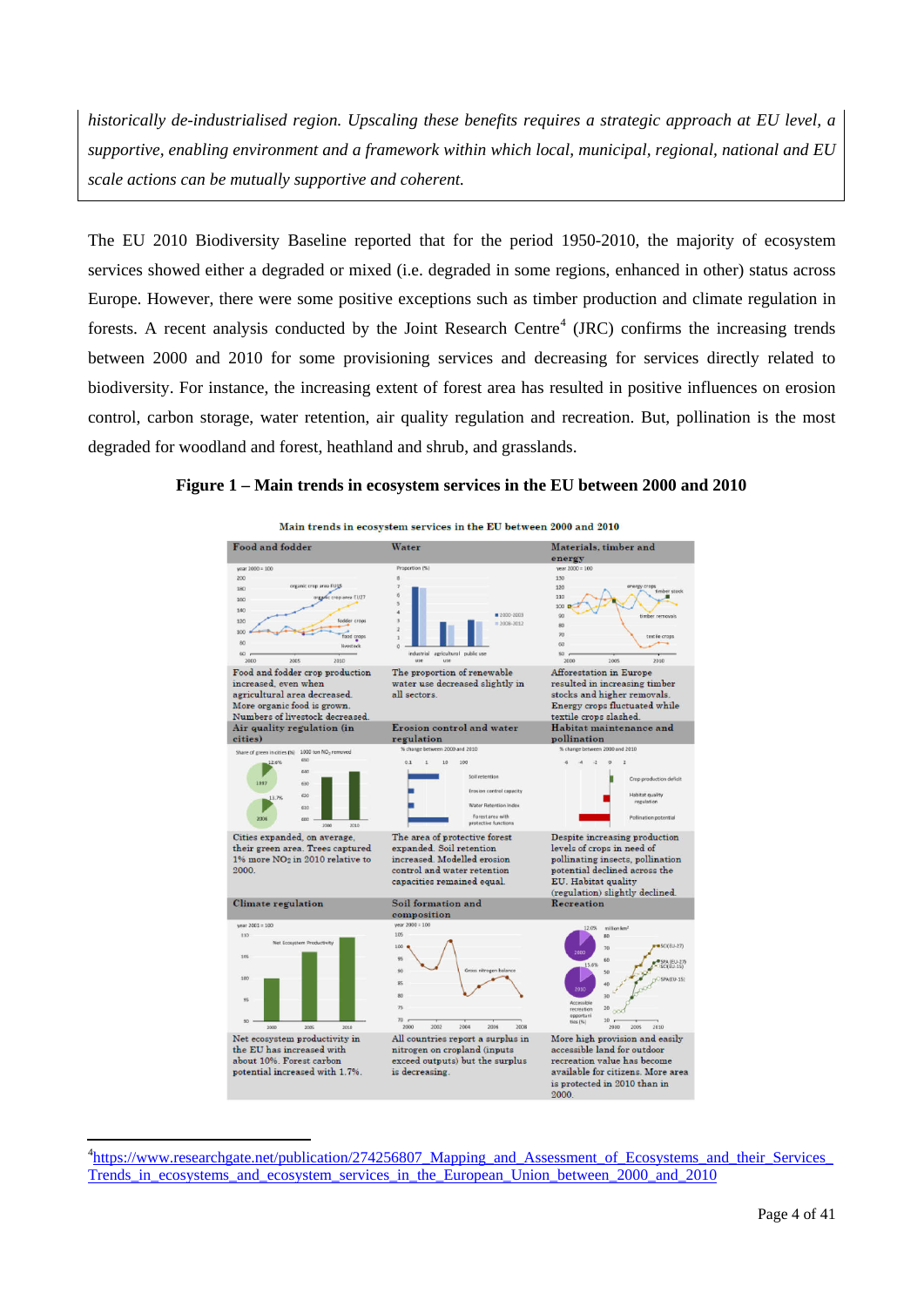Concerning the restoration target, the European Environment Agency 'State and Outlook 2015' reports that despite cuts in air emissions, ecosystems still suffer from eutrophication, acidification and ozone depletion. Progress to policy targets has been mixed in meeting the EU's 2010 interim environmental objectives for eutrophication and acidification. In recent decades there have been significant improvements in reducing ecosystem exposure to excess levels of acidification, and the situation is predicted to improve further over the coming 20 years (EEA, 2013h). However, there has not been the same degree of improvement regarding eutrophication. Most of continental Europe experiences exceedances of critical loads (the upper limit that an ecosystem such as a lake or forest can tolerate without damaging its structure or function) for eutrophication. It is estimated that around 63% of European ecosystem areas and 73% of the area covered by the Natura 2000 network of protected areas were exposed to air pollution levels that exceeded eutrophication limits in 2010. The projections for 2020 indicate exposure to eutrophication will still be widespread.

Europe's waters are much cleaner than they were 25 years ago, due to investment in sewage systems to reduce pollution from urban wastewater treatment. Nevertheless, challenges remain. More than 40% of rivers and coastal water bodies are affected by diffuse pollution from agriculture, while between 20% and 25% are subject to point source pollution, for example, from industrial facilities, sewage systems and wastewater treatment plants. Although the Urban Waste Water Treatment Directive and the Nitrates Directive continue to deliver pollution control, diffuse nitrogen pollution remains problematic.

The trends and outlook for marine and coastal biodiversity indicate that achieving the target of good environmental status by 2020 remains a significant challenge. Marine and coastal ecosystems and biodiversity are under pressure throughout Europe, and their status is of concern. The target of achieving good environmental status by 2020 is at risk due to overfishing, sea floor damage, pollution by nutrient enrichment and contaminants (including marine litter and underwater noise), introduction of invasive alien species, and the acidification of Europe's seas<sup>[5](#page-5-0)</sup>.

As evidenced by State and Outlook 2015 Report, the ability of soil to deliver ecosystem services such as fertility, water and carbon storage is under increasing pressure. In withdrawing the proposal for a Soil Framework Directive in 2014, the Commission indicated that it remains committed to the objective of the protection of soil and will examine options on how to best achieve this.

In rural areas increasing recourse to more intensive management practices has been a significant pressure on biodiversity of many decades and this continues to be the case in many of the EU 12. Europe's rich

<span id="page-5-0"></span><sup>&</sup>lt;sup>5</sup> The European Environment State and Outlook 2015; Synthesis Report **http://www.eea.europa.eu/soer-**[2015/synthesis/report/3-naturalcapital](http://www.eea.europa.eu/soer-2015/synthesis/report/3-naturalcapital)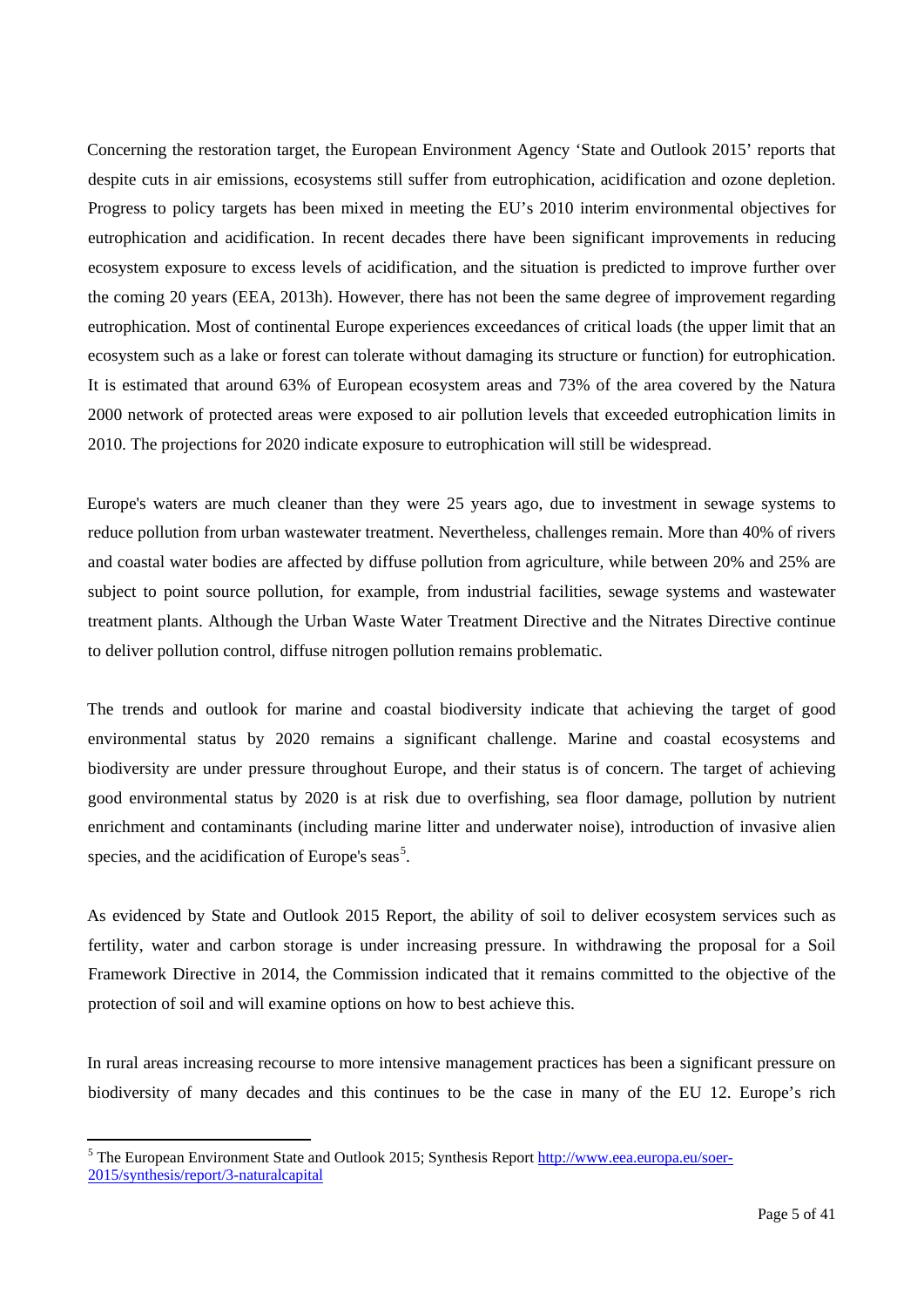biodiversity has also developed in association with a diversity of traditional management practices. Land abandonment in less productive marginal areas means an end to these traditional ways of farming and this is having a significant impact on many species and habitats of Community interest.

If ecosystems become too small or too isolated, they will not be able to deliver their full range of services anymore. However, 30% of the EU's land is highly fragmented affecting the connectivity and health of ecosystems and their ability to provide services as well as viable habitats for species (SOER 2015). This trend is continuing in terrestrial ecosystems due to urban sprawl and land use intensification (in particular in agriculture). While freshwater ecosystems only cover about 5% of EU28 surface, they hold a higher number of species per unit area than land or sea, and provide key important ecosystem services. They also remain fragmented, even if some initiatives restore river continuity along important river stretches with the help of EU LIFE and EMFF programs.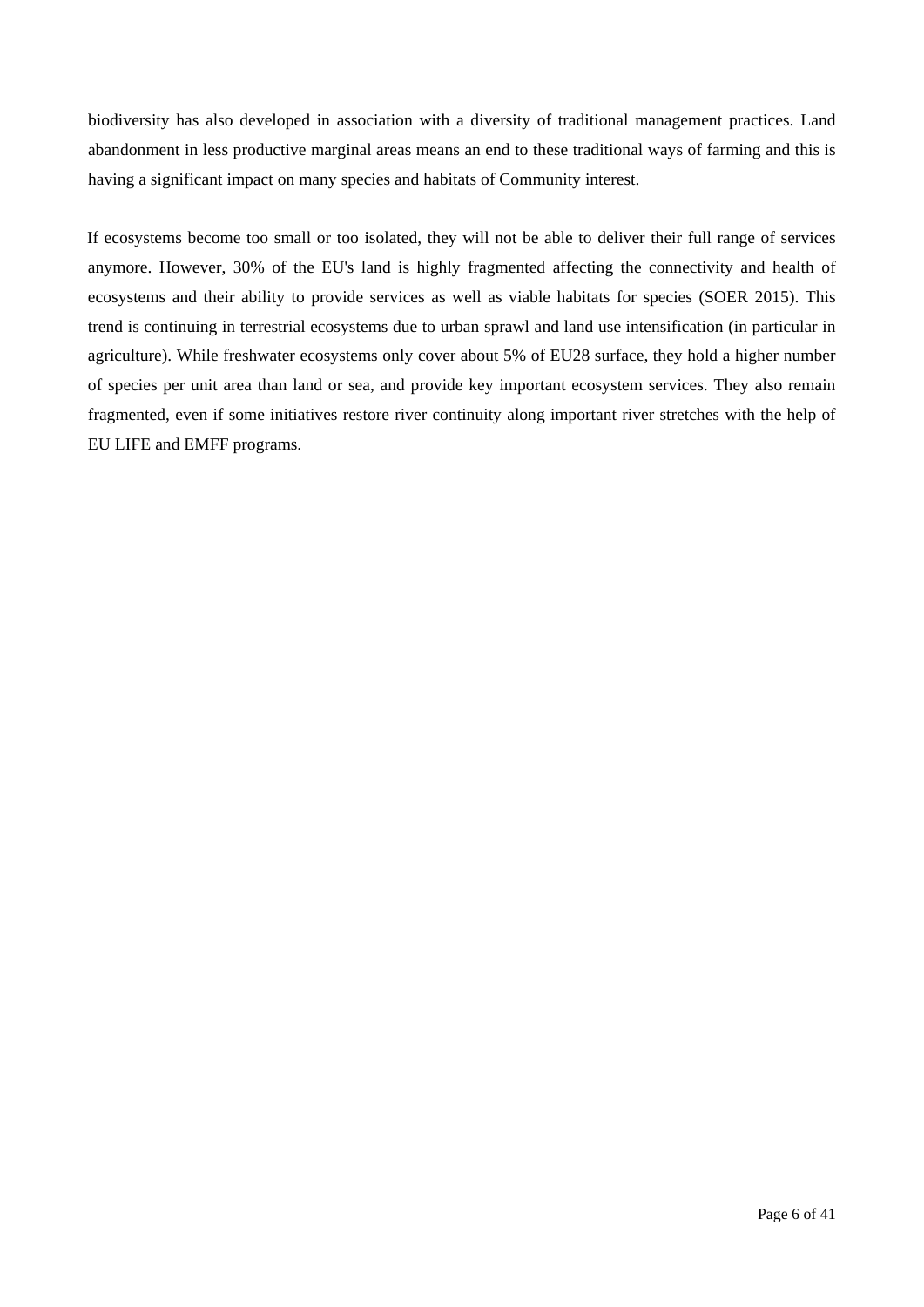### *PROGRESS IN IMPLEMENTING ACTIONS*

5) Member States, with the assistance of the Commission, will map and assess the state of ecosystems and their services in their national territory by 2014, assess the economic value of such services, and promote the integration of these values into accounting and reporting systems at EU and national level by 2020.

All Member States are undertaking work on 'Mapping and assessment of ecosystems and their services'<sup>[6](#page-7-0)</sup> with the assistance of the European Commission and the European Environment Agency. The first deliverables at EU and MS level are expected in 2015. Under Horizon 2020, a specific coordination and support action has been launched in 2015 to develop and apply a consistent methodology across Member States. It is an essential part of the EU strategy and a necessary condition for the successful implementation of the strategy, to make information on ecosystems and their services an integral part of planning and development processes and decisions. High quality and consistent information on the condition of ecosystems and the services they provide will also be highly relevant for the future development and implementation of related policies such as regional policy, agriculture, fisheries, climate change, and disaster risk reduction and management. A first report published in April 2013[7](#page-7-1) provided an analytical framework for mapping and assessment of ecosystems and their services in Europe. The second mapping and assessment report was published in March 2014<sup>[8](#page-7-2)</sup>. It proposes indicators that can be used at European and Member State level to map and assess biodiversity, ecosystem condition and ecosystem services according to the Common International Classification of Ecosystem Services (CICES v4.3).<sup>[9](#page-7-3)</sup> In 2014, the first map of European ecosystems was published by the European Environment Agency. A first report<sup>[10](#page-7-4)</sup> on European ecosystem assessment — concept, data, and implementation was published in June 2015. It contains an inventory of the best available data to be used.

<span id="page-7-3"></span>

<span id="page-7-2"></span><span id="page-7-1"></span><span id="page-7-0"></span>

<sup>&</sup>lt;sup>6</sup><br>[http://ec.europa.eu/environment/nature/knowledge/ecosystem\\_assessment/index\\_en.htm.](http://ec.europa.eu/environment/nature/knowledge/ecosystem_assessment/index_en.htm)<br><sup>8</sup><br>[http://ec.europa.eu/environment/nature/knowledge/ecosystem\\_assessment/pdf/MAESWorkingPaper2013.pdf](http://ec.europa.eu/environment/nature/knowledge/ecosystem_assessment/pdf/MAESWorkingPaper2013.pdf)<br><sup>9</sup> http://cices.eu/environment

<span id="page-7-4"></span><http://www.eea.europa.eu/publications/european-ecosystem-assessment>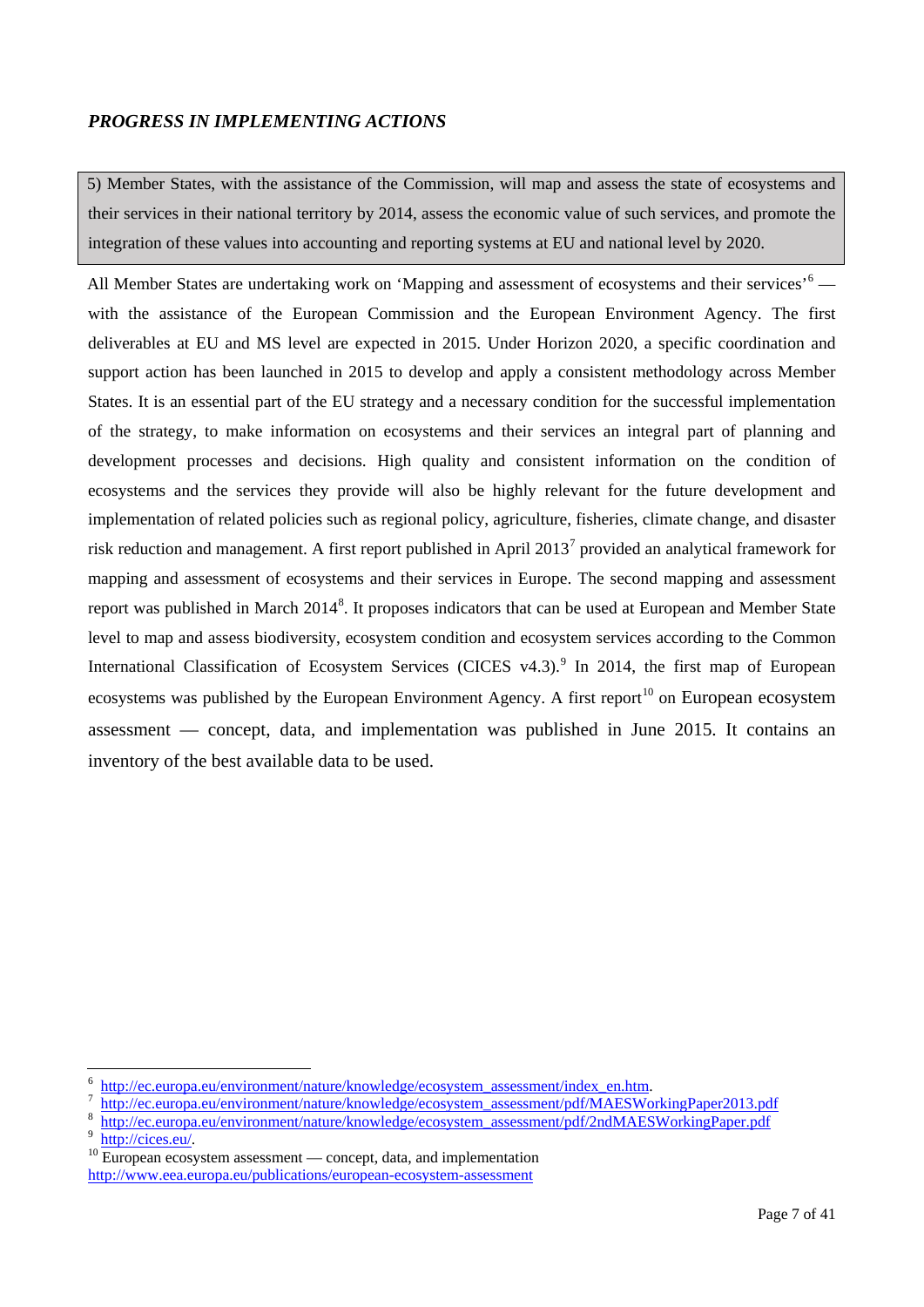

**Figure 2 - Map of European ecosystem types (EEA, 2014)**

The policy report 'Mapping of Assessment of Ecosystems and their Services' from the Joint Research Centre (JRC, 2015) presents an analysis of the trends in the spatial extent of ecosystems and in the supply and use of ecosystem services at the European scale between 2000 and 2010. The main trends in provisioning, regulating and maintenance, and cultural ecosystem services were assessed using a set of 30 indicators assorted according to the CICES classification. According to the report, urban land and forest ecosystems are increasing in area while cropland and grassland are decreasing. There are some positive trends in several ecosystem services which are driven by a complex interaction of changes in agricultural production, afforestation, higher ecosystem productivity and increased nature protection. Many provisioning services show increasing trends. Increased forest extent results in positive influence on regulation services (i.e. erosion control, carbon storage, water retention, air quality regulation and recreation). Protected nature has increased since 2010 but pollination and habitat quality are worsening. The table below illustrates the main trends in ecosystem services in the EU between 2000 and 2010.

Work in 2015 is starting to focus more directly on valuing ecosystems and their services, and on integrating these values in reporting and accounting systems.

6a) By 2014, MS, with the assistance of the Commission, will develop a strategic framework to set priorities for ecosystem restoration at sub-national, national and EU level.

In order to support the development of the prioritization frameworks as foreseen in action 6a, the Commission has worked with Member States to develop a common understanding of what needs to be done and to promote good practice in the way that restoration priorities are identified. In relation to the 15% restoration target, it is acknowledged i) that restoration is a process rather than a final destination meaning that any significant improvement in the ecological condition of a degraded site should be regarded as a contribution to the target; ii) that restoration objectives should also take account of the use that has been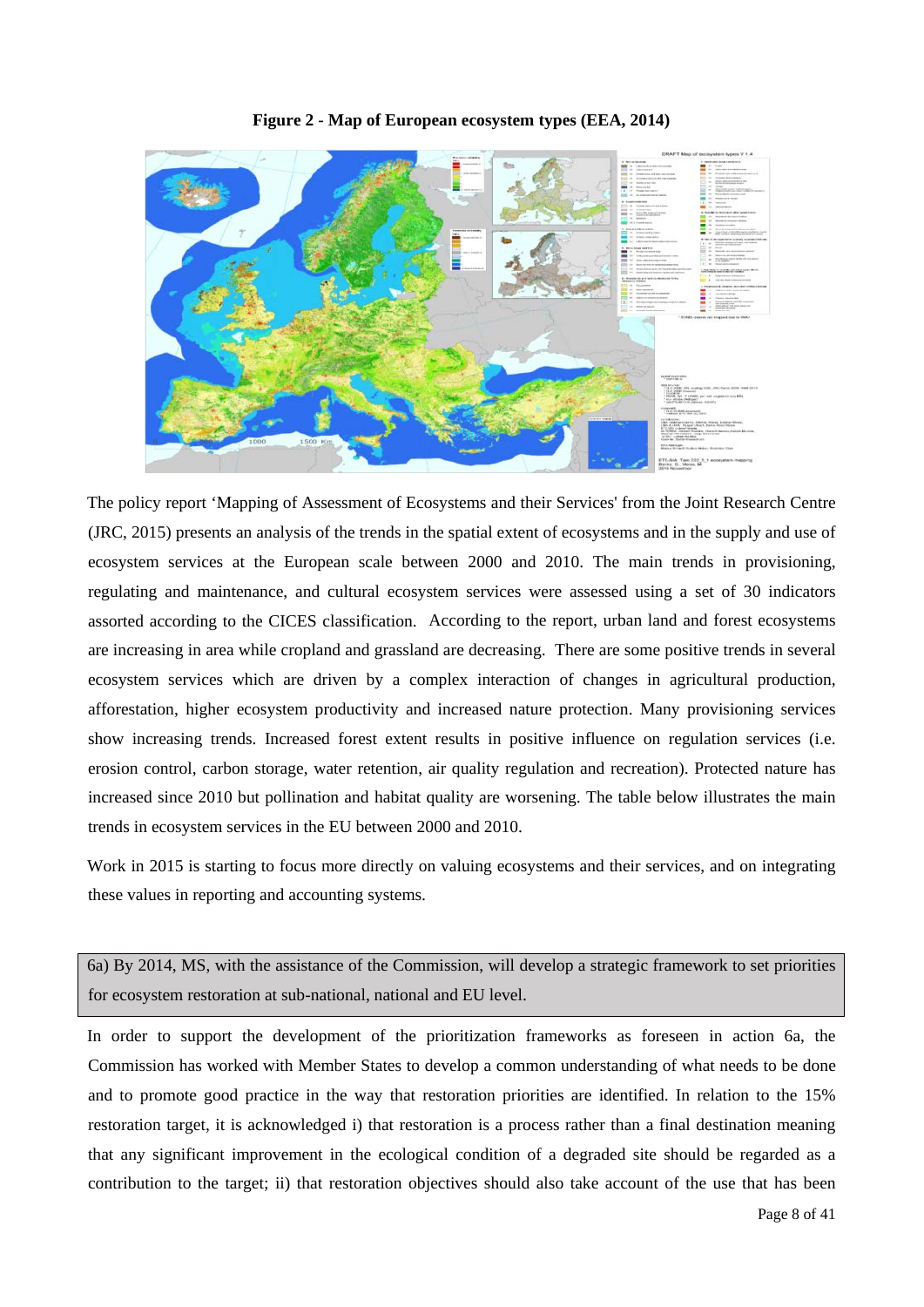made of the land e.g. ecological restoration of farmland does not require a change in land use; and iii) the ecological condition of even the most degraded areas can be improved which means that no locations are to be written-off as un-restorable. The majority of Member States have taken the line that priorities for restoration should be decided at a national level, that co-ordination at the level of the EU was not required and that burden sharing across the Member States was not necessary. Finally, it was recognized that restoration work undertaken in the context of existing EU legislation (e.g. Habitats and Birds Directives, Water Framework Directive, Marine Strategy Framework Directive, National Emissions Ceiling Directive) and policies would be taken into account in assessing progress towards the 15% restoration target. Further information concerning the work that was carried out on the restoration prioritization frameworks is online<sup>[11](#page-9-0)</sup>. Progress to achieve the 15% restoration target is therefore being evaluated on the basis of a mix of information such as the improved status of water bodies across the EU, as reported under the Water Framework Directive, the improved status of habitats under the Habitat Directive (see further explanation provided in relation to Target 1).

#### **Box 1: Restoration under the EU environmental legislation**

With regard to restoration, the EU has a broad range of legislation and policies setting out environmental/ecological quality objectives the achievement of which in many cases requires restoration work to be carried out. Specifically with regard to the 15% restoration target, the EU recognizes the potential contribution of restoration to a range of economic and social as well as environmental objectives and continues to work towards a systematic approach for the identification of restoration priorities at EU, national and sub-national levels $^{12}$ .

#### **The Water Policy**

The Water Framework Directive's objective of good status is necessary to ensure long term availability of sufficient water of good quality. Achieving good status for all water bodies will allow aquatic ecosystems to recover and to deliver the ecosystem services that are necessary to support life and economic activity that depend on water.

The Water Framework Directive and daughter Directives have contributed to improving water protection in the EU. A limited improvement in aquatic ecosystem health is planned by Member States as a result of the first cycle of River Basin Management Plans, with 53% of surface water bodies expected to achieve good status in 2015, up from 43% in 2009. Expressed in terms that are more or less equivalent to the Target 2, 15% restoration target, it would appear that in relation to water bodies covered under the WFD an 18% restoration level has already been achieved.. The actual achievements will be reported to the Commission in

<span id="page-9-1"></span><span id="page-9-0"></span>

 $11 \frac{\text{http://ec.europa.eu/environment/nature/biodiversity/comm2006/pdf/2020/RPF.pdf}{\text{Draft Submission by the EU and its Member States in reply to Notification 2015-014 of 9 February 2015 on}}$  $11 \frac{\text{http://ec.europa.eu/environment/nature/biodiversity/comm2006/pdf/2020/RPF.pdf}{\text{Draft Submission by the EU and its Member States in reply to Notification 2015-014 of 9 February 2015 on}}$  $11 \frac{\text{http://ec.europa.eu/environment/nature/biodiversity/comm2006/pdf/2020/RPF.pdf}{\text{Draft Submission by the EU and its Member States in reply to Notification 2015-014 of 9 February 2015 on}}$ commitments to reduce habitat loss and on ecosystem restoration (Aichi Biodiversity Targets 5 and 15)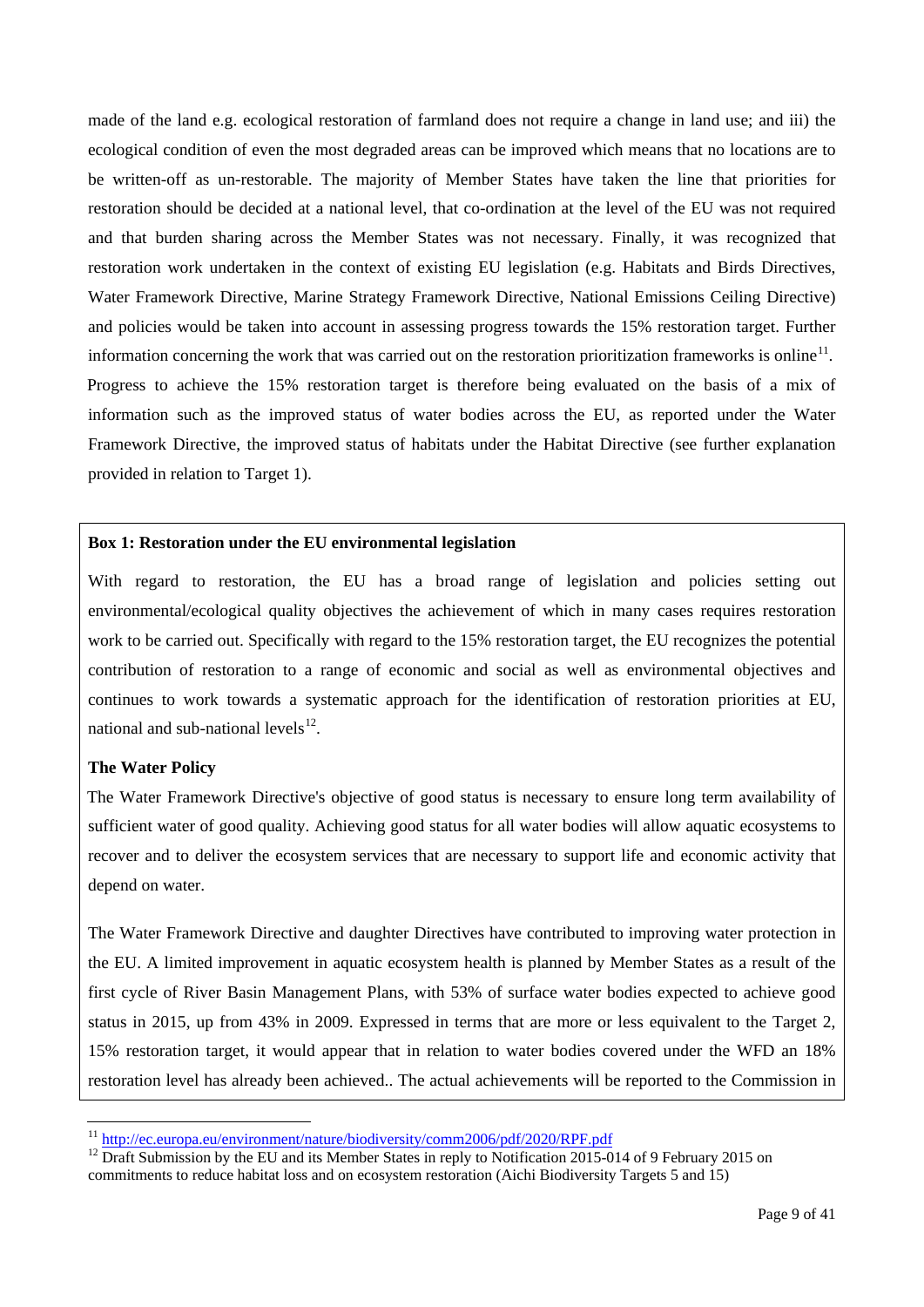March 2016 together with the first update of the River Basin Management Plans.

The latest assessment of the River Basin Management Plans (RBMPs) carried out in 2012 indicates that progress towards the objective is expected, but good status will not be reached in 2015 for almost half of the EU water bodies. Several reasons are behind this. The assessment of the RBMPs identifies the main obstacles encountered in each Member State and stresses that hydro-morphological pressures, pollution and over-abstraction remain the main pressures on the water environment.

These findings have been confirmed by the 2015 Commission assessment of the programme of measures put in place by Member States to achieve the objective of the Water Framework Directive. In particular for the second cycle of River basin Management Plans the Commission recommends Member States to improve measures to control water abstraction and to ensure ecological flow, for instance by reviewing permits to ensure sustainable use and improve monitoring and enforcement. Agriculture is still an important source of diffuse pollution: Member States needs to better control fertilizers use as well as create incentives for more water efficient irrigation.

#### **The Air Quality policy**

Air pollution causes damage to human health and ecosystems. Biodiversity is especially under threat by high levels of ground-level ozone impacting on vegetation and by deposition of acidifying and eutrophying pollutants impacting on biota in general and on sensitive species in particular. Air pollution emissions have gone down significantly in the EU since the year 2000 and some improvement has been recorded on reduced concentrations of peak ozone, as well as deposition of acidifying and eutrophying components in the environment. Still the current levels of pollution are generally above the "critical loads" and "critical levels" that ecosystems can sustain without damage to biodiversity. The EEA has estimated that 84 % of the Natura 2000 areas were exposed to O3 concentrations above the critical level for the protection of forests in 2011. The EEA (2014e) further estimates that 63 % of the total EU-28 ecosystem area and 73 % of Natura 2000 area was at risk of eutrophication in 2010, due to excessive atmospheric nitrogen deposition covering most of continental Europe and the reduction of risk for eutrophication over the last decade or so has merely been moderate. Due to the very significant reductions in atmospheric sulphur dioxide emissions the risk for ecosystem acidification has been reduced. The EEA (2014e) estimates that 7 % of the total EU-28 ecosystem area and 5 % of the Natura 2000 area were at risk of acidification in 2010.

REFERENCE: EEA Report No 5/2014 http://www.eea.europa.eu/publications/air-quality-in-europe-2014

Action 6a of the Strategy foresees that Member States will establish restoration prioritization frameworks at national and sub-national level by 2014. As of the time of writing this report,, only two Member States, the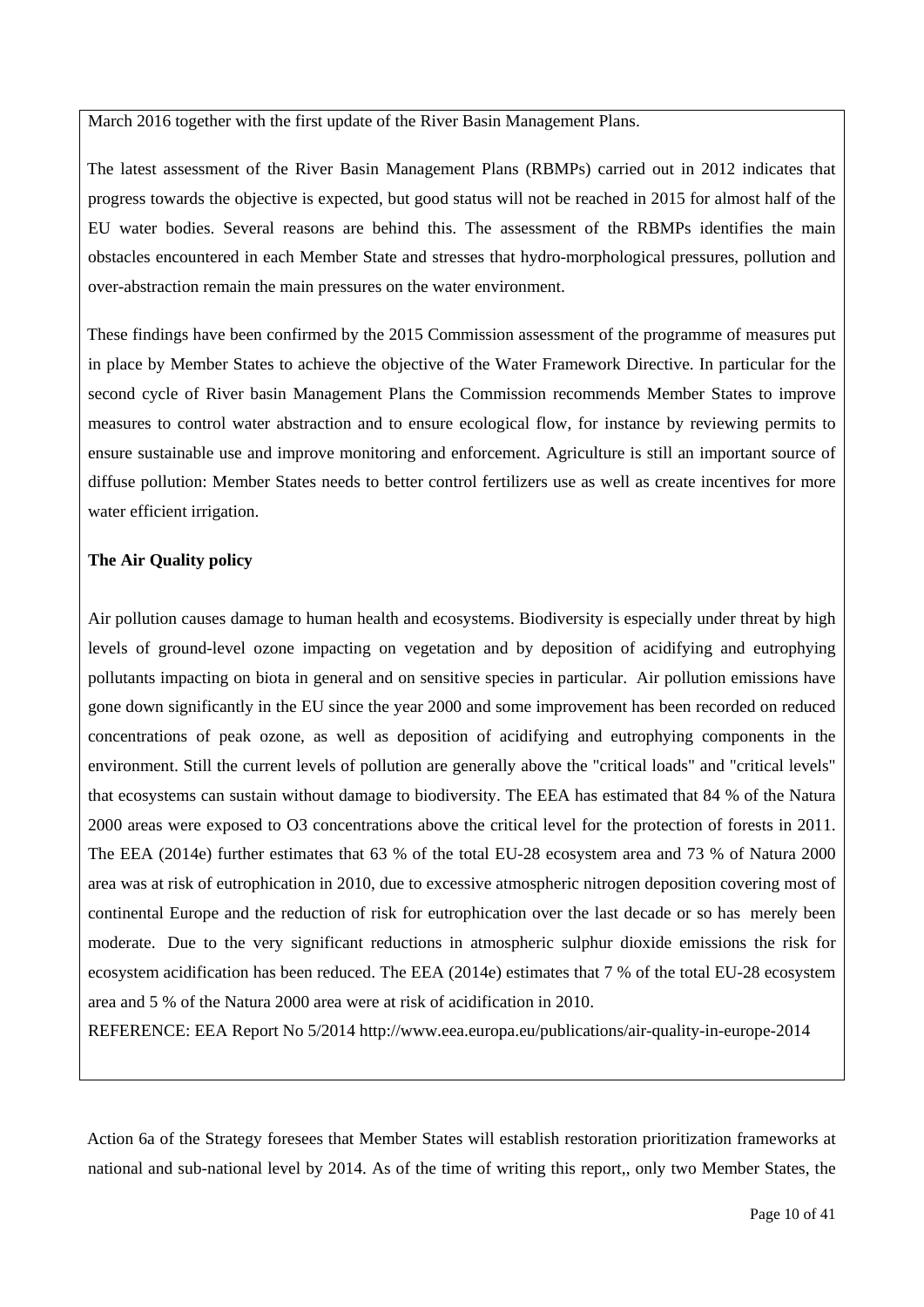Netherlands and Germany, have provided the Commission with 'Restoration Priority Framework' documentation concerning their priorities for the restoration of degraded ecosystems (see Box 2 for further information). However, ecosystem restoration work is underway in many Member States with examples including the '*Trame Verte et Bleue'*[13](#page-11-0) scheme in France which seeks to identify and preserve an ecological network. *Metsähallitus*<sup>[14](#page-11-1)</sup> in Finland has under the METSO programme, restored 16 000 hectares of forests and mires in protected areas between 2008 and 2013 and more than 26 000 hectares before 2008. In the United Kingdom, measures are underway to meet Target 2 objectives such as work to restore habitats and improve ecosystem services at a landscape scale. For example, 48 new Local Nature Partnerships (LNPs) have been established around England to provide a local approach to managing the natural environment in an integrated way. In Scotland, Green Networks and green infrastructure projects aim to improve the environment by creating integrated habitat networks, and mapping of ecosystem health will inform targeted action to meet Target 2 objectives.[15](#page-11-2)

### **Box 2 - Examples of Restoration Prioritisation Framework (RPF) from the Netherlands and Germany for Action 6a**[16](#page-11-3)

#### **Netherlands**

The Netherlands have developed a strategic framework to set priorities for ecosystem restoration at subnational, national, taking into account EU-level interests and impacts.

The framework consists in principle of four layers:

1. The PAF (N2000)

2. The National Nature Network (NNN, formerly known as *Ecologische Hoofd Structuur*.

3. Natuurambitie Grote Wateren (Nature Ambition Great Waters)

4. Smaller national projects, such as 'groen-blauwe dooradering' (literally "green-blue veining')

#### **Germany**

In Germany, a diverse range of instruments exists for the conservation of biological diversity, which are applied across all levels of government. Key tools are spatial planning, protected areas, and compensatory measures for intervention and support measures.

The Federal Government adopted the following measures within the National Biodiversity Strategy:

• By 2020, watercourses and their floodplains are secured in their function as a habitat, and areas in their natural state are ensured.

• By 2020, the majority of watercourses have more natural flood plains.

• Increase the retention areas of rivers by at least 10% by 2020

In relation to these objectives, new initiatives are in the pipeline, including the National Flood Protection programme. In addition, the Federal Government will also establish a "Federal Program Blue Ribbon", which will involve the restoration of federal waterways and their floodplains.

<span id="page-11-0"></span><sup>&</sup>lt;sup>13</sup> France 5<sup>th</sup> National Report, 2014<br><sup>14</sup> Finland 5<sup>th</sup> National Report, 2014<br><sup>15</sup> UK 5<sup>th</sup> National Report 2014

<span id="page-11-1"></span>

<span id="page-11-2"></span>

<span id="page-11-3"></span><sup>&</sup>lt;sup>16</sup> Adapted from reporting from MS to EC 19 December 2014 and Germany 9 February 2015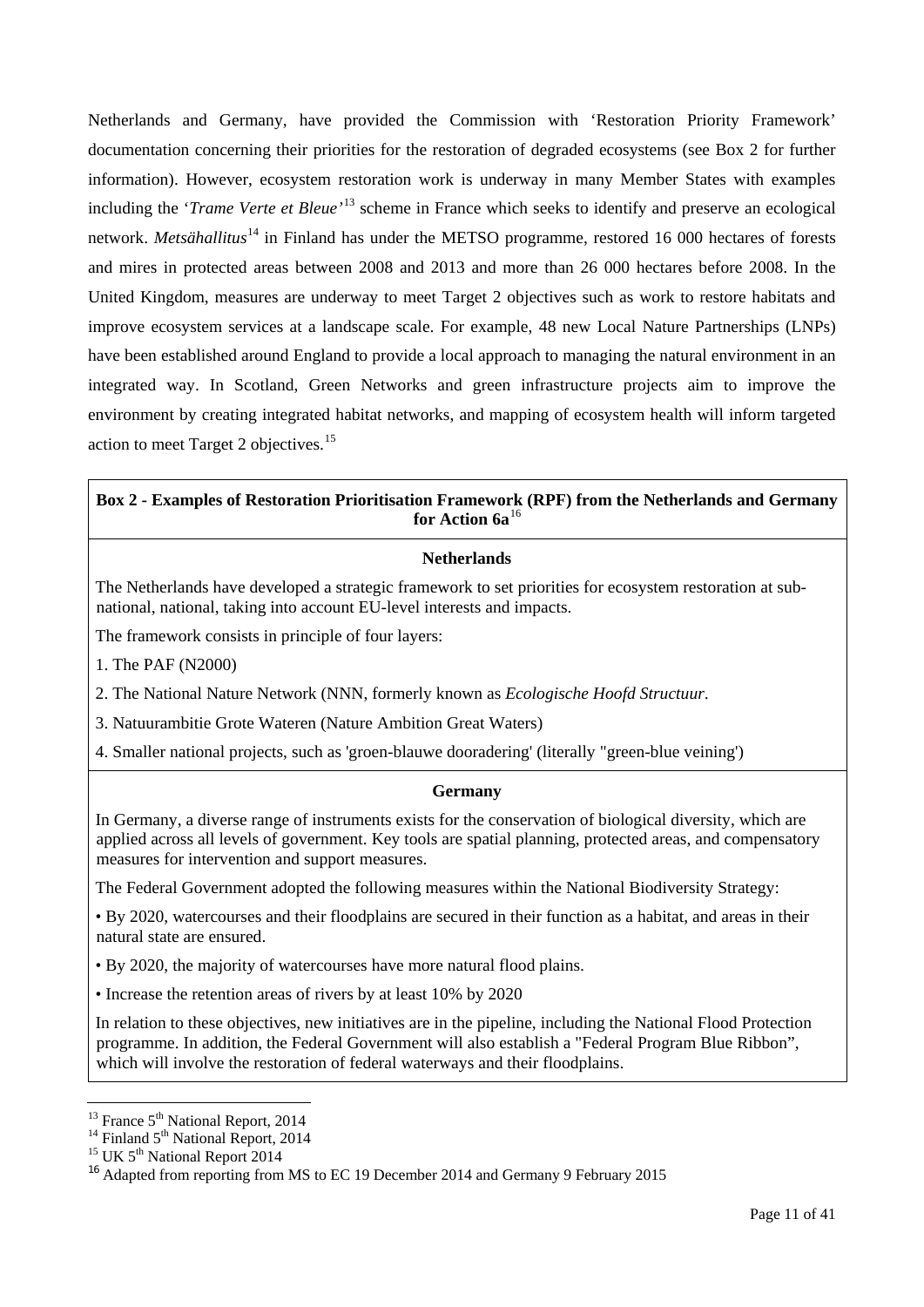6b) The Commission will develop a GI Strategy by 2012 to promote the deployment of green infrastructure in the EU in urban and rural areas, including through incentives to encourage up-front investments in GI projects and maintenance of ecosystem services, for examples through better targeted use of EU funding streams and Public Private Partnerships

A single area of land can offer multiple benefits, provided its ecosystems are in a healthy condition. Maintaining biodiversity-rich ecosystems, reconnecting fragmented natural and semi-natural areas, restoring damaged habitats, and improving our urban ecosystems will provide us with more and better goods and services. Investing in Green Infrastructure generates significant economic benefits; it creates both high- and low-skilled jobs such as in planning, engineering and building its elements as well as in restoring and maintaining urban and rural ecosystems.

In 2013, the Commission adopted a Green Infrastructure Strategy<sup>[17](#page-12-0)</sup> to promote the deployment of Green Infrastructure in the EU. Considerable progress has already been made in implementing the actions proposed in the strategy<sup>18</sup>:

#### Promoting GI in the main policy areas:

Major conferences promoting the potential contribution of GI to major EU policy objectives were organised in 2013 and 2015. Guidance documents on the integration of GI into specific policy areas have been published (cf. regional and cohesion policies, water and flood management, EIA and SEA). Wider access to dedicated information on Green Infrastructure has been provided through BISE platform, including a catalogue on GI. Further work needs to be undertaken to develop documentation linking GI to health and consumer policies, to climate change adaptation and disaster risk management, to the common agricultural policy, and in relation to TEN-T and the Connecting Europe Facility.

#### Improving information, strengthening the knowledge base and promoting innovation:

The Horizon 2020 programme supports relevant research and innovation, notably on innovative nature-based solutions such as Green Infrastructure (cf. calls in 2014 and 2015). The European Environment Agency and the Joint Research Centre<sup>[19](#page-12-2)</sup> have published reports on the usability of existing data and new methodologies for Green Infrastructure deployment. Relevant studies have been published by the EEA on spatial analysis of GI in Europe, and on the role of GI in mitigating the impacts of weather and climate change related natural hazards, and by the JRC on connectivity and multiple ecosystem services. The MAES initiative is providing

<span id="page-12-0"></span><sup>&</sup>lt;sup>17</sup> COM(2013)249. A progress review is foreseen for 2017.<br><sup>18</sup> Se[e http://ec.europa.eu/environment/nature/ecosystems/background.htm](http://ec.europa.eu/environment/nature/ecosystems/background.htm)<sup>19</sup> See http://ec.europa.eu/environment/nature/ecosystems/background.htm

<span id="page-12-2"></span><span id="page-12-1"></span>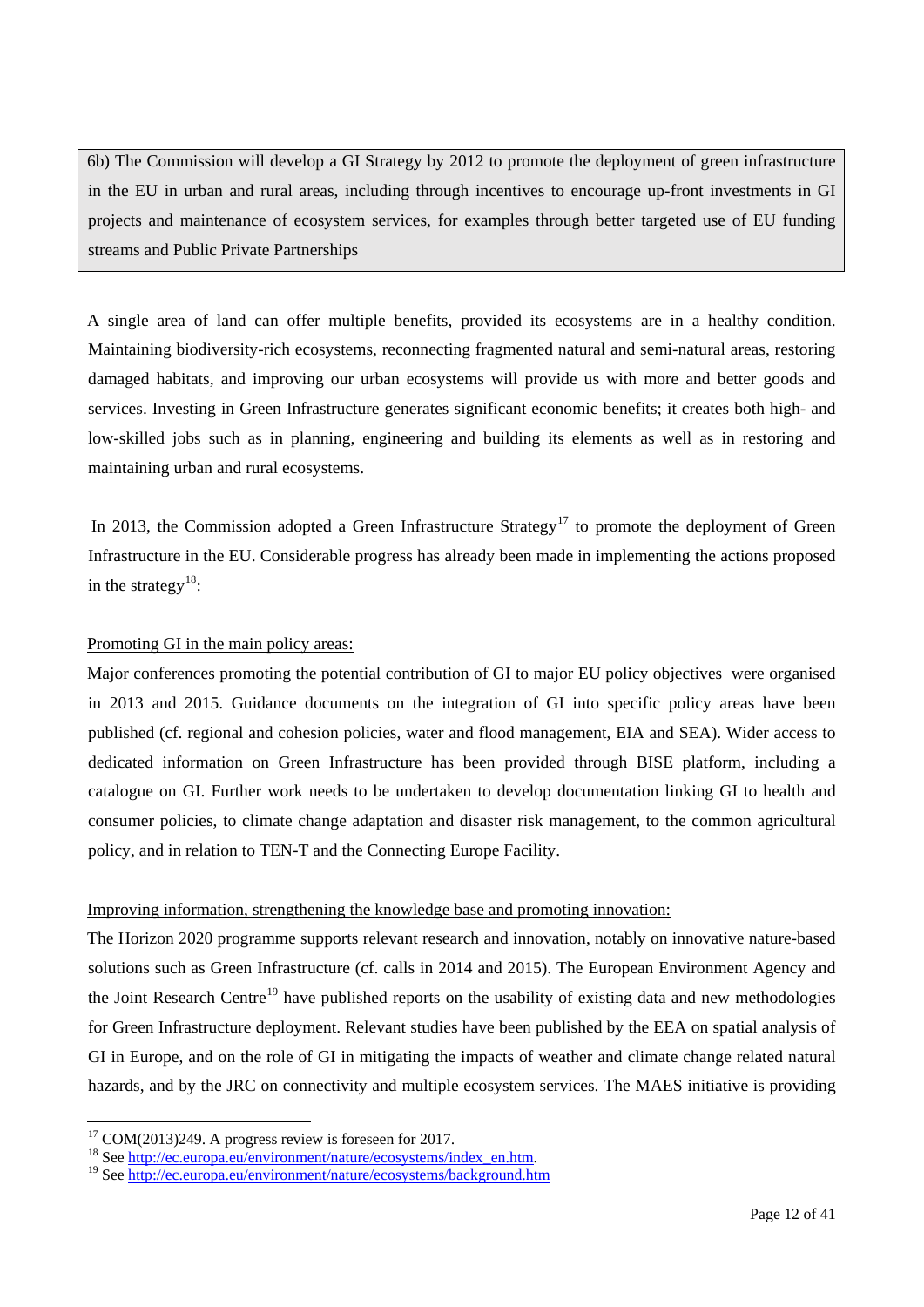the knowledge base for further analyses at EU and Member State's level. A review of the extent and quality of technical and spatial data available to GI deployment in the Member States is ongoing and should be delivered by the end of 2015.

Work is also under way on assessing the contribution technical standards and innovation could make to 'growing the market' of green infrastructure solutions (e.g. through the inclusion of GI into CEN/CENELEC work programme),

#### Improving Access to Finance

Green infrastructure projects are eligible under the Natural Capital Financing Facility, the innovative financing mechanism set up under an agreement between the Commission and the European Investment Bank, which started as Pilot Phase in 2015.

#### EU Level GI projects

Work is also under way on a cost-benefit analysis for opportunities (e.g. EU 2020 strategy and the Multiannual Financial Framework 2014-2020/, Connecting Europe Facility) for promoting EU-scale projects through a trans-European network Green Infrastructure initiative (TEN-G). The analysis – to be available in 2015 - should provide options on the ways forward and demonstrate how building blocks of GI could be promoted by a TEN-G approach – there should be a comprehensive approach combining building blocks of different characters (natural units such as river basins or mountain ranges, cross-border ecological networks or cultural-administrative units such as metropolitan areas). Governance setup, financing mechanisms, experiences and lessons learnt on European and Member States levels should be analysed in the view of applicability for TEN-G in order to assess whether a TEN-G initiative will be the adequate tool for prioritizing the uptake of GI with European-wide importance. At a major Conference<sup>[20](#page-13-0)</sup> jointly organised by the European Economic and Social Committee, the Committee of the Regions, the European Parliament and the Commission on 5 May 2015, TEN G was highlighted as a priority amongst the next steps.

Beyond the implementation of Green Infrastructure on European level, there are a lot of interesting initiatives going on in the Member States (e.g. *Trame verte et bleue* in France, UK, etc.) and Member States have highlighted the importance of moving forward with Green Infrastructure at the Informal Council of April 2015 under the Latvian Presidency. However, strategic frameworks at national levels for implementing Green Infrastructure are not widely developed yet, awareness raising, capacity building and its integration need to be stepped up. The use of available financing opportunities offered by the integration of Green Infrastructure into appropriate funding mechanisms such as the Common Agricultural Policy, the Cohesion Fund, the European Regional Development Fund, the European Social Fund, the European Maritime and Fisheries Fund, and the Financial Instrument for the Environment provides new opportunities but uptake is

<span id="page-13-0"></span> $^{20}$  <http://www.eesc.europa.eu/?i=portal.en.events-and-activities-green-infrastructure-success>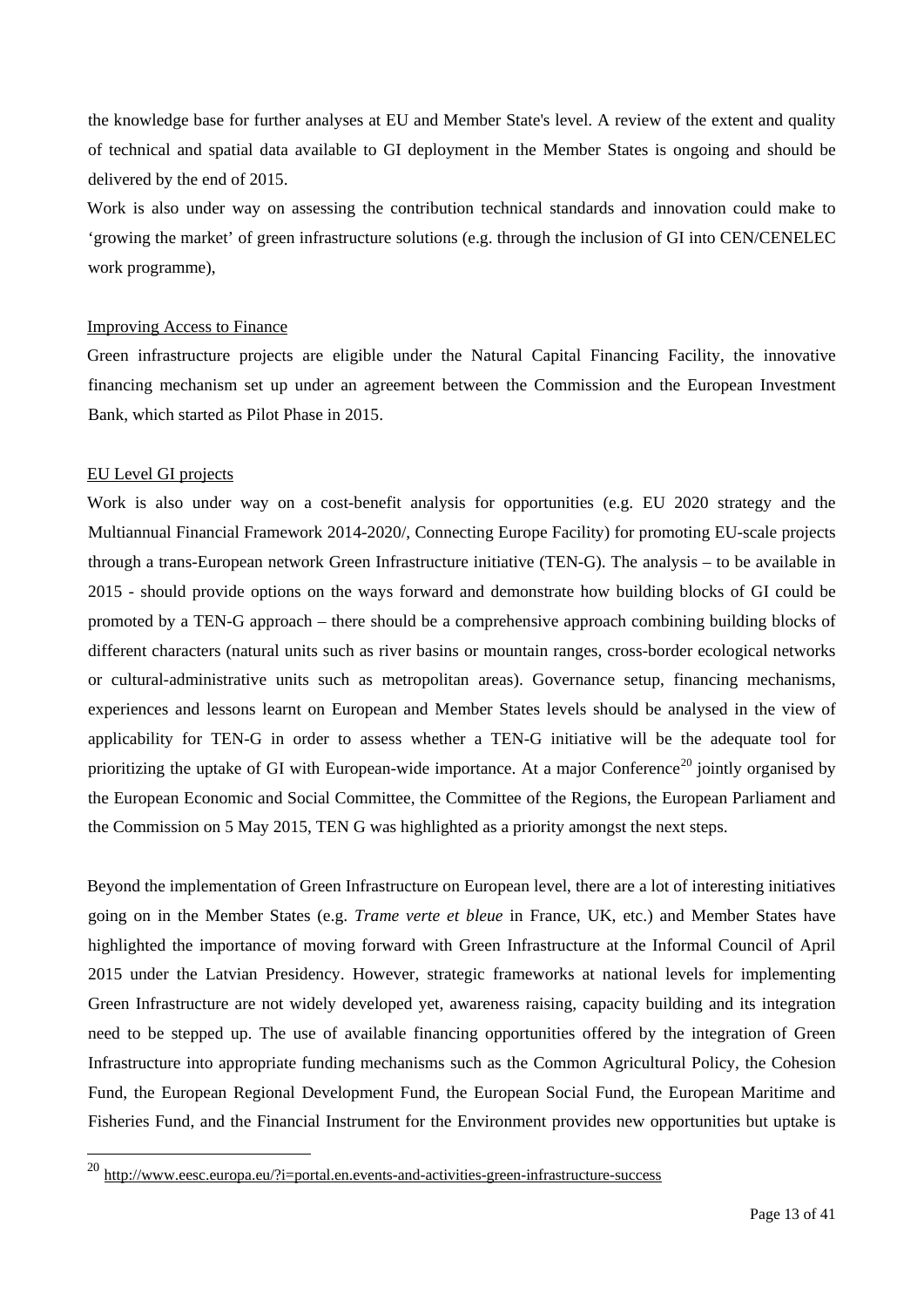still limited. Its deployment is still too often small-scaled, and economic and social benefits are not sufficiently taken into account for decisions on whether to use a green or grey infrastructure solution. Actions on establishment, maintenance and improvement of Green Infrastructure have started mainly at local or regional levels, and not at the equally necessary national and European-wide scale<sup>[21](#page-14-0)</sup>. Its contribution to maintain and enhance multiple ecosystem services could not be measured yet.

An assessment of Green Infrastructure regarding its spatial distribution/functionality/status and pressure needs to take into account existing frameworks (such as MAES) and recommendations for measuring the quality and potential of Green Infrastructure initiatives<sup>[22](#page-14-1)</sup>. A review of extent and quality of technical and spatial data available to Green Infrastructure deployment in Europe is foreseen for 2015 in the Green Infrastructure Strategy.

Available status and pressure data beyond MAES (see action 5) are mainly linked to fragmentation. In the EU 2010 Biodiversity Baseline, one fragmentation index was available (based on 2006 data, 30% of the EU terrestrial land was estimated as highly fragmented<sup>23</sup>). Progress has been made in developing more specific fragmentation indicators (see Figure 3), and a first update of existing fragmentation indicators is planned in 2016.



**Figure 3 - Landscape fragmentation and road and population density in 2009, across MS[24](#page-14-3)**

Landscape fragmentation is highly correlated with population and road density. Luxembourg and Belgium are very densely populated and are at the European nexus of transport links for cross-European travel, so have highly fragmented landscapes. The Netherlands, Germany, France, the Czech Republic have

<span id="page-14-3"></span> $\frac{1}{24}$  EU Resource Efficiency Scoreboard 2014,

 $\overline{a}$ <sup>21</sup> See Green Infrastructure librar[y http://biodiversity.europa.eu/bise-catalogue](http://biodiversity.europa.eu/bise-catalogue) on BISE

<span id="page-14-2"></span><span id="page-14-1"></span>

<span id="page-14-0"></span>http://biodiversity.europa.eu/topics/green-infrastructure<br>
<sup>22</sup> See http://ec.europa.eu/environment/nature/ecosystems/background.htm.<br>
<sup>23</sup> EU 2010 Biodiversity Baseline Technical report No 12/2010 http://www.eea.europa.eu

http://ec.europa.eu/environment/resource\_efficiency/documents/re\_scoreboard\_2014.pdf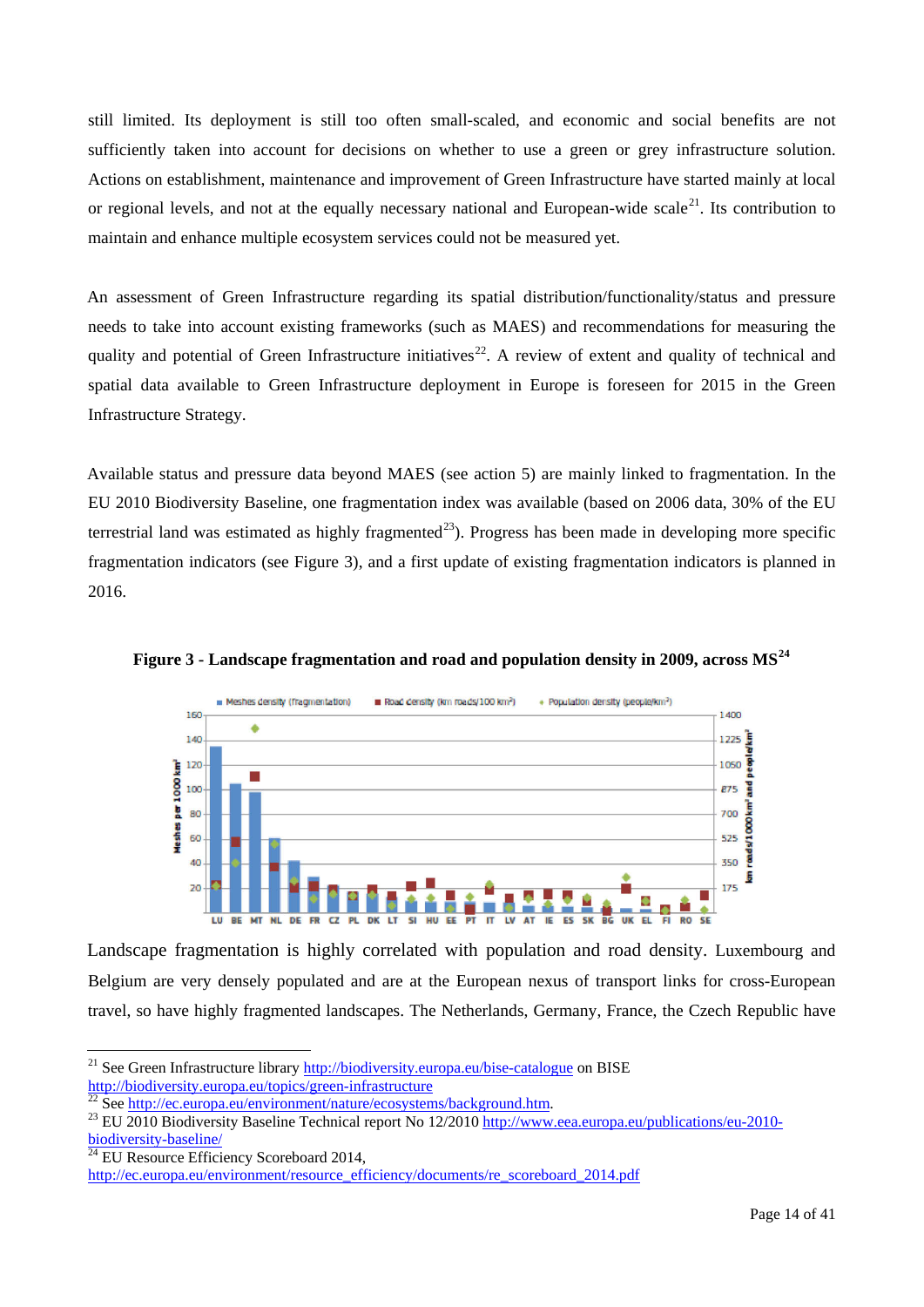significant landscape fragmentation values, but they are lower than in the first group of Member States due, in part, to investments in spatial planning. Countries with large areas of hills or mountains will inevitably be less fragmented since the geography deters urban and transport development.

However, fragmentation is not only due to grey infrastructures but also to the spread of artificial and intensively managed agricultural areas. Small patches of natural or semi-natural areas can become isolated in landscapes dominated by non-biodiversity friendly land-use practices, when this happens the capacity of agricultural and forest ecosystems to deliver multiple services to people is also affected. The share of natural and semi-natural land, which was fragmented, tended to increase over Europe between 2000 and  $2006^{25}$  $2006^{25}$  $2006^{25}$ . In 2006, 35% of the EU-28 forest lands were intermingled with natural and semi-natural non-forested land, agriculture and artificial land. Furthermore, European freshwater ecosystems are fragmented by artificial structures that a) may affect the passage of migratory fish and so restrict their range and/or abundance and b) change substantially the natural habitat distribution within rivers and modify their ecological capacity<sup>[26](#page-15-1)</sup>.

The EU Green Infrastructure and Adaptation<sup>[27](#page-15-2)</sup> strategies have increased awareness that ecosystems can deliver services for mitigating the impact of selected climate change induced natural hazards, i.e. landslides, avalanches, floods, storm surges, as well as their contribution to global climate regulation. The role of Green Infrastructure in mitigating the impacts of weather and climate change related natural hazards has been mapped for the first time at European scale<sup>[28](#page-15-3)</sup>, analysing the natural capacity of ecosystems to deliver services that can mitigate the risk associated with natural hazards, the potential of occurrence of these natural hazards, as well as the demand side for such services.

<span id="page-15-0"></span><sup>&</sup>lt;sup>25</sup> SOER land system report [http://www.eea.europa.eu/soer-2015/europe/land,](http://www.eea.europa.eu/soer-2015/europe/land) Joint EEA-FOEN report on landscape fragmentation in Europe [http://www.eea.europa.eu/publications/landscape-fragmentation-in-europe,](http://www.eea.europa.eu/publications/landscape-fragmentation-in-europe) EEA report on Green Infrastructure and territorial cohesion [http://www.eea.europa.eu/publications/green-infrastructure-and-territorial](http://www.eea.europa.eu/publications/green-infrastructure-and-territorial-cohesion)[cohesion](http://www.eea.europa.eu/publications/green-infrastructure-and-territorial-cohesion)

<span id="page-15-1"></span> $\frac{26}{26}$  Fragmentation indicators are not reacting immediately to new policies or planning practices, thus long-term time series at European level are adequate. Fragmentation through grey infrastructure (i.e. transport infrastructure and urban areas) has been assessed in 2011 i[n http://www.eea.europa.eu/publications/landscape-fragmentation-in-europe,](http://www.eea.europa.eu/publications/landscape-fragmentation-in-europe) which can be updated once CLC 2012 data is available (possibly in 2016). Fragmentation of natural and semi-natural areas is planned to be updated in 2015; see [http://www.eea.europa.eu/data-and-maps/indicators/fragmentation-of-natural-and](http://www.eea.europa.eu/data-and-maps/indicators/fragmentation-of-natural-and-semi/fragmentation-of-natural-and-semi)[semi/fragmentation-of-natural-and-semi](http://www.eea.europa.eu/data-and-maps/indicators/fragmentation-of-natural-and-semi/fragmentation-of-natural-and-semi) and doi: 10.1007/s13593-014-0238-1; for forest fragmentation see [http://forest.jrc.ec.europa.eu/activities/forest-pattern-fragmentation/.](http://forest.jrc.ec.europa.eu/activities/forest-pattern-fragmentation/) Methodologies for assessing river fragmentation have been developed, but this indicator has not been populated with data so far http://www.eea.europa.eu/data-and-maps/indicators/fragmentation-of-river-systems.

<span id="page-15-3"></span><span id="page-15-2"></span><sup>&</sup>lt;sup>27</sup> COM(2013)21[6 http://ec.europa.eu/clima/policies/adaptation/what/documentation\\_en.htm](http://ec.europa.eu/clima/policies/adaptation/what/documentation_en.htm)<br><sup>28</sup> See ibid., Also: EEA (2015): The role of green infrastructure in mitigating the impacts of weather and climate change related natural hazards; and [http://ec.europa.eu/research/environment/pdf/renaturing/nbs.pdf.](http://ec.europa.eu/research/environment/pdf/renaturing/nbs.pdf)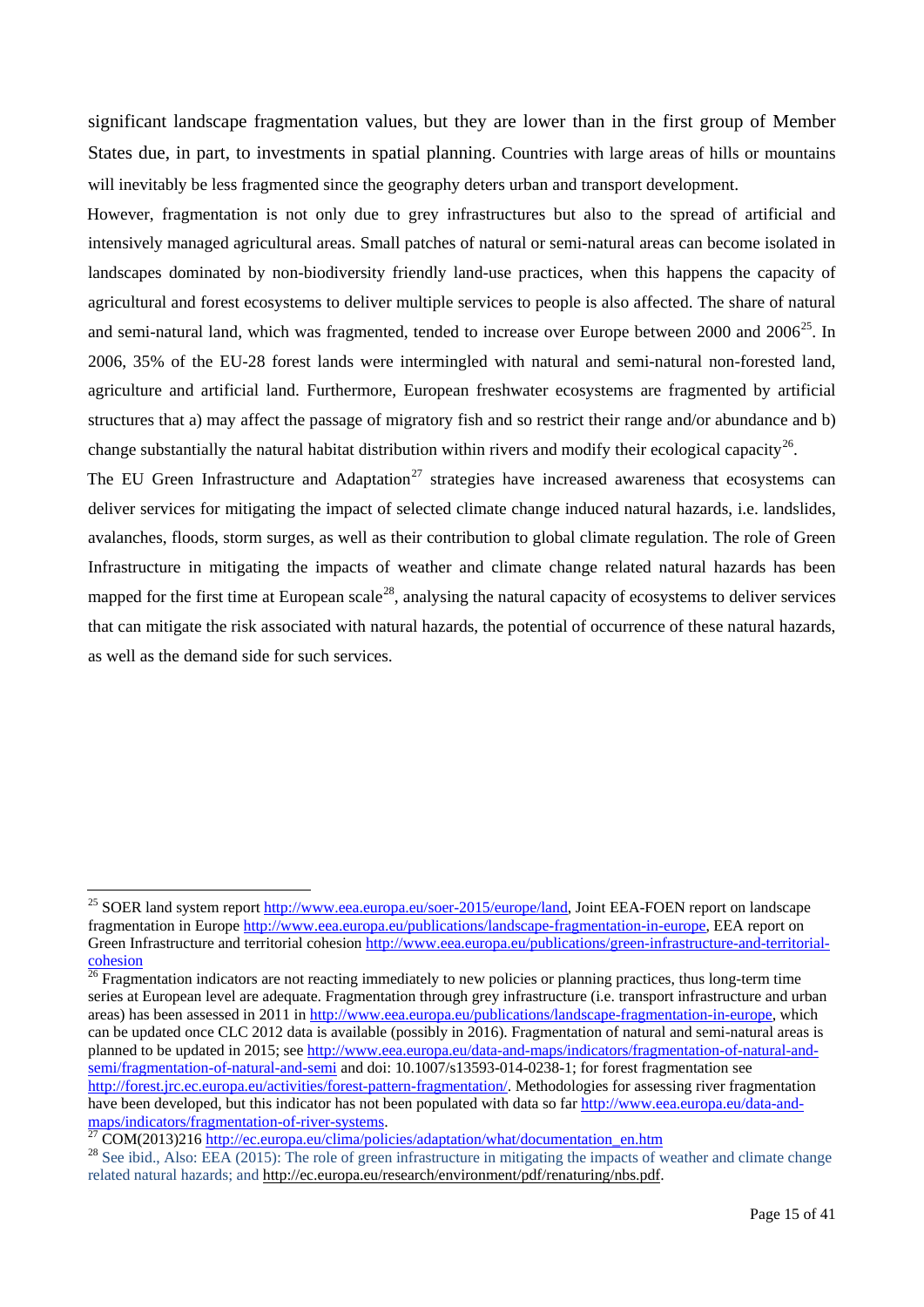

**Figure 4 - Potential of Green Infrastructure to mitigate exposure to landslides**

This map illustrates the potential of Green Infrastructure based on ecosystem capacity to mitigate exposure to landslides. Green areas show existing Green Infrastructure, in particular forests, currently delivering protection functions to landslides, and main actions would be adequate protection and management. The orange marked areas suggest that investing in restoration activities for the respective ecosystems could improve their capacity to protect against landslides. Red areas mark the most vulnerable regions to landslides, for which currently either existing ecosystems coverage do not insure against landslide risks (but by reforestation of degraded areas this protection function could be re-established), or natural ecosystems would not have the capacity to fully protect against landslide risks.

7a: In collaboration with the MS, the Commission will develop a methodology for assessing the impact of EU funded projects, plans and programmes on biodiversity by 2014

In 2012, a Commission review of the opportunities for biodiversity-proofing the EU budget<sup>[29](#page-16-0)</sup> found that numerous tools exist to facilitate the process. Biodiversity-proofing is a structured process to ensure the effective application of tools to avoid — or at least minimise — biodiversity-harmful spending and to act as a catalyst for biodiversity-friendly spending. In 2014, the Commission published a practical common framework for biodiversity-proofing the EU budget, which includes general and fund-specific guidelines<sup>[30](#page-16-1)</sup> for national and regional authorities and for Commission services.

The process of 'biodiversity proofing' of the EU budget is intended to ensure primarily that spending under the EU budget has no negative impacts on biodiversity, and additionally that spending under the EU budget

<span id="page-16-0"></span><sup>&</sup>lt;sup>29</sup> http://ec.europa.eu/environment/nature/biodiversity/comm2006/pdf/BD%20Proofing%20Main%20Report.pdf.

<span id="page-16-1"></span><sup>&</sup>lt;sup>30</sup> All guidance documents available on http://ec.europa.eu/environment/nature/biodiversity/comm2006/proofing.htm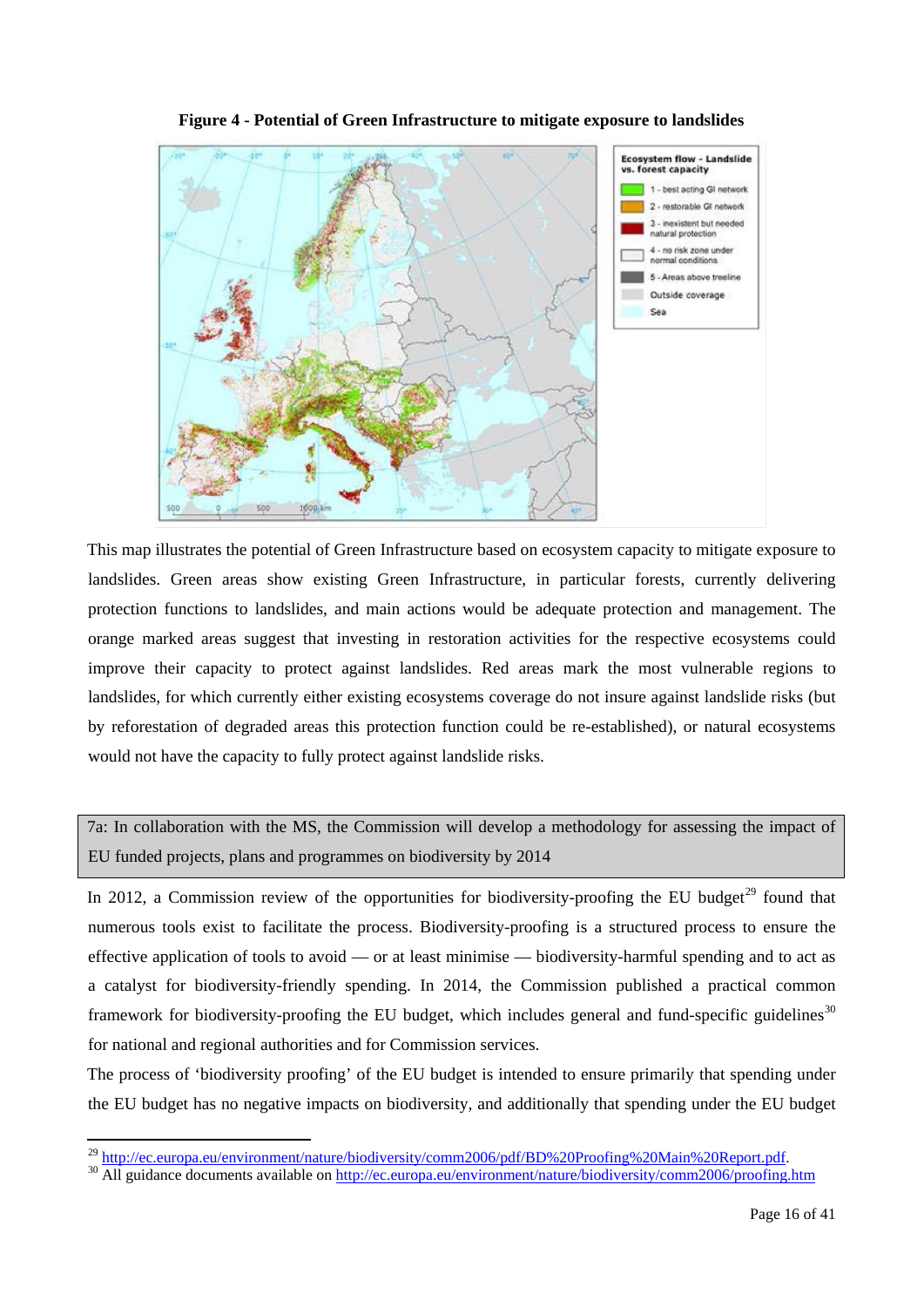is generally supportive in achieving biodiversity targets. This process relates to policy instruments across many policy areas (such as agriculture, fisheries, transport, regional policy, and environmental protection). To complement this approach, the Commission has started tracking biodiversity-related expenditure under the EU budget $^{31}$ .

7b. The Commission will carry out further work with a view to proposing by 2015 an initiative to ensure there is no net loss of ecosystems and their services (e.g. through compensation or offsetting schemes).

Following the adoption of the EU Biodiversity Strategy, the Commission has been working with Member States and stakeholders to evaluate what would need to be done to respect the principle of No Net Loss of biodiversity and ecosystem services across the EU. A more rigorous and systematic application of the mitigation hierarchy (avoid causing damage to biodiversity wherever possible, minimize any damage that cannot be avoided, restore to the extent possible any damage that occurs when the action is carried out and finally, compensate/offset any residual damage) was identified as the core issue particularly in areas outside the Natura 2000 network. The Commission has supported a number of contracts to support the development of the No Net Loss initiative and has also carried out a public consultation<sup>32</sup>. The NNL initiative will be considered following the results of the mid-term review of the EU Biodiversity Strategy to 2020 and the fitness check of the nature legislation.

## **Target 3a – Increase the contribution of agriculture to maintaining and enhancing biodiversity**

**By 2020, maximise areas under agriculture across grasslands, arable land and permanent crops that are covered by biodiversity-related measures under the CAP so as to ensure the conservation of biodiversity and to bring about a measurable improvement (\*) in the conservation status of species and habitats that depend on or are affected by agriculture and in the provision of ecosystem services as compared to the EU2010 Baseline, thus contributing to enhance sustainable management** 

**(\*) Improvement is to be measured against the quantified enhancement targets for the conservation status of species and habitats of EU interest in Target 1 and the restoration of degraded ecosystems under target 2.**

## *Socio-economic benefits of reaching this target:*

*The following are examples of farming systems that contribute to maximize the agricultural area covered by biodiversity measures and provide socio-economic benefits:* 

<span id="page-17-0"></span><sup>&</sup>lt;sup>31</sup> European Parliament, 'Safeguarding biological diversity' EU policy and international agreements' in depths analysis, April 2015

<span id="page-17-1"></span><sup>32</sup> [http://ec.europa.eu/environment/nature/biodiversity/nnl/index\\_en.htm](http://ec.europa.eu/environment/nature/biodiversity/nnl/index_en.htm)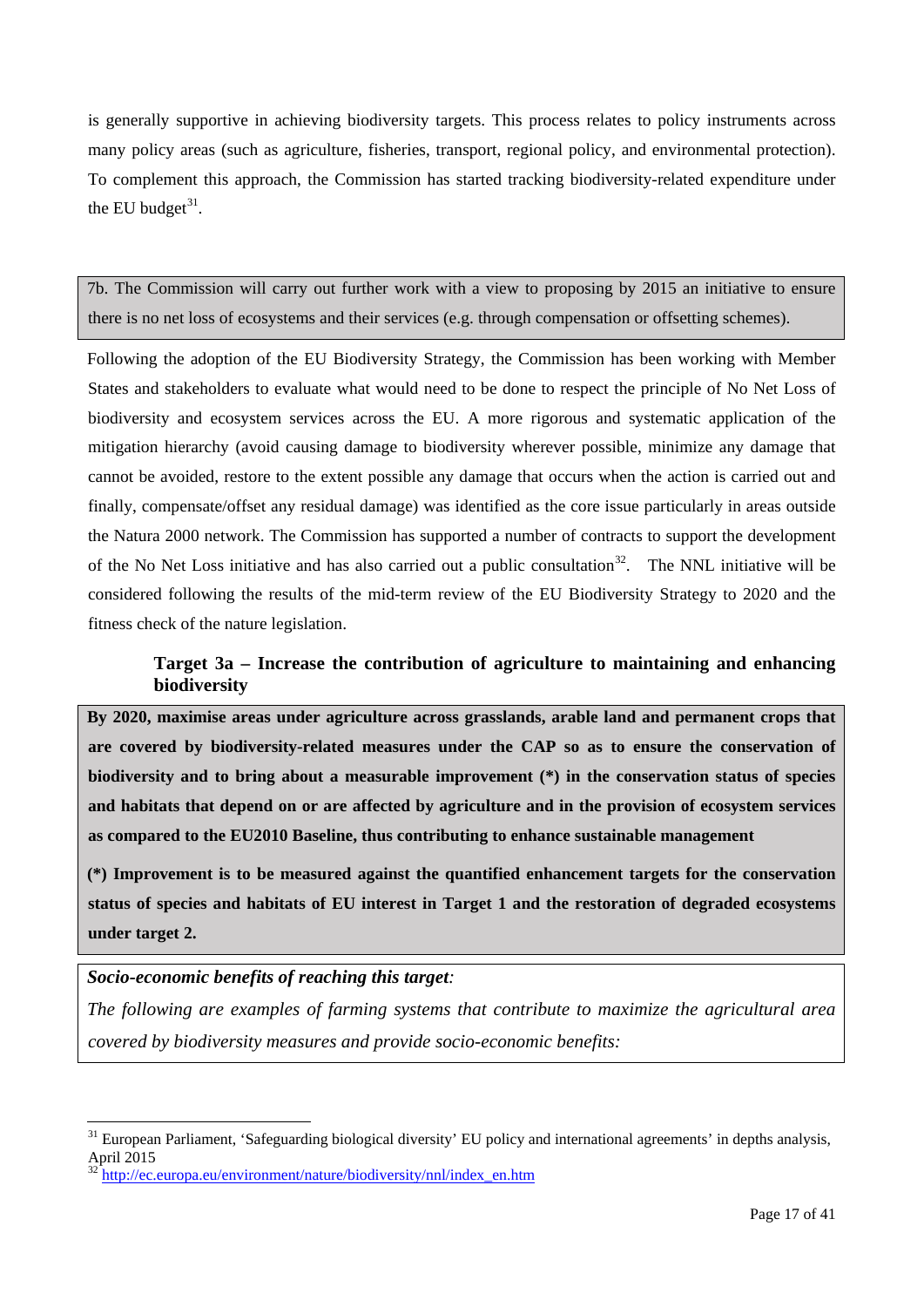*- Organic farming: A review of over 40 European studies found that, on average, organic farms provided between 10 % and 20 % more jobs per hectare (ha)[33](#page-18-0), while a 2006 survey for the United Kingdom's Soil Association found organic farming in the United Kingdom provides 32 % more jobs per farm than equivalent non-organic farms[34](#page-18-1). According to a recent report, it is a sector that attracts younger workers and women, and positive employment trends can be seen all across Europe[35](#page-18-2). It is also acknowledged to create economic added value to agricultural products.*

*- High Nature Value Farming: HNVF systems represent about 30% of agricultural area and often occupy agriculturally marginal land of low productive capacity where intensification may not be cost-effective[36.](#page-18-3) They often provide the main employment sources in those area and especially in mountain or islandic area and provide economic benefits. For example they contribute to the maintainance of the attractiveness of traditional landscape which indirectly benefits the tourism sector. There are also often the place of the production of traditional products with have high quality standard and which can represent alternative markets enabling the diversification of the economy [37,](#page-18-4)[38](#page-18-5).*

## "Maximise areas under agriculture across grasslands, arable land and permanent crops that are covered by biodiversity-related measures under the CAP…"

The biodiversity coverage of the CAP 2007-2013 was ensured by the Rural Development Policy as well as the integration of biodiversity elements into Cross Compliance. While this approach promoted targeted actions for biodiversity and strengthened Natura 2000 implementation in general, few biodiversity measures were implemented in areas of intensive agriculture, where they were especially needed. Overall progress in terms of the area covered by biodiversity-related measures as part of rural development will be demonstrated by the ex-post evaluation on the 2007-2013 RDPs. However, some relevant statistics for 2007-2013 are already available. During that period,  $\epsilon$  23 billion of public funds was allocated to agri-environment measures covering 27% of the Utilized Agricultural Area (UAA). In addition, € 583 million were allocated for Natura 2000 payments covering 1.5 million hectares. Several of the other measures included in RDPs

<span id="page-18-0"></span><sup>&</sup>lt;sup>33</sup> Green Jobs and related policy frameworks. An overview of the European Union. Begoña María-Tomé Gil, Ana Belén Sánchez López and Laura Martín Murillo; Sustainlabour, February 2013 Page 5, sources: (FIBL, 2009) and (Farm Structure Survey, 2007) [http://www.sustainlabour.org/documentos/Green%20and%20decent%20jobs-](http://www.sustainlabour.org/documentos/Green%20and%20decent%20jobs-%20An%20Overview%20from%20Europe%20FINAL.pdf) [%20An%20Overview%20from%20Europe%20FINAL.pdf](http://www.sustainlabour.org/documentos/Green%20and%20decent%20jobs-%20An%20Overview%20from%20Europe%20FINAL.pdf)<br><sup>34</sup> 'EU Resource Efficiency Scoreboard 2014.

<span id="page-18-4"></span><span id="page-18-3"></span>

<span id="page-18-2"></span><span id="page-18-1"></span><sup>&</sup>lt;sup>35</sup> European Commission, Facts and figures on organic agriculture in the European Union (2013), October 2013<br><sup>36</sup> http://www.ieep.org.uk/assets/1386/HNV\_and\_CAP\_Full\_Report.pdf<br><sup>37</sup>http://www.heritagecouncil.ie/fileadmin df

<span id="page-18-5"></span><sup>38</sup> *http://www.fundatia-adept.org/?content=local\_products*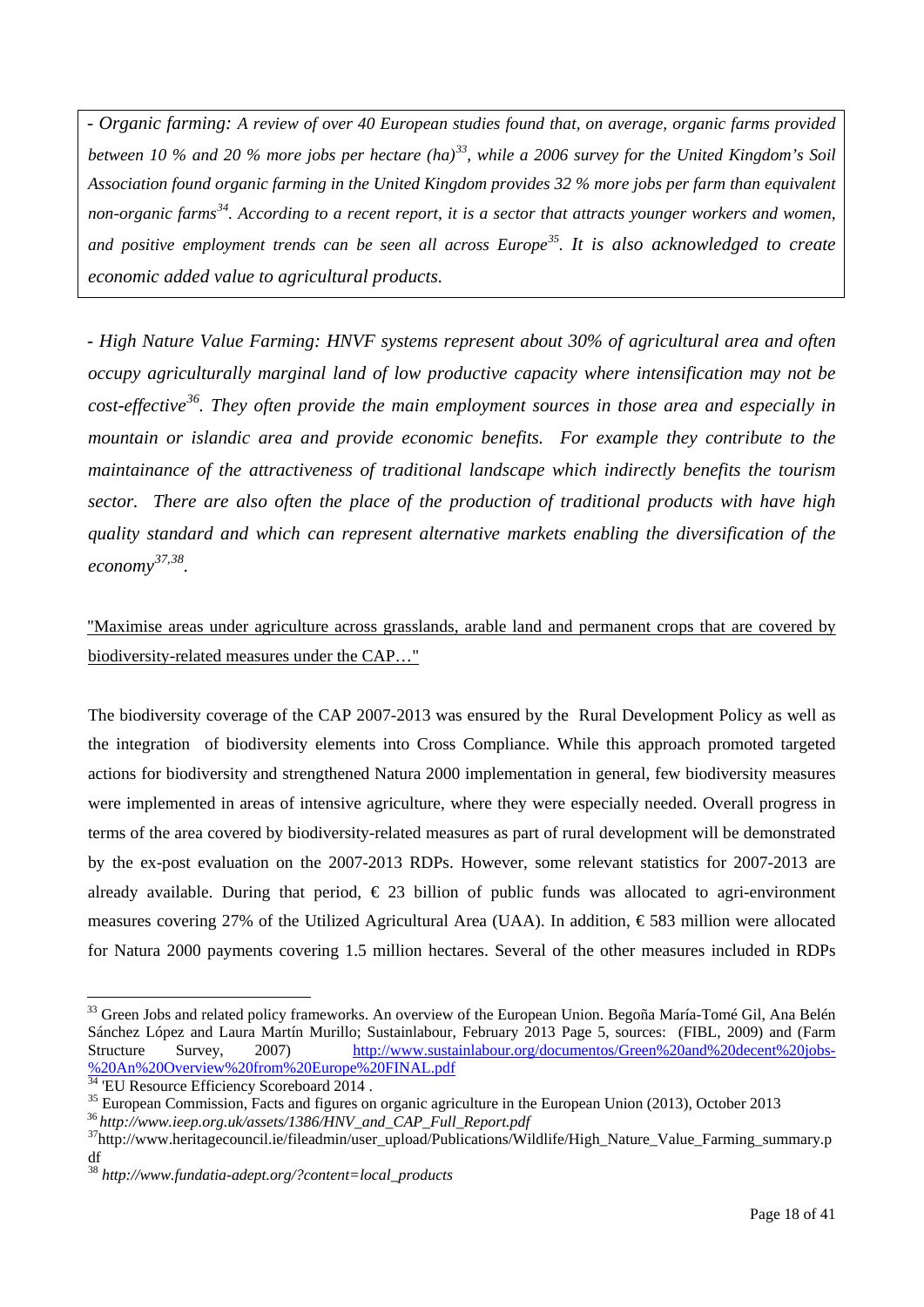would also have delivered benefits, mainly indirect, for biodiversity. In the EU-27, the total area under organic agriculture, which is regarded as positive for biodiversity, increased by 6% per year , between 2002 and 2011 and in 2011 amounted to an estimated 5.4% of the utilised agricultural area.

#### **The reform of the Common Agricultural Policy for 2014-2020**

The Commission presented in 2011 a set of legal proposals to reform the CAP. These proposals were designed to make EU agriculture more competitive, more sustainable and to promote vibrant rural areas. The final agreement on the Commission proposals reached in 2013 maintains the two pillars of the CAP, increasing the links between them and strengthening the environmental features of pillar 1.. An important feature of the new CAP is the recognition that farmers should be rewarded for the public services they provide. The reformed CAP provides many opportunities for supporting biodiversity-related measures and gives flexibility to the Member States to decide how and to what extent they will use these opportunities. However, it will take several years before the impacts of the reformed CAP on CAP can be measured. .

An evaluation of the implementation of the CAP reform, foreseen to start in late 2015, will provide more detailed information concerning the impacts of the changes designed to benefit biodiversity.

## "Bring about a measurable improvement in the conservation status of species and habitats that depend on, or are affected by, agriculture and in the provision of ecosystem services as compared to the EU2010 Baseline."

When using the information reported under the Habitats and Birds Directive (see target 1 for further explanation of the reporting process), a comparison is made between the status of species and habitats associated with agriculture in the period 2001-2006 and the status of the same species and habitats in the period 2007 to 2012, there is no measurable improvement. In relation to Annex 1 habitats from the Habitats Directive, while 4% of the assessments showed an improvement between the two periods, 39% of the assessments showed deterioration. In relation to species the corresponding figures were 4% and  $20\%$ <sup>39</sup>. Overall, grasslands and wetlands have the highest proportion of habitats with an unfavourable-bad and deteriorating status. Two major changes have contributed to upsetting the delicate balance between agriculture and biodiversity: i) specialisation and intensification of certain production methods (such as the use of more chemicals and heavy machinery); and ii) marginalisation or abandonment of traditional land management being a key factor in preserving certain habitats and site-specific bio-diversity.<sup>[40](#page-19-1)</sup> These pressures have been exacerbated by urban sprawl, infrastructure developments (soil sealing) and climate change.

<span id="page-19-0"></span><sup>&</sup>lt;sup>39</sup> EEA Technical report on State of Nature in the EU, May 2015 [http://www.eea.europa.eu/publications/state-of-nature](http://www.eea.europa.eu/publications/state-of-nature-in-the-eu)in-the-eu<br><sup>40</sup> [http://ec.europa.eu/agriculture/envir/biodiv/index\\_en.htm](http://ec.europa.eu/agriculture/envir/biodiv/index_en.htm)

<span id="page-19-1"></span>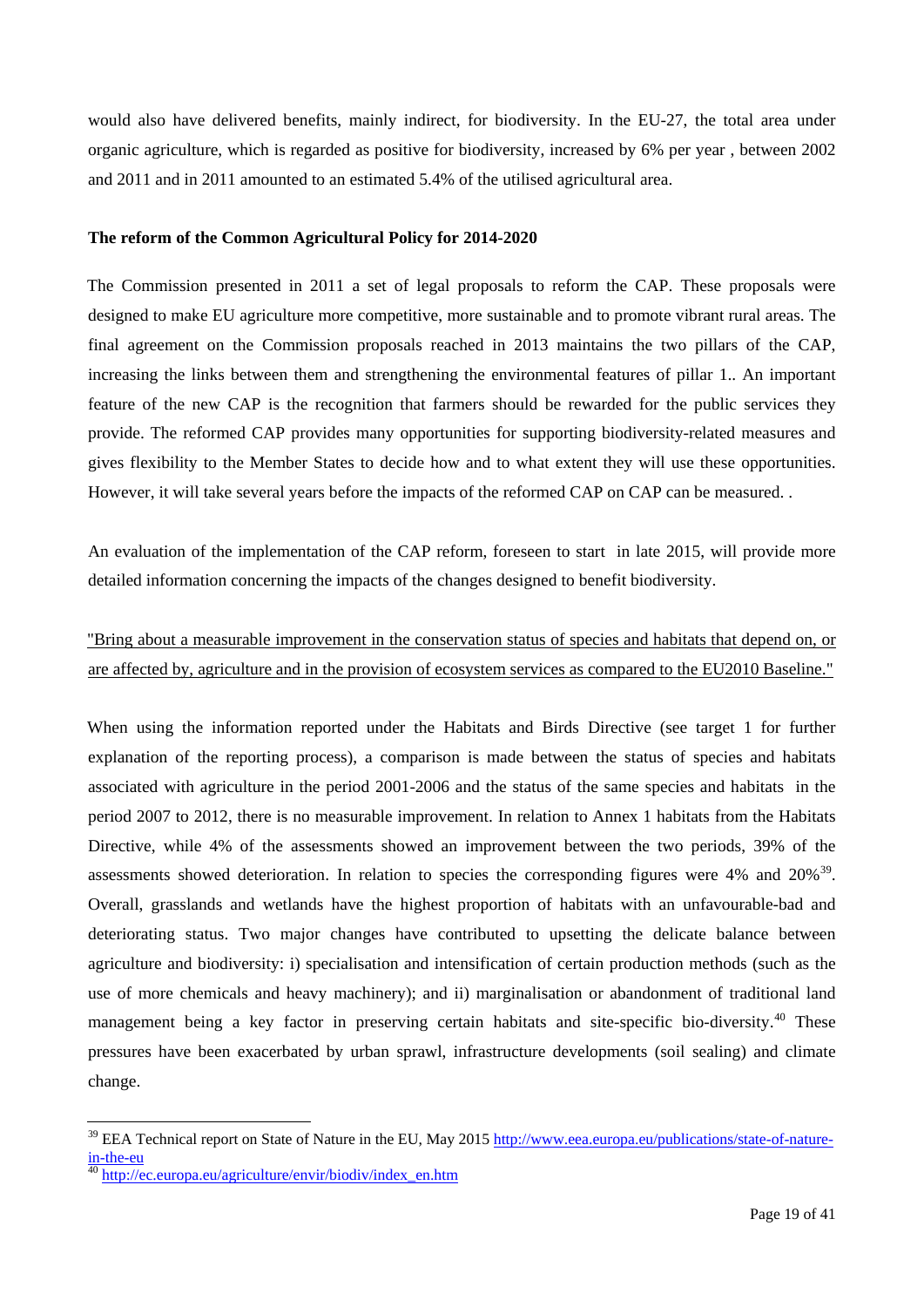Urban development and its associated land-take, poses a significant threat to soil and biodiversity and could also impact upon agricultural production. Land-take concerns predominantly arable land and permanent crops followed by pastures and agricultural mosaics. Every year, about 1000 square kilometres of land is converted to artificial surfaces and most of this "lost" land is taken from agriculture<sup>[41](#page-20-0)</sup>.

## **Figure 5 - Changes (2007-2012 vs 2001-2006) in conservation status for Annex I habitats associated with agricultural ecosystems (grassland and cropland)**



Source: EEA 2015

#### **Box 3: Farmland bird and grassland butterfly** - **Barometer of biodiversity change of agricultural land**

The farmland bird indicator is intended as a barometer of change for the biodiversity of agricultural land in Europe. Bird populations are considered to be a good indicator of the broad state of wildlife and the countryside because they occupy a wide range of habitats and tend to be near to or at the top of the food chain. This means that, as a rule, healthy bird populations signify a healthy state of the plants and invertebrates on which they feed.<sup>[42](#page-20-1)</sup> Similarly, butterflies respond rapidly to changes in environmental conditions and habitat management, occur in a wide range of habitats, and are representative of many other insects. Butterflies are complementary to birds as an indicator because they use resources in the landscape at a much finer spatial scale. $43$ 

<span id="page-20-0"></span><sup>41</sup> http://www.eea.europa.eu/data-and-maps/indicators/land-take-2/assessment-2  $^{42}$  Defra (2014) Observatory monitoring framework – indicator data sheet. Available at:

<span id="page-20-2"></span><span id="page-20-1"></span>[https://www.gov.uk/government/uploads/system/uploads/attachment\\_data/file/373096/agindicator-de5-11nov14.pdf](https://www.gov.uk/government/uploads/system/uploads/attachment_data/file/373096/agindicator-de5-11nov14.pdf) 43 JNCC (2014) Available at[: http://jncc.defra.gov.uk/page-4236](http://jncc.defra.gov.uk/page-4236)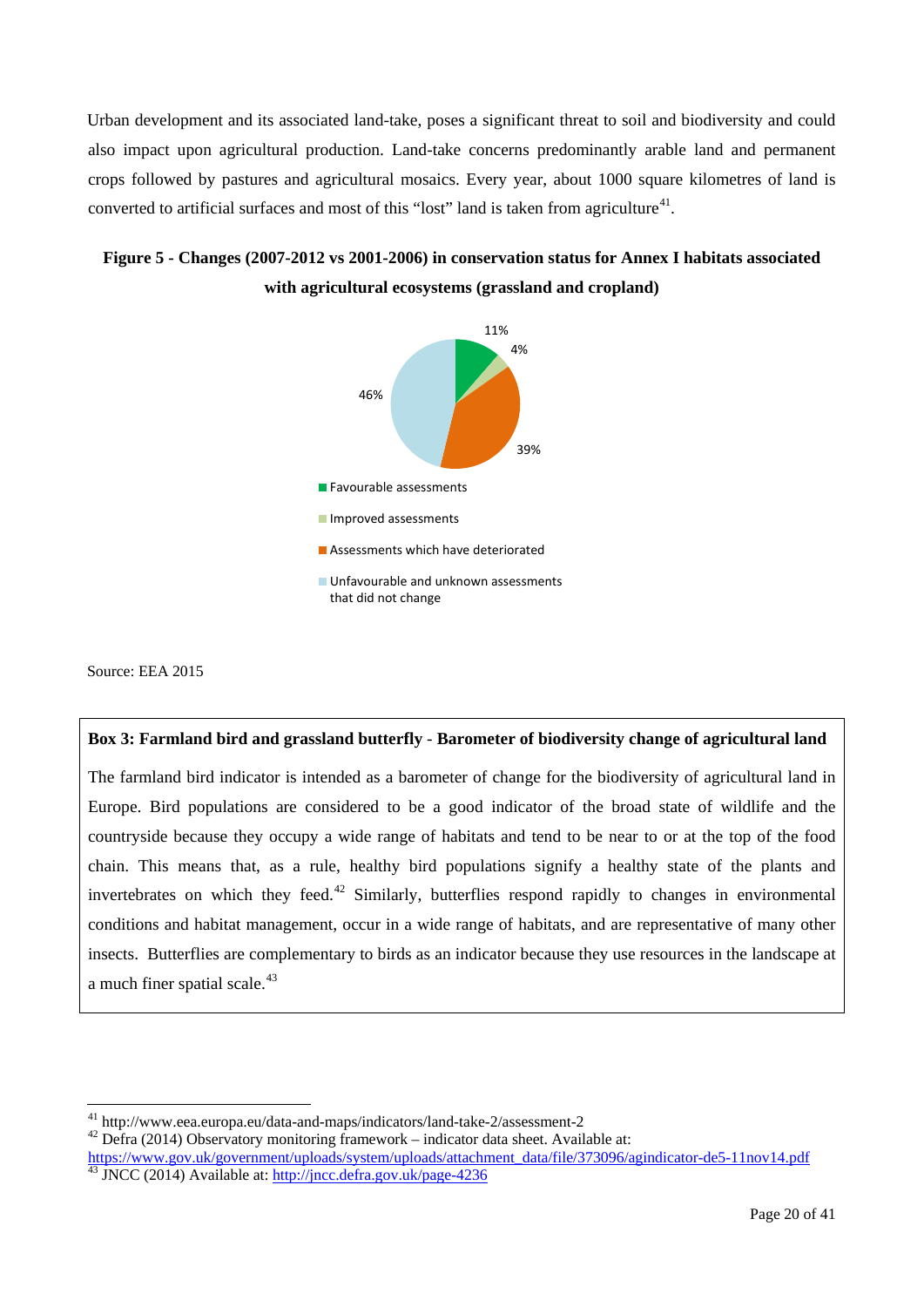Since 1990, farmland bird populations have decreased by nearly 30 %. The trend shows that bird species that depend on the farmland habitat as created by human activity are increasingly threatened by new agricultural practices. Among them are changes in land use (crop rotation patterns; disappearance of uncultivated verges; disappearance of hedgerows) and the increasing land take (asphalted areas).





(\*) Estimates. EU: aggregate changing according to the context.

The Common farmland species index covers 39 bird species. Source: EBCC / RSPB / BirdLife / Statistics Netherlands; Eurostat (online data code: env\_bio3)

The abundance of farmland birds varies between Member States. According to Eurostat, between 2000 and 2008, the common farmland bird index declined in the majority of the Member States assessed. The strongest declines were seen in Germany, Austria and Denmark, each with declines above twenty percentage points. Latvia and Slovakia, on the other hand, experienced an increase in the common farmland bird index of twenty and nearly ten percentage points respectively.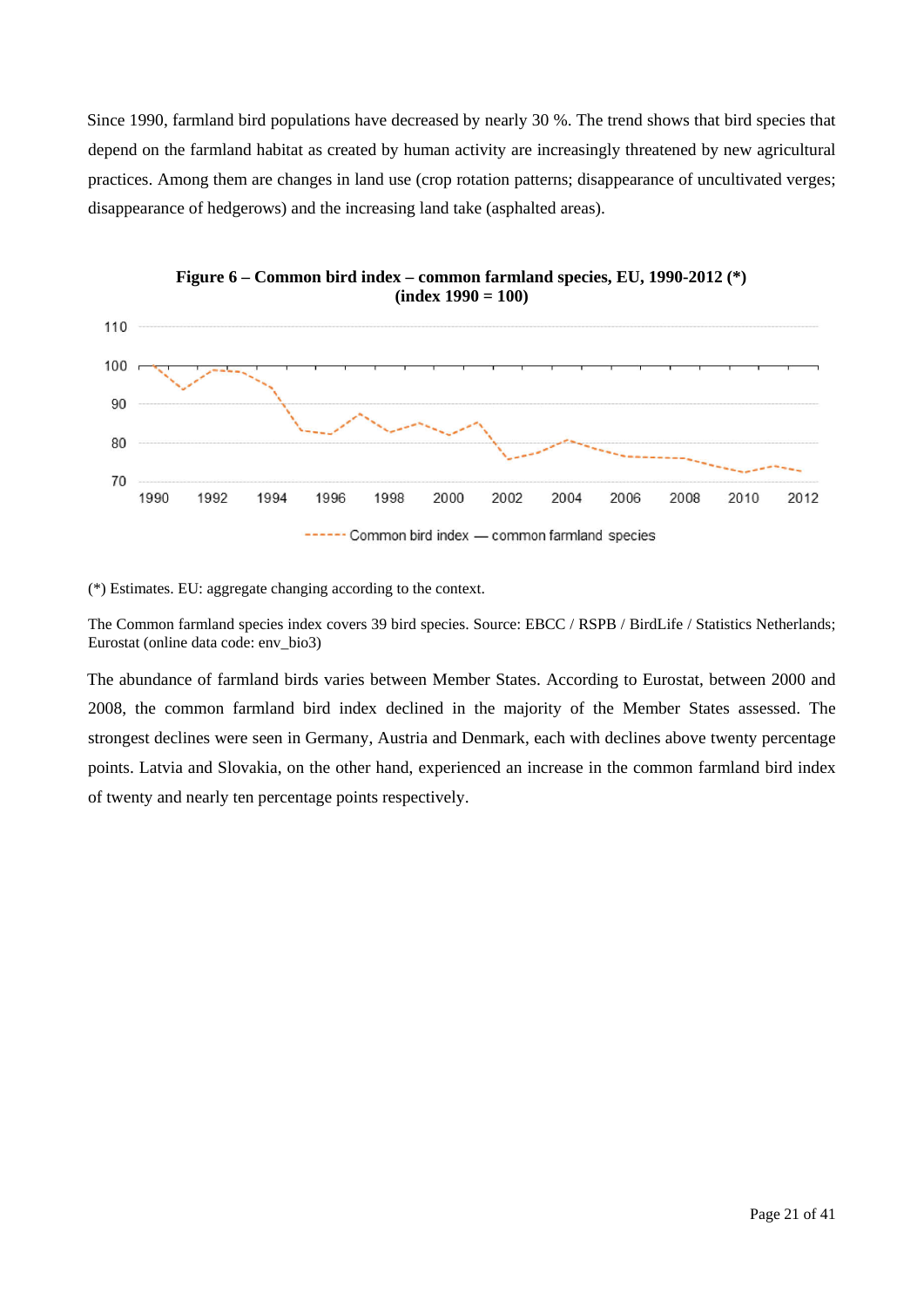#### **Figure 7 - Change in national and EU farmland bird indicators, 2000-08 (%)**



Source: EBCC/RSPB/BirdLife/Statistics Netherlands, also available at Eurostat *(online data code: env\_bio2)*

This decline in the number of farmland bird species has been confirmed in a number of further studies in the United Kingdom<sup>44</sup>. Much of the decline in farmland birds has been attributed to changes in agricultural methods, intensification and specialisation<sup>[45](#page-22-1)</sup>. For example, one study found that nearly one third of Europe's Important Bird Areas are threatened by agricultural intensification and expansion<sup>[46](#page-22-2)</sup>. Factors that have been cited as being particularly harmful in terms of agricultural intensification in the EU include hedgerow loss, land drainage, increased mechanisation, increased fertiliser and pesticide use, reduction of spring cultivation, simplification of crop rotations, changes in crop use, and loss of farm diversity<sup>[47](#page-22-3)</sup>. The decline in common farmland bird species is in sharp contrast to the significant improvements observed in the populations of some rare bird species over the same period, most likely as a result of direct conservation action<sup>[48](#page-22-4)</sup>.

<span id="page-22-0"></span><sup>44</sup> Chamberlain, D.E., Fuller, R.J., Bunce, R.G.H., Duckworth, J.C. & Shrubb, M. (2000). Changes in the abundance of farmland birds in relation to the timing of agricultural intensification in England and Wales. J. Appl. Ecol. 37: 771–788; Fox, A.D. 2004. Has Danish agriculture maintained farmland bird populations? J. Appl. Ecol. 41: 427–439.;

Wretenberg, J., Lindström, Å., Svensson, S., Thierfelder, T. & Pärt, T. 2006. Population trends of farmland birds in<br>Sweden and England: similar trends but different patterns of agricultural intensification. J. Appl. Ecol. <sup>45</sup> Donald, P. F., Green, R. E. and Heath, M. F. (2001). Agricultural intensification and the collapse of Europe's farmland bird populations. Proc. Roy. Soc. Lond. B 268: 25–29.<br><sup>46</sup>BirdLife International (2004). Agricultural intensification threatens Important Bird and Biodiversity Areas in Europe.

<span id="page-22-2"></span><span id="page-22-1"></span>Presented as part of the BirdLife State of the world's birds website. Available from:

<span id="page-22-4"></span>

<span id="page-22-3"></span>http://www.birdlife.org/datazone/sowb/casestudy/140. Checked: 24/04/2015<br><sup>[47](http://www.birdlife.org/datazone/sowb/casestudy/140)</sup> BirdLife International (nd). Common bird indicators: helping to track progress towards the 2010 target.<br><sup>48</sup> Gregory, R.D., Noble, D., Field, R. biodiversity. Ornis Hungar. ,12 –13, 12 –24. ; Holling, M. & Rare Breeding Birds Panel (2011). Rare breeding birds in the United Kingdom 2009. Br. Birds, 104, 476 – 537.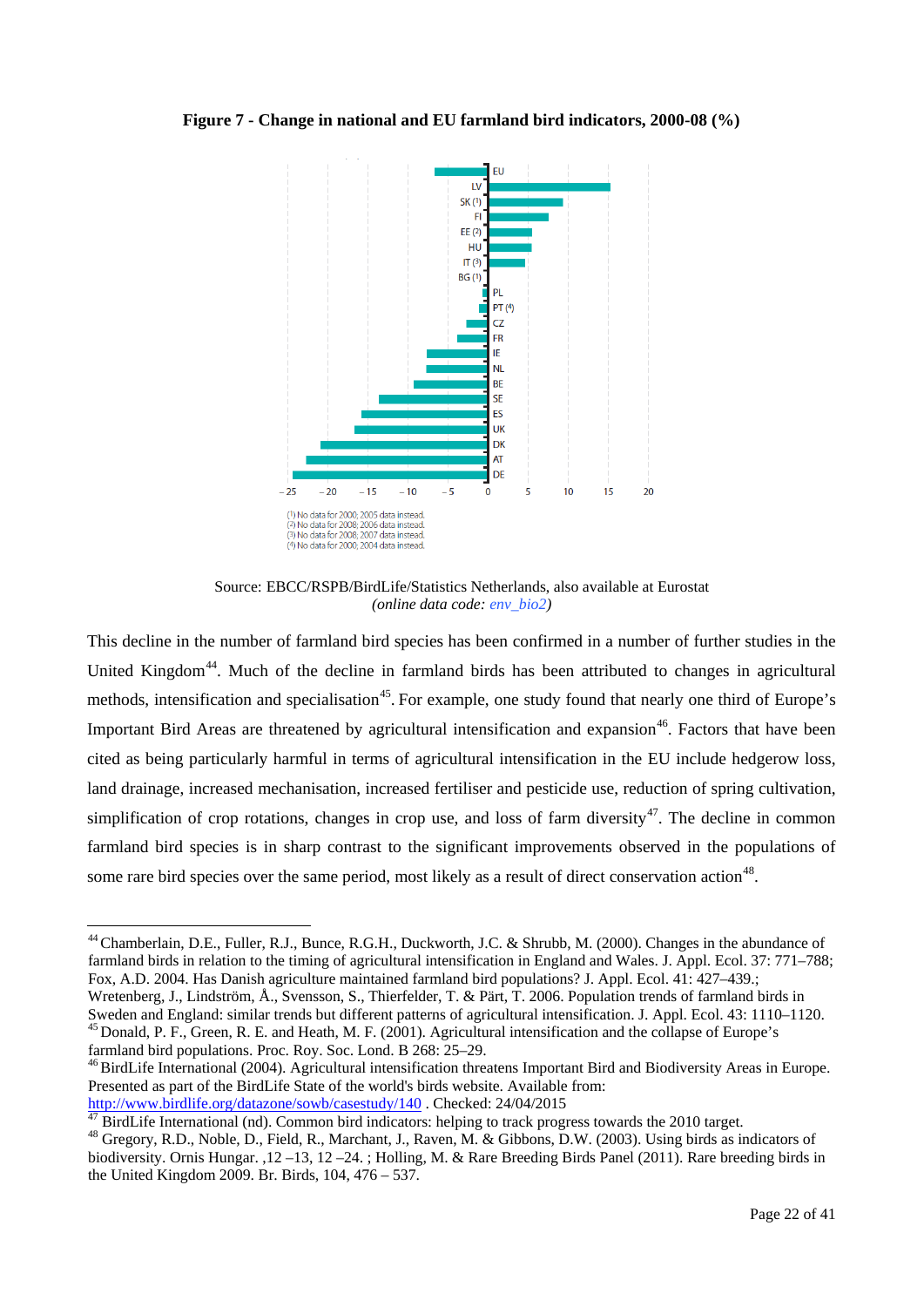**Grassland butterflies** have declined severely between 1990 and 2011; their populations have decreased by 50% and this reduction shows no sign of levelling off. This indicates a dramatic loss of grassland biodiversity since the European Butterfly Indicator is a useful proxy for a wider understanding of biodiversity changes. The main driver behind the decline of grassland butterflies is the change in rural land use: agricultural intensification where land is relatively flat and easy to cultivate, abandonment in mountains and wet areas - mainly in Eastern and Southern Europe.



**Figure 8 - European grassland butterfly indicator**

### *PROGRESS IN IMPLEMENTING ACTIONS*

8a) The Commission will propose that CAP direct payments will reward the delivery of environmental public goods that go beyond cross-compliance (e.g. permanent pasture, green cover, crop rotation, ecological setaside, Natura 2000).

The CAP reform regulation 1307/2013 on Direct Payments introduced a key change in the architecture of the direct payments: 30% of direct payments will be allocated through a mandatory "greening" component which will support agricultural practices beneficial for the climate and the environment. The G*reening[49](#page-23-0) is intended to contribute to slowing down the decline in farmland biodiversity, most notably in intensive farming area, to the benefit of the environment and biodiversity in particular. Its positive effects will depend on the implementation of specific measures, not least because additional flexibility in implementation was granted to Member States and farmers in the final version of the legal texts.[50](#page-23-1)*

 $\overline{a}$ 

Source: SEBI001, EEA http://www.eea.europa.eu/data-and-maps/indicators/abundance-and-distribution-of-selectedspecies/abundance-and-distribution-of-selected-2

<span id="page-23-0"></span><sup>&</sup>lt;sup>49</sup> 'greening measures' include obligatory crop rotation, grassland maintenance, and more specific agri-environment measures, aimed at climate change mitigation and biodiversity conservation. [\[http://www.eea.europa.eu/themes/agriculture/greening-agricultural-policy](http://www.eea.europa.eu/themes/agriculture/greening-agricultural-policy) ] <sup>50</sup> <http://www.eea.europa.eu/soer-2015/europe/agriculture>

<span id="page-23-1"></span>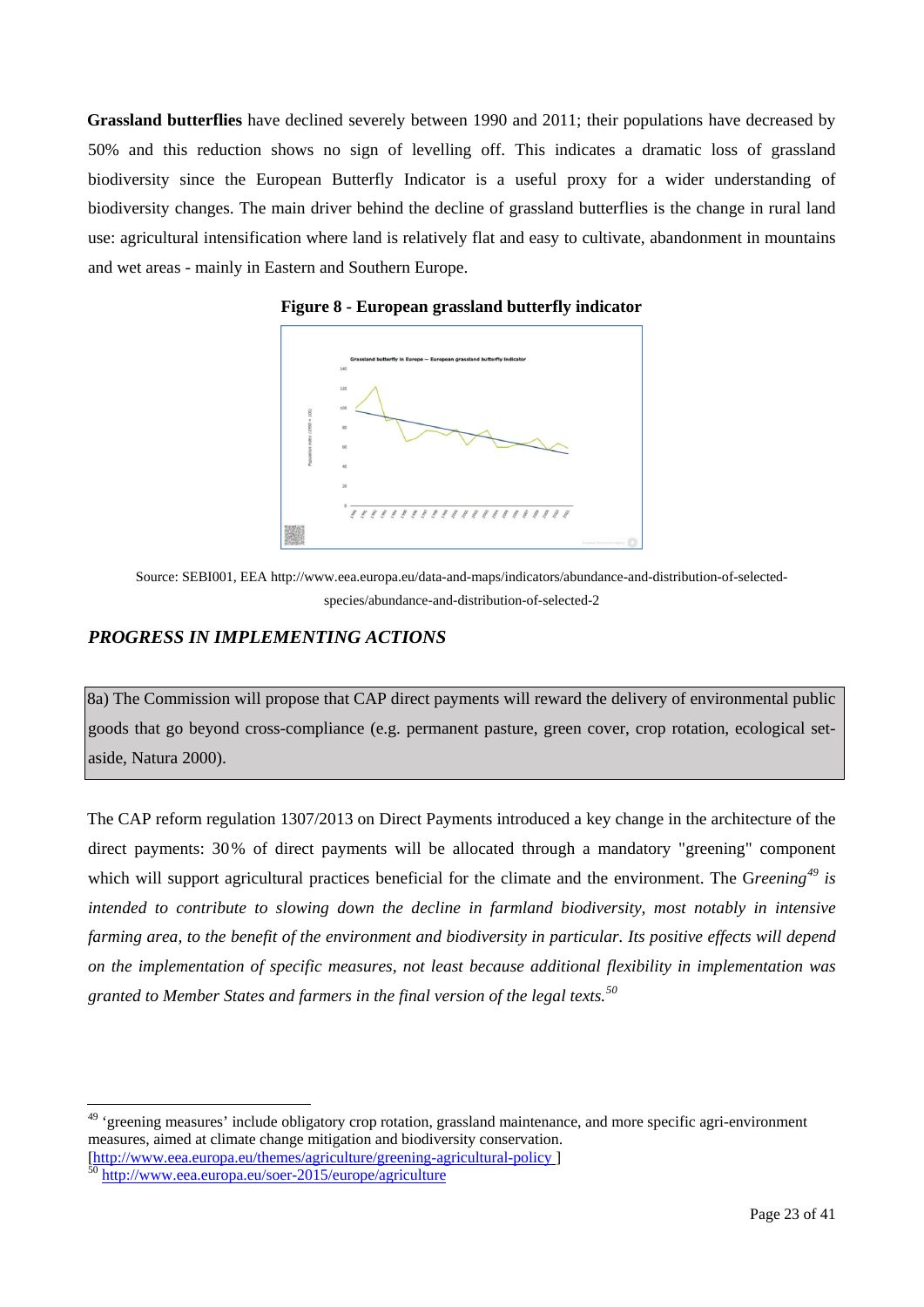Greening practices take the form of simple, generalised, non-contractual and annual actions that are linked to agriculture. The proposal of the Commission of October 2011 specified that the greening should go beyond cross compliance and included the following elements: (i) crop diversification, (ii) the maintenance of permanent grassland (at farm level), and (iii) Ecological Focus Areas (EFAs) on 5% of the arable land of the holding. The objective of EFAs is, in particular, to safeguard and improve biodiversity on farms. Measures associated with EFAs can include, in particular, buffer strips, nitrogen-fixing crops, hedges, fallow land, catch crops and green cover. Member States shall also designate permanent grasslands which are environmentally sensitive areas, in areas covered by the Habitats and Birds Directives and which require strict protection in order to meet the objectives of those directives. Farmers shall not convert or plough these grasslands. Member States may, in order to ensure the protection of environmentally valuable permanent grasslands, decide to designate further sensitive areas situated outside areas covered by the Directives.

In the final adopted texts, it was specified in recital 44 of Regulation (EU) No 1307/2013 that EFAs should be established, in particular, in order to safeguard and improve biodiversity on farms. The initial elements to be taken into account for an area to qualify as an EFA were maintained (i.e. land lying fallow, terraces, landscape features, buffer strips), while the list of elements was extended to include some productive features (i.e. nitrogen-fixing crops, catch crops, short rotation coppices, agroforestry, forest edges). Those plants should be selected for their specific indirect biodiversity benefits in accordance with recital 44, and accompanied by appropriate farming practices, in particular through a reduced or non- use of fertilizers and plant protection products on the farms. In addition, greater flexibility was provided by allowing the objective of maintaining permanent grassland to be fixed at national/regional level instead of at the farm level. The designation and strict protection of environmentally sensitive grasslands was introduced as an additional requirement. The definition of permanent grassland was also extended to include pastures where grasses are not predominant; one consequence of which being that more semi-natural grasslands would become eligible for direct payments. Member States were also given the option to apply national schemes on condition that these schemes were adjudged to be equivalent to the greening elements specified in the EU texts. Exemption provisions such as the exclusion from EFA provisions of farms with less than 15 ha of arable land and farms with a high share of arable land used for the production of grasses, were also introduced. The associated delegated acts specified that in certain cases landscape features, buffer strips and green cover which are already covered by Cross Compliance, can also count towards EFAs.

An analysis of the first results of the greening implementation can only be done on the basis of Member States choices, because the Commission is still awaiting the information of the farmer's choices of EFA elements at farm level: this information will be provided in mid-December 2015. The results of notifications submitted by Member States in August and December 2014 which are valid for 2015 are indicated hereafter (state of play on 07.05.2015):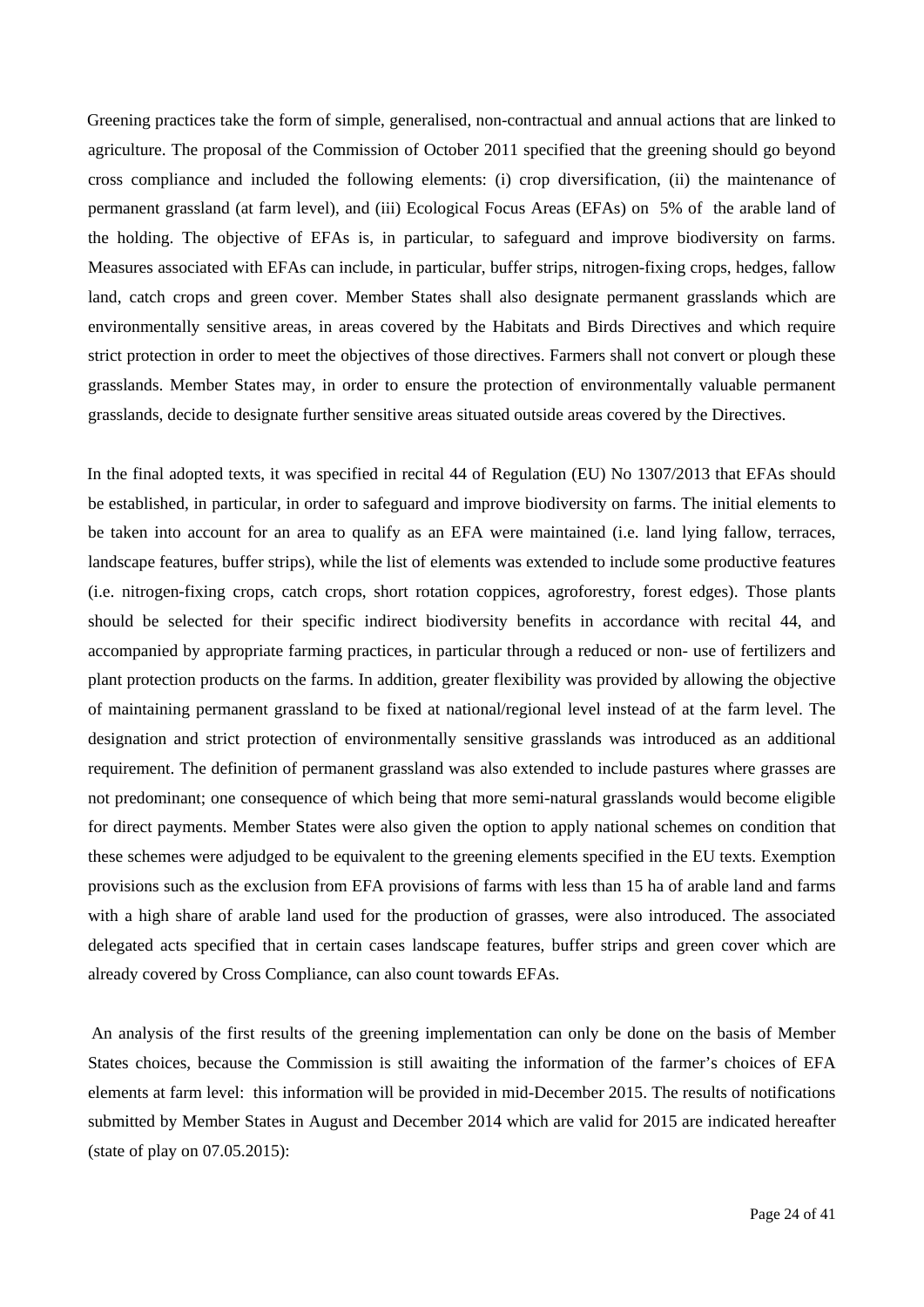#### - Ecological Focus Area:

On arable area, the progress for implementing the action 8a depends largely on the biodiversity value of EFA choices made by farmers and Member States. Especially the non-productive EFAs, e.g. landscape features, are likely to have a better biodiversity benefit. But the progress will also depend on whether the elements selected go beyond those already protected under cross-compliance rules. Permanent crops are excluded from the greening obligations, therefore the action will not be achieved for this sector.

Only two Member States (NL and PL) will allow for **collective implementation of EFA** obligations. No Member State decided to apply regional level implementation. Four (EE, FI, LV, SE) out of the five Member States having the possibility to apply the "**forest exemption**" in relation to EFAs elected to do so

The **choice of elements** that farmers may use to fulfil their EFA obligation varies between Member States. A group of 5 Member States offers a limited selection of elements (2-4): FI, LT, NL, SI and ES. In contrast, another group of 14 MS offers an extensive list of elements (10 or more): AT, BE, BG, HR, CZ, FR, DE, HU, IE, IT, LU, PL, RO, SK. Nine Member States opted for an intermediate list: CY, DK, EE, EL, LV, MT, PT, SE and UK.

Both productive and non-productive elements have been chosen in relation to EFAs. The most popular element is the nitrogen-fixing crops ( chosen by all MS except DK), followed by land lying fallow (all except NL, RO), landscape features (at least one) (24 MS), short rotation coppice (20 MS), catch crops (19 MS), buffer strips (17 MS), afforested areas (14 MS), agroforestry areas (11 MS), strips along forest edges without production (9 MS), terraces (8 MS) and, finally, strips along forest edges with production (6 MS).

In terms of EFA detailed choices:

Among **landscape features,** 24 Member States activated at least one landscape feature. The most popular were trees in group (17 MS), followed by field margins (16 MS), trees in line (16 MS), ditches (15 MS), hedges (13 MS), isolated trees (13 MS), ponds (12 MS) and traditional stone walls (7 MS). Member States could choose landscape features defined in Article 45 of Delegated Regulation (EU) No 639/2014 and/or those defined under their national cross-compliance rules. Four countries (FR, NL, RO, SE) and two (BE, UK) in some region(s) decided to apply only the Article 45 definition, while twenty allowed crosscompliance elements (AT, BE, BG, HR, CZ, DK, EE, FI, DE, GR, HU, IE, IT, LV, LU, MT, PL, PT, SK and UK; BE and UK in some region(s) only) including, for 12 of them, also other landscape features protected under cross-compliance. GAEC 7 was the main choice for countries which opted for cross-compliance on their own or in addition to those defined in Article 45. .

On **buffer strips** required under cross-compliance, Member States adopted different approaches to dimension limits on minimum and maximum width, ranging from 1 to 50 meters. Ten Member States activated also "other buffer strips" i.e., those not required under cross-compliance. Almost all countries decided to include strips of riparian vegetation in the buffer strip. All opted to allow grazing or cutting on buffer strip as a derogation to the non-production requirement.

Countries that activated **short rotation coppice** (SRC) chose between 2 to 11 species, most popular being willow (Salix) (20 MS), poplar (Populus) (17), alder (Alnus) (14), birch (Betula) (11) and ash (Fraxinus)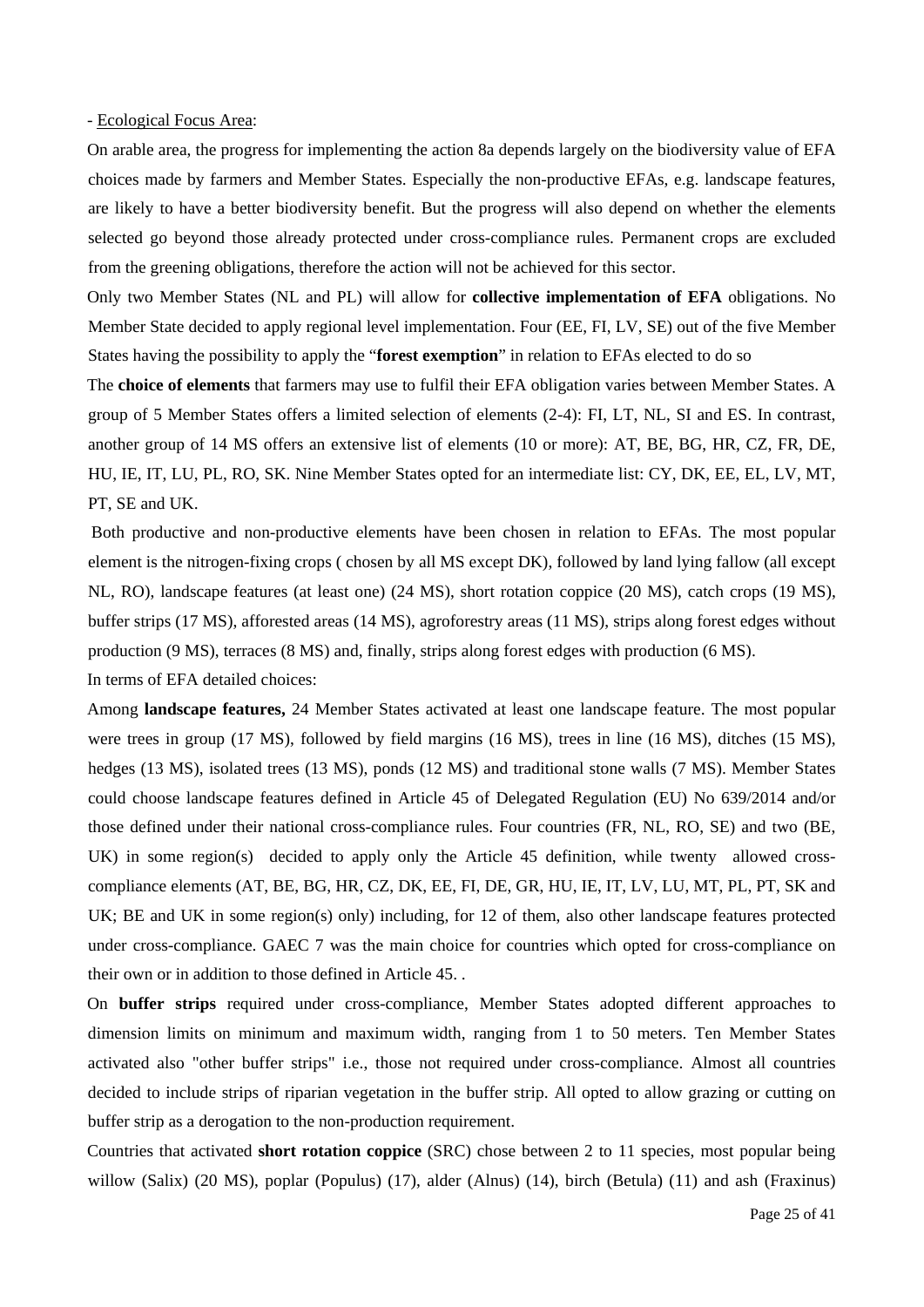(11). Almost all Member States specified which inputs (either mineral fertilisers and/or plant production products) should be banned.

Approaches to the categorisation of crop mixtures required under the **catch crop EFA** also differs depending on Member States. The indicated period of sowing usually extends from July to September; however some Member States notified a longer period starting from May-June. Some countries developed different technical criteria on the way the mixed crops are to be established (e.g. percentages of crop in the mixture, choice from different crop categories), a required minimum presence of crops on the field and conditions on the use of inputs.

Countries opting for **nitrogen-fixing crops** (NFC) chose between 4 and 19 crops the most popular being: faba bean (*Vicia faba*) (27 MS), pea (*Pisum spp*) (26), alfalfa (*Medicago*) (26), lupin (*Lupinus*) (24), and clover (*Trifolium*) (24). The majority elaborated on biodiversity criteria underlying their choice of NFC, while the arguments given by few Member States were short and generic. Many decided, in the light of the Nitrates Directive, to allow NFC on the entire territory while others did not provide any specific information on the geographical location. A number of Member States pointed out specific limitations or conditions relating to mitigation of the risk of nitrogen leaching. 13 countries specified production methods.

#### - Permanent grassland:

By mid-December 2014 Member States notified their choices concerning the environmentally sensitive permanent grassland (ESPG). The approaches to the designation of ESPG in Natura 2000 areas differ between MS. Ten Member States designated all the grassland in Natura 2000, five Member States between 50% and 100%, while eleven Member States designated less than half of the grassland. 4 Member States decided to designate ESPG outside Natura 2000 areas (CZ, LV, LU, UK-WA).

#### - Equivalence:

Five Member States notified their intention to offer their farmers the possibility to meet (some of) their greening obligations through equivalent practices. Three of them through agri-environment and climate measures (AECM) (AT, IE, PL) and two under certification schemes (NL, FR). Crop diversification was a dominant choice for equivalent practice among those countries. EFA was chosen by two Member State while permanent grassland was chosen by one Member State.

8b) The Commission will propose to improve and simplify the GAEC (Good Agricultural and Environmental Conditions) cross-compliance standards and consider including the Water Framework Directive within the scope of cross-compliance once the Directive has been implemented and the operational obligations for farmers have been identified in order to improve the state of aquatic ecosystems in rural areas.

Cross Compliance is a mechanism which ties EU support for farmers to compliance with standards of environmental care and public/animal/plant health and animal welfare. On biodiversity, Cross-compliance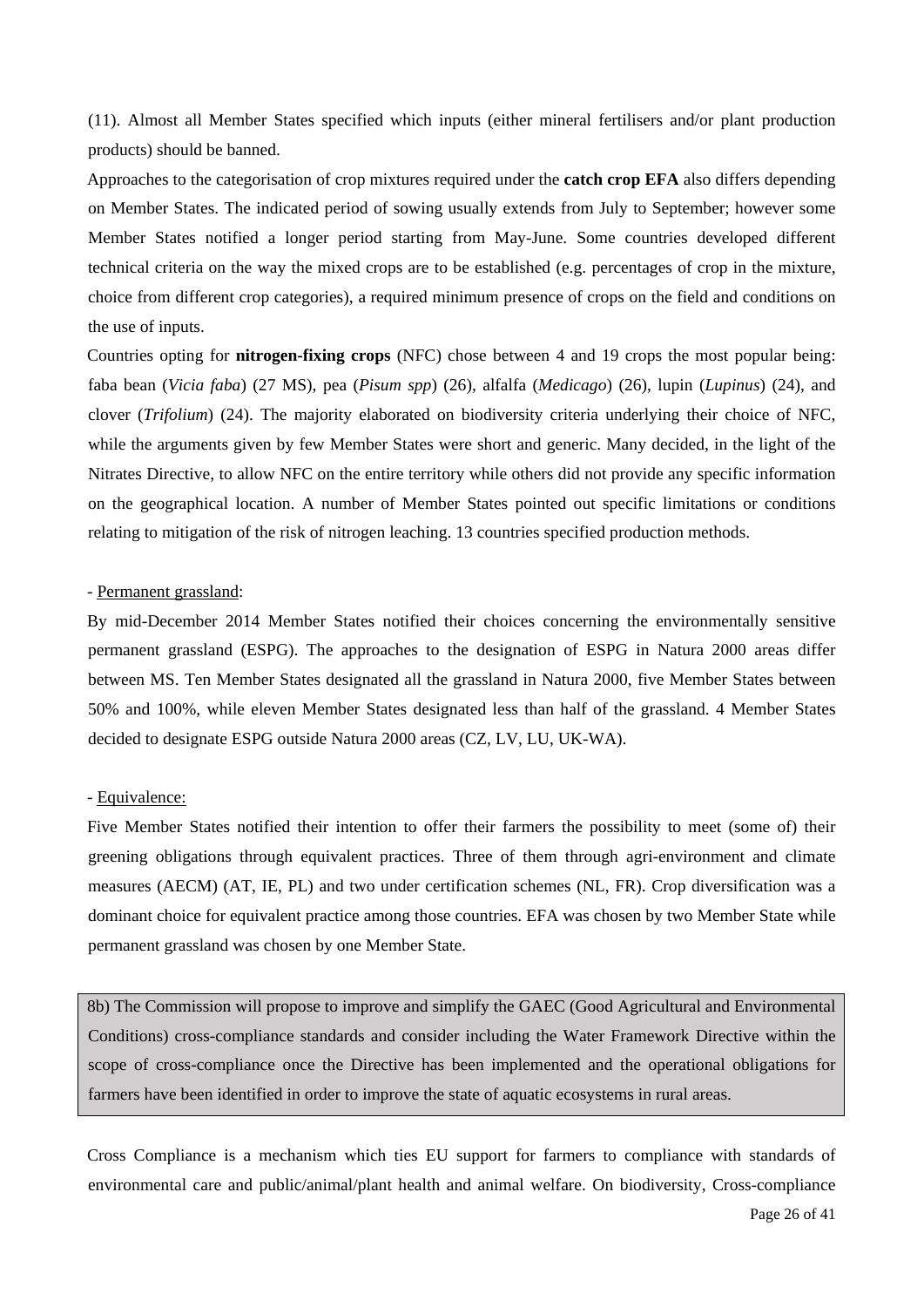covers certain articles of the Birds and Habitats directives within the "Statutory Management Requirements (SMRs)" and a set of rules which are designed to avoid the deterioration of habitats within the GAECs (good agricultural and environmental conditions)  $51$ .

The Commission proposal included a new GAEC to protect wetlands and carbon rich soils and extended the GAEC on the protection of landscape features by adding provisions to ban the cutting of hedges and trees during the bird breeding and rearing season along with safeguards for avoiding invasive species. The Commission proposed that the Water Framework Directive (WFD) as well as the Sustainable Use of pesticides Directive (SUD) would become part of Cross Compliance, once they have been implemented in all Member States and the obligations directly applicable to farmers have been identified

In the final adopted acts, the GAEC on wetlands was not retained but biodiversity elements of the GAEC 7 on landscape features were included. The final agreement also confirms the intention to make the WFD and SUD part of cross compliance. It was also agreed that pending their incorporation into cross-compliance, that the two Directives will be part of the compulsory scope of the Farm Advisory System so that all farmers concerned have access to the relevant advice.

If set at the appropriate level, Cross Compliance enables to increase the biodiversity delivery of the CAP. On SMRs, the environmental delivery of Cross Compliance relies on the level of ambition of the implementation of environmental legislation at Member States level. The cross-compliance system is however crucial for ensuring a better awareness on the part of farmers of the need to respect basic rules on biodiversity stemming from the Habitat and Birds Directives. On GAEC, a high level of quality of the biodiversity requirements under the GAEC 7 enables the increase of the level of biodiversity performance of agri-environment schemes which deal with the management of landscape features, the cutting of hedges and invasive species management. The progress for implementing the action 8b will depend on the degree of implementation of GAEC and environmental legislation and on the possible WFD integration.

9a) The Commission and Member States will integrate quantified biodiversity targets into Rural Development strategies and programmes, tailoring action to regional and local needs.

For the period 2014-2020, the Rural Development Regulation 1305/2013 contains one focus area specifically dedicated to biodiversity, namely " 4A: restoring, preserving, and enhancing biodiversity, including in Natura 2000 areas and in areas facing natural or other specific constraints, and high nature value farming, as well as the state of European landscapes". According to art 8.1.c (v), the strategy of RDPs

<span id="page-27-0"></span> <sup>51</sup> [http://ec.europa.eu/agriculture/envir/cross-compliance/index\\_en.htm](http://ec.europa.eu/agriculture/envir/cross-compliance/index_en.htm)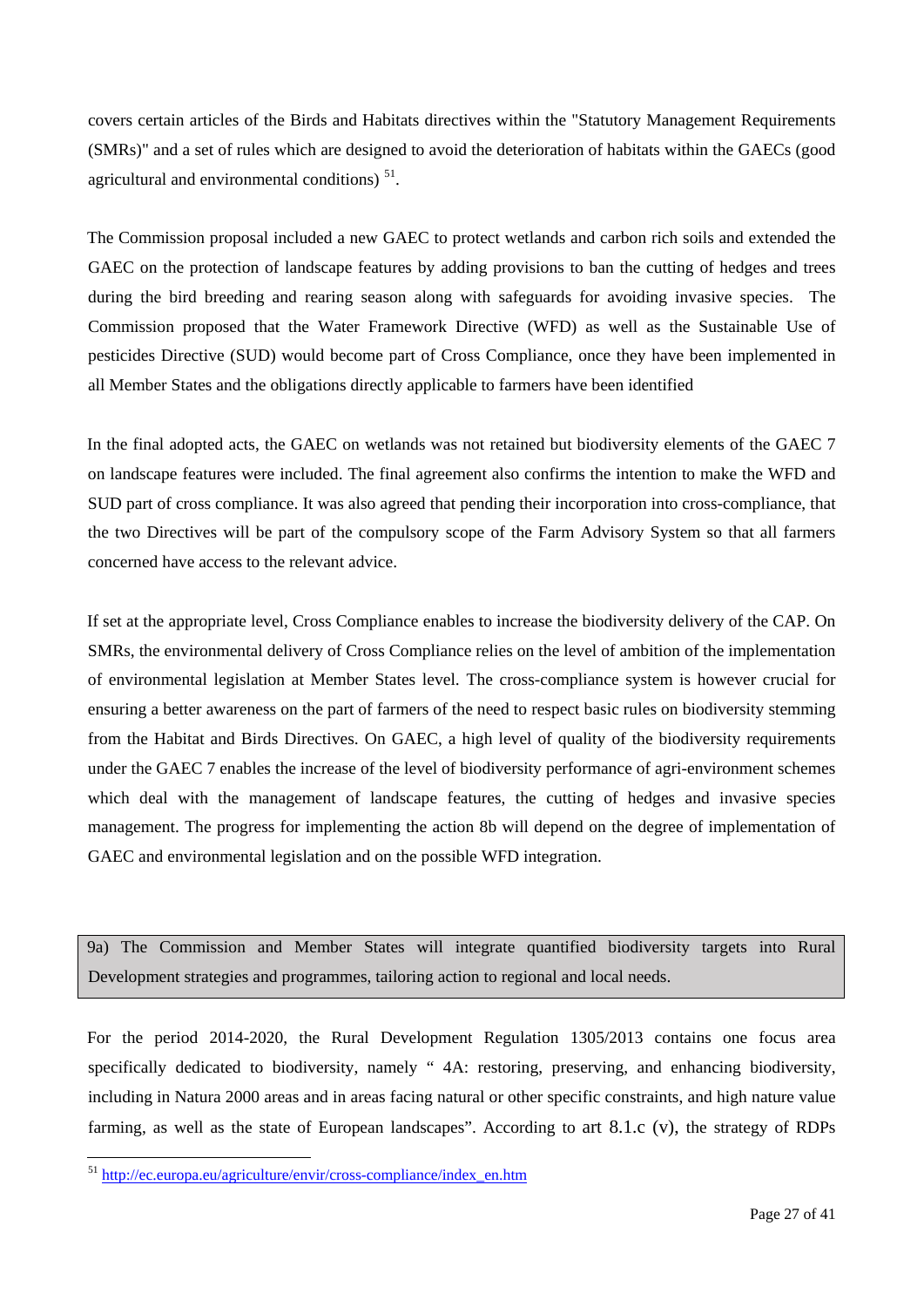should describe appropriate approaches towards the specific needs of Natura 2000 areas. RDPs contain one quantified target on biodiversity[52](#page-28-0) "*T9: percentage of agricultural land under management contracts supporting biodiversity and/or landscapes"*. The programmes do not specify the funding allocation to biodiversity (Focus Area 4), but instead designate the allocation at the priority level (Priority 4), which covers all environmental objectives. There are other priorities and focus areas which will deliver environmental benefits (including indirectly for biodiversity) such as improving water management linked to improved management of fertilizers and pesticides, preventing soil erosion and improving soil management, reducing GHG and ammonia emissions and promoting carbon conservation and sequestration.

For the second Pillar, the situation at the time of finalizing the present document (25/08/2015) was that a total of 73 RDPs had been adopted out of a total of 118 representing nearly three quarters of the Rural Development budget and 25 out of 28 Member States. An analysis of these approved programmes indicates that around 19.1% of the UAA is covered by biodiversity-related measures with very large disparities between Member States and regions (**Figure 9**). These disparities can be explained by i) the different levels of biodiversity ambition across the Member States/Regions; ii) differences in the structure of the RDPs (some RDPs have numerous, very specific Agri Environment and Climate Change Measures – AECMs whereas in others the approach is more generic); and iii) differences in the way that the Member States have calculated the area covered by the RDP measures for indicator T9 (in some RDPs, only the areas where dark green AECMs are applied are taken into account, whereas in others, the area reported under indicator T9 covers a broader set of AECMs and Organic farming measures). A more precise and definitive conclusion regarding the percentage of UAA under biodiversity measures will require a more detailed assessment applying standardized methodologies across all the RDPs. As regards environment funding, on the basis of the 73 approved RDPs on 25/08/2015, around 44.2% of the total EAFRD budget has been allocated to Priority 4 and, for the measures considered individually, 4% to M08 (forest measures), 18,5% to M10 (agrienvironment-climate measures), 5,8% to M11 (organic farming), 0,7% to M12 (Natura and WFD payments) and 15,6% to M13 (Natural Constraints Areas).

<span id="page-28-0"></span> <sup>52</sup> Annex IV.4 of R 808/2014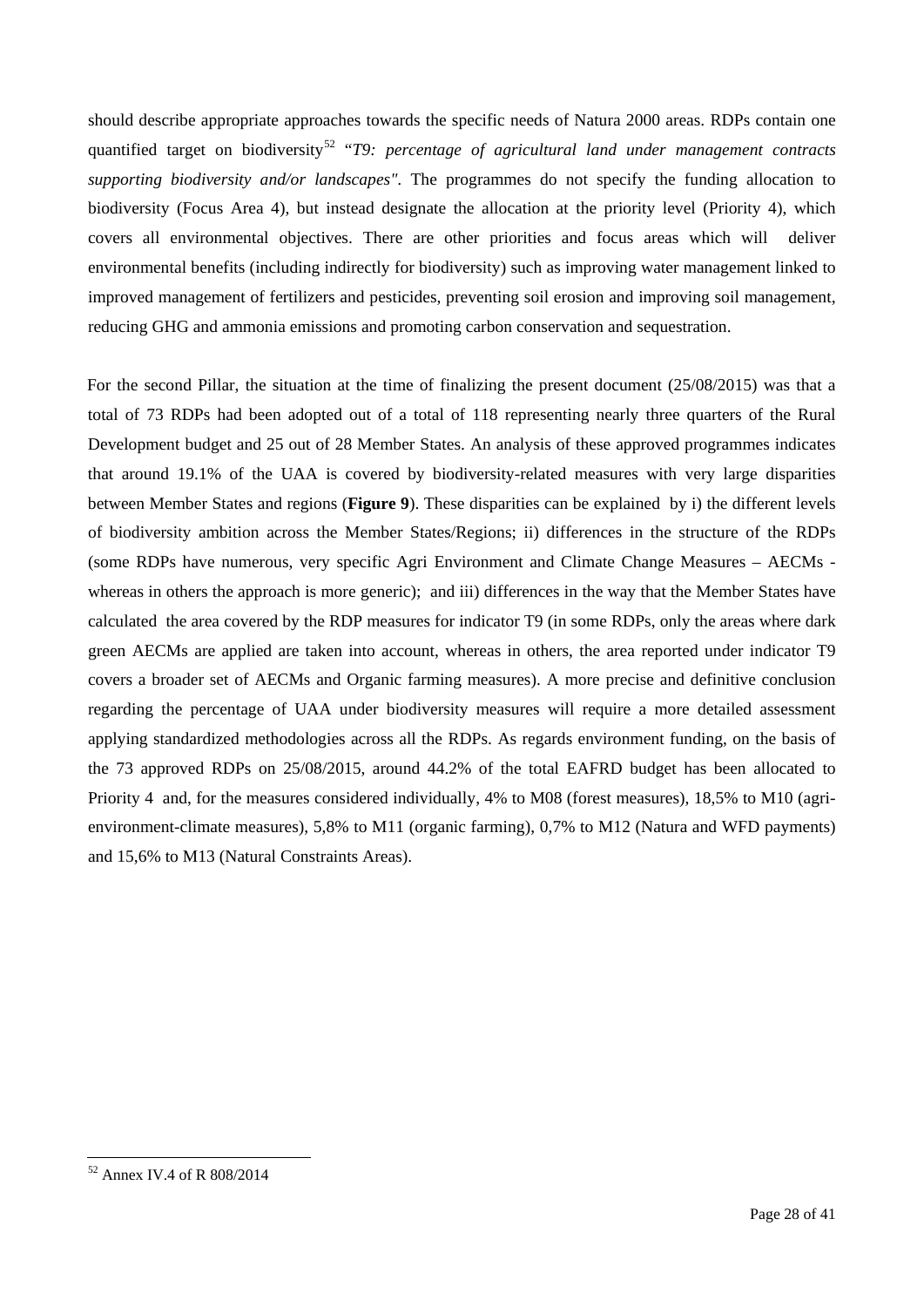### **Figure 9 - CAP CMEF indicator T9: percentage of agricultural land under management contracts supporting biodiversity and/or landscapes (as of 25/08/2015 – approved RDPs only)**



Source: Database DG ENV B1

9b) The Commission and Member States will establish mechanisms to facilitate collaboration among farmers and foresters to achieve continuity of landscape features, protection of genetic resources and other cooperation mechanisms to protect biodiversity.

The Commission has provided the legal basis for mechanisms to facilitate collaboration among farmers and foresters on the continuity of landscape features, the protection of genetic resources and other mechanisms to protect biodiversity. This is especially made possible thanks to the agri-environmental payments which can be granted to group of farmers and the cooperation measure. The success of these measures in the second half of the strategy's implementation will depend on the establishment of implementation schemes at the Member States level. It is further to be seen whether the effectiveness of the interventions could be improved by targeting the implementation of biodiversity-related measures on specific area where biodiversity improvement can be achieved if common action are undertaken, and also by increasing the ambition of biodiversity measures in biodiversity-rich areas.

10) The Commission and Member States will encourage the uptake of agri-environmental measures to support genetic diversity in agriculture and explore the scope for developing a strategy for the conservation of genetic diversity.

In several countries, populations of native breeds, although generally well adapted to local circumstances and resources, remain in critically low numbers, being replaced by a few and widespread highly productive breeds, introduced for this purpose. The fact that native breeds make up only a small part of the total population, and that a high percentage of native breeds are endangered indicates a risk of loss of biodiversity. Although data are available for only a few countries, these indicate that many native cattle breeds are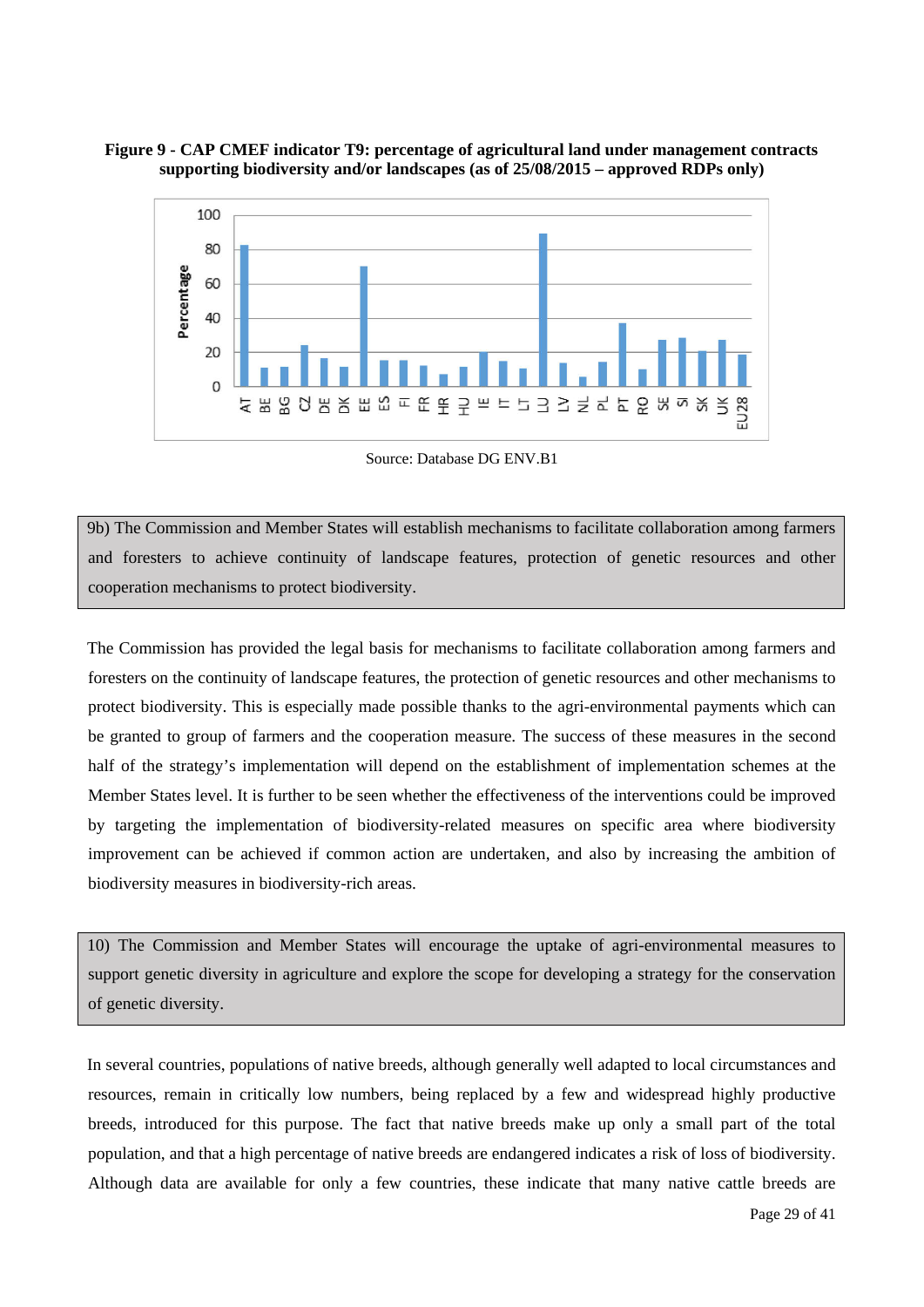endangered<sup>53</sup>. Overall, the situation is a cause of concern. On plant diversity, data is still not available to enable any conclusion to be drawn.



**Figure 10 - Evolution of native population sizes and endangered breeds (cattle)**

The **Rural Development Programmes** (RDPs) contribute through agri-environment-climate measures to agricultural genetic resource conservation at the farm level and encourages farmers to preserve local breeds and crops by rewarding them and other beneficiaries who engage in conserving agricultural genetic resources or undertake dissemination and advisory actions. Genetic resources-related actions were programmed in 26 Member States, with 72,193 contracts and some EUR 266 million (EAFRD) and EUR 424,5 million total public expenditure paid out in the period 2007-2013. An analysis of the measures concerning the conservation and use of agricultural genetic resources will be carried out after the adoption of all the RDPs for the period 2014-2020.

There is an ongoing **Preparatory Action** "EU plant and animal genetic resources" tabled by the European Parliament. The consortium officially started its work in July 2014 and progress of the activities can be followed on the website http://www.geneticresources.eu/. The aim of the preparatory action is to deliver inputs on how to improve communication, knowledge exchange and networking among all the actors potentially interested in activities related to the conservation of genetic resources in agriculture.

<span id="page-30-0"></span> <sup>53</sup> EEA (2015) Livestock genetic diversity (SEBI 006) - Assessment published May 2010

[http://www.eea.europa.eu/data-and-maps/indicators/livestock-genetic-diversity/livestock-genetic-diversity-assessment](http://www.eea.europa.eu/data-and-maps/indicators/livestock-genetic-diversity/livestock-genetic-diversity-assessment-published)[published](http://www.eea.europa.eu/data-and-maps/indicators/livestock-genetic-diversity/livestock-genetic-diversity-assessment-published)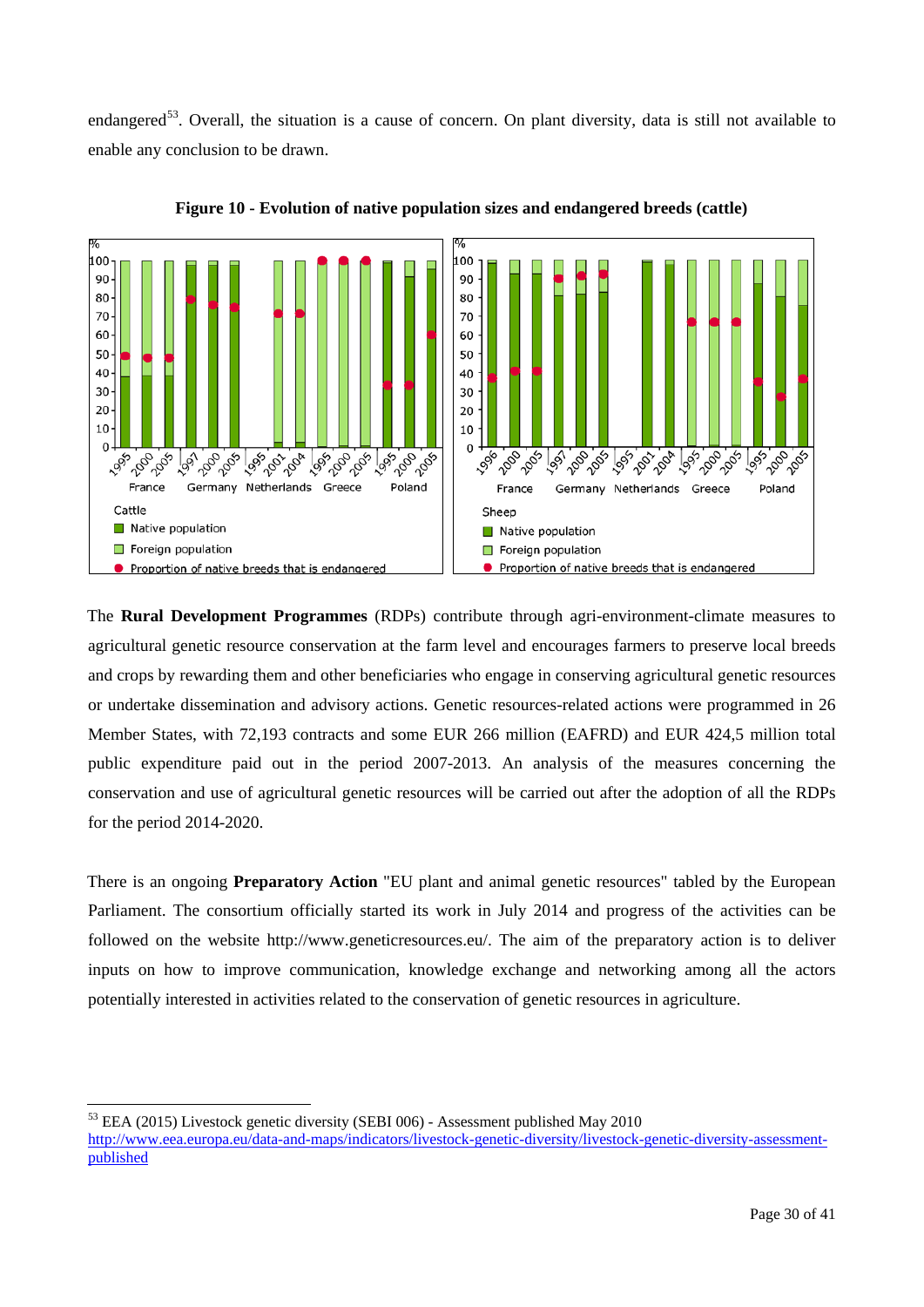In the context of the **European Innovation Partnership** (EIP-AGRI), a Focus Group on "Genetic resources: co-operation models" has been conducted. The reports of the meetings and preliminary outputs of the Focus Groups are available on the EIP-AGRI website<sup>54</sup>. In **Horizon 2020**, the research work programme for 2014-2015, the budget allocated to topic SFS-7 "Genetic resources and agricultural diversity for food security, productivity and resilience" in Societal Challenge 2 (Food Security, Sustainable Agriculture and Forestry, Marine, Maritime and Inland Water Research and the Bioeconomy) amounts to 30 EUR million. In 2014, three projects (two on plants and one on animals) were selected for funding. In addition, other topics contribute to fund research aimed at the conservation of agricultural biodiversity. Efforts on agricultural genetic resources will continue in the work programme for 2016-2017.

The EU programme<sup>[55](#page-31-1)</sup> on the conservation of genetic resources in agriculture established conservation activities, both *in situ* and *ex situ.* These actions enhanced the morphological and genetic knowledge of plant genetic resources and the dissemination of results to end-users. The programme resulted in the collection and characterisation of several thousands of new accessions and the establishment of conservation infrastructures, databases, core collections, gene banks, and accession catalogues.

With regard to legislation, the Commission adopted two directives<sup>[56](#page-31-2)</sup> in 2008-09 on conservation of landraces and local varieties to support the conservation *in situ* of genetic resources. In 2010, the Commission adopted a Directive on fodder-plant seed mixtures with the aim of conserving traditional seed mixtures.<sup>[57](#page-31-3)</sup> In addition, the Commission has adopted in 2014 the implementing legislation<sup>[58](#page-31-4)</sup> concerning in particular the identification of conservation varieties of fruit plants and authorising their marketing as set out by Directive 2008/90/EC; its entry into force is foreseen on 1/1/2017.

In 2014, the European Commission presented a proposal to amend existing legislation on zootechnics<sup>59</sup>. The objective is to set up at EU level the zootechnical and genealogical conditions for trade in and imports into the European Union of breeding animals and their germinal products. This proposal also provides the

<span id="page-31-1"></span><span id="page-31-0"></span> $^{54}$  <http://ec.europa.eu/eip/agriculture/en/content/genetic-resources-cooperation-models><br> $^{55}$  Council Regulation (EC) 870/2004 of 24 April 2004 establishing a Community programme on the conservation, characterisation, collection and utilisation of genetic resources in agriculture and repealing Regulation (EC) No 1467/94.

<span id="page-31-2"></span><sup>56</sup> Directive 2008/62/EC:

<http://eur-lex.europa.eu/legal-content/EN/TXT/?qid=1399552280672&uri=CELEX:32008L0062> and Directive 2009/145/EC:

<span id="page-31-3"></span>[http://eur-lex.europa.eu/legal-content/EN/TXT/?qid=1399552442848&uri=CELEX:02009L0145-20130828.](http://eur-lex.europa.eu/legal-content/EN/TXT/?qid=1399552442848&uri=CELEX:02009L0145-20130828)<br><sup>57</sup> Directive 2010/60/EU:<br>http://eur-lex.europa.eu/legal-content/EN/TXT/?qid=1399553530246&uri=CELEX:32010L0060.

<span id="page-31-4"></span>http://eur-lex.europa.eu/legal-content/EN/TXT/?qid=139953533030246 content content content content of suppliers and of varieties, 2014/98 on genus, implementing Directive 2008/90/EC

<span id="page-31-5"></span><sup>59</sup> http://ec.europa.eu/food/animal/zootechnics/docs/Zootechnics\_2014\_Proposed\_Regulation\_en.pdf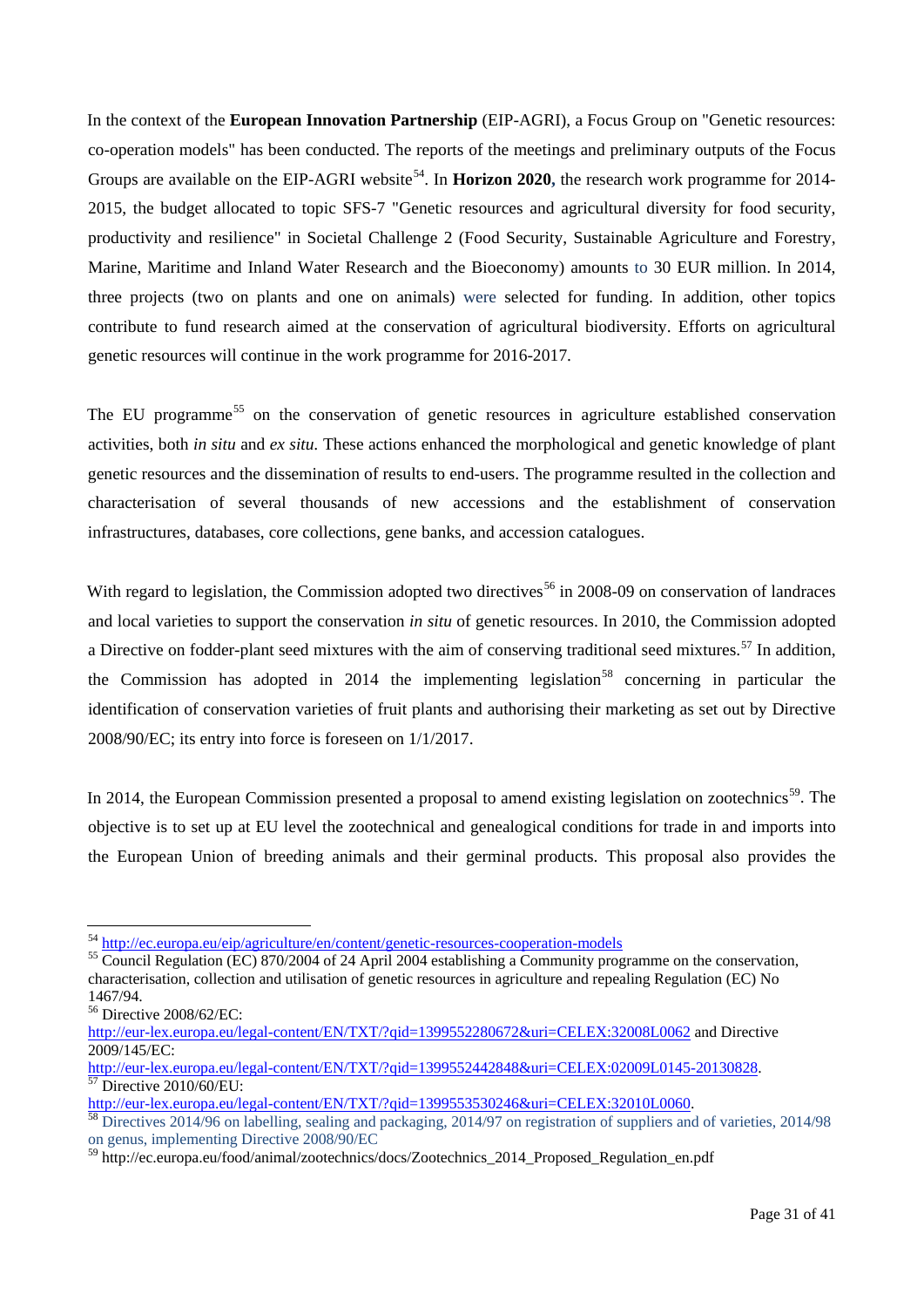Commission with the necessary authority to take action where there is a risk to the protection of genetic diversity, including for domestic animals.

## **Target 3b – Increase the contribution of forestry to maintaining and enhancing biodiversity**

**By 2020, Forest Management Plans or equivalent instruments, in line with Sustainable Forest Management (SFM), are in place for all forests that are publicly owned and for forest holdings above a certain size\*\* (to be defined by the Member States or regions and communicated in their Rural Development Programmes) that receive funding under the EU Rural Development Policy so as to bring about a measurable improvement(\*) in the conservation status of species and habitats that depend on or are affected by forestry and in the provision of related ecosystem services as compared to the EU 2010 Baseline.** 

**(\*) Improvement is to be measured against the quantified enhancement targets for the conservation status of species and habitats of EU interest in Target 1 and the restoration of degraded ecosystems under target 2.**

**(\*\*) For smaller forest holdings, Member States may provide additional incentives to encourage the adoption of Management Plans or equivalent instruments that are in line with SFM.**

*Socio-economic benefits of reaching this target: Some studies indicate that the potential value of the services delivered by healthy forest ecosystems significantly exceeds that of timber production. The total value of marketed non-wood goods from European forests was over 2.75 billion EUR in 2010, including products such as cork, wild mushrooms, game, fruit and nuts, raw materials for medicines, colorants and aromatic products, wild honey and bee wax, to name just a few[60](#page-32-0). The same report underlines that forests are a major source of benefits for society: almost 4 million people in Europe earn their living in forestry and forest-based industries; forests protect settlements and infrastructure against natural and human-induced hazards; offer recreation opportunities, spiritual and cultural values and innumerable physical and mental health benefits . A recent study[61](#page-32-1) of an urban forest in Germany found that it delivered multiple ecosystem services worth some €27 million per year – or just under €12,000/ha/year, related to local climate regulation, recreation, water retention and flood protection, erosion control, carbon sequestration and air quality improvement.. The UK Natural Capital Committee Report[62](#page-32-2) (2015) finds that an increase of 750 000ha of woodlands would deliver net economic benefits of nearly GBP 550m per annum across Great-*

<span id="page-32-0"></span> <sup>60</sup> FOREST EUROPE, UNECE and FAO 2011: State of Europe's Forests 2011. Status and Trends in Sustainable Forest Management in Europe[. http://www.foresteurope.org/full\\_SoEF](http://www.foresteurope.org/full_SoEF)<br><sup>61</sup> Lukas Sieberth (2014) Inwertsetzung von Ökosystemdienstleistungen - Eine objektive Bewertung auf lokaler Ebene –

<span id="page-32-1"></span>Remscheid

<span id="page-32-2"></span> $62$  The State of Natural Capital: Third Report to the Economic Affairs Committee (2015)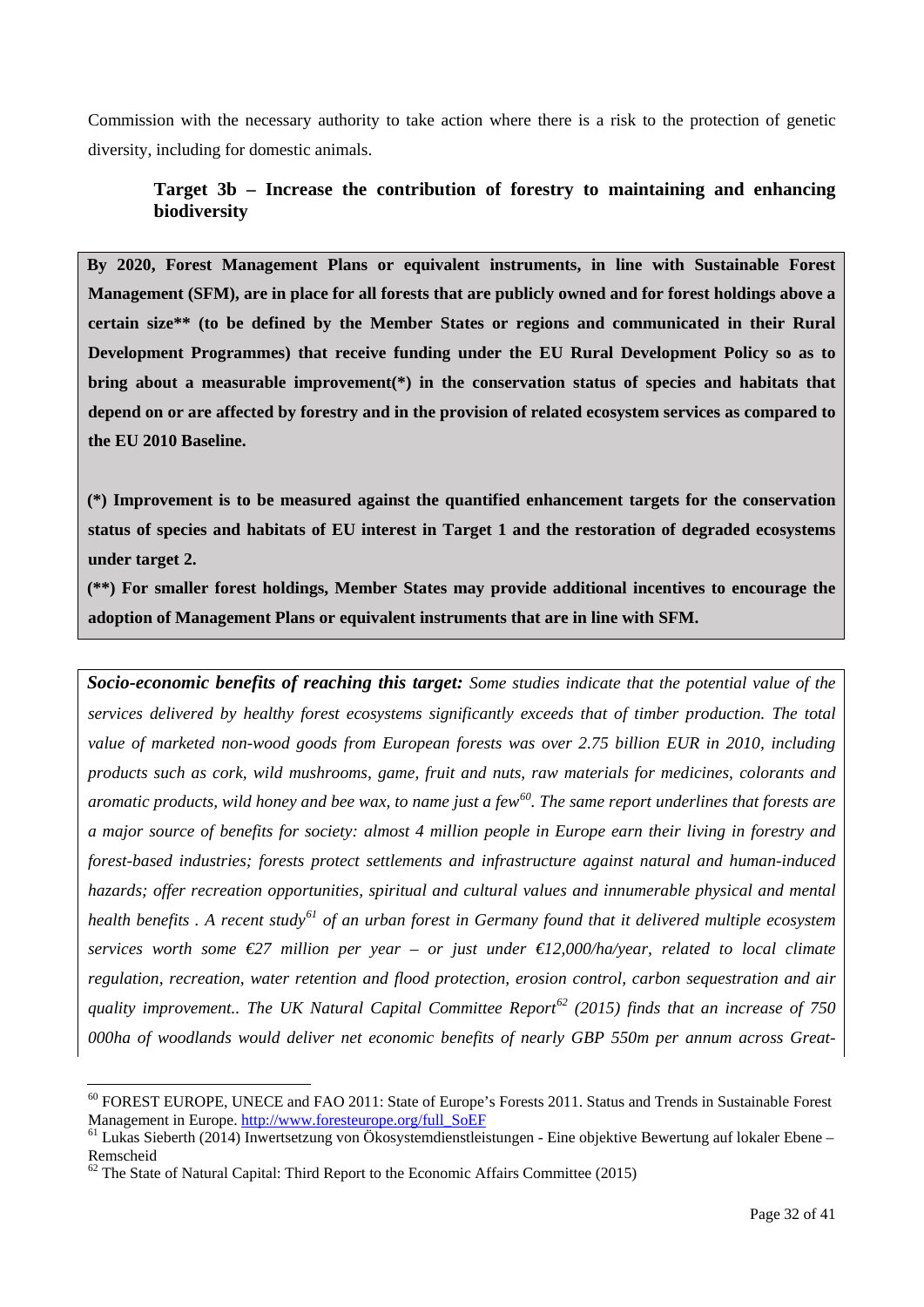*Britain; including market and non-market values from timber, recreation and impacts on greenhouse gases, with a benefit-cost ratio ranging from 5:1 to 6:1.*

This target aims to use EAFRD funding to encourage the systematic use of forest management plans (or equivalent) with biodiversity measures that contribute to the targets in the EU Biodiversity Strategy.

#### **Box 4 - The EU Forest Strategy**

In 2013 the Commission adopted the New EU Forest Strategy<sup>[63](#page-33-0)</sup> in response to new challenges facing forests and the forest sectors, to the increasing demands put on forests, and to the significant societal and political changes that have affected them over the last 15 years. The Strategy has three guiding principles:

- *Sustainable forest management* and the multifunctional role of forests, delivering multiple goods and services in a balanced way and ensuring forest protection;
- *Resource efficiency*, optimising the contribution of forests and the forest sector to rural development, growth and job creation; and
- *Global forest responsibility*, promoting sustainable production and consumption of forest products.

The strategy defines sustainable forest management as '**using forests and forest land in a way, and at a rate, that maintains their biodiversity**, productivity, regeneration capacity, vitality and their potential to fulfil, now and in the future, relevant ecological, economic and social functions, at local, national, and global levels, **and that does not cause damage to other ecosystems**'.

The State of Nature in the EU brings together a wealth of information on the assessment of conservation status of species and habitats protected under EU nature legislation. However, European-wide harmonised data is widely lacking or not available at EU level for other habitats and species, and in particular for forest areas outside Natura 2000 sites. It has to be noted that while there is not a common forest policy, the EU has, while fully respecting the principle of subsidiarity, a long history of contributing through its policies to implementing sustainable forest management and to Member States' decisions regarding forests.

## **Measurable improvement in the conservation status of species and habitats that depend on or are affected by forestry and in the provision of ecosystem services as compared to the EU2010 Baseline**

When using the information reported under the Habitats and Birds Directives (see target 1 for further explanation of the reporting process) a comparison is made between the status of species and habitats of

<span id="page-33-0"></span> <sup>63</sup> [http://ec.europa.eu/agriculture/forest/strategy/index\\_en.htm](http://ec.europa.eu/agriculture/forest/strategy/index_en.htm)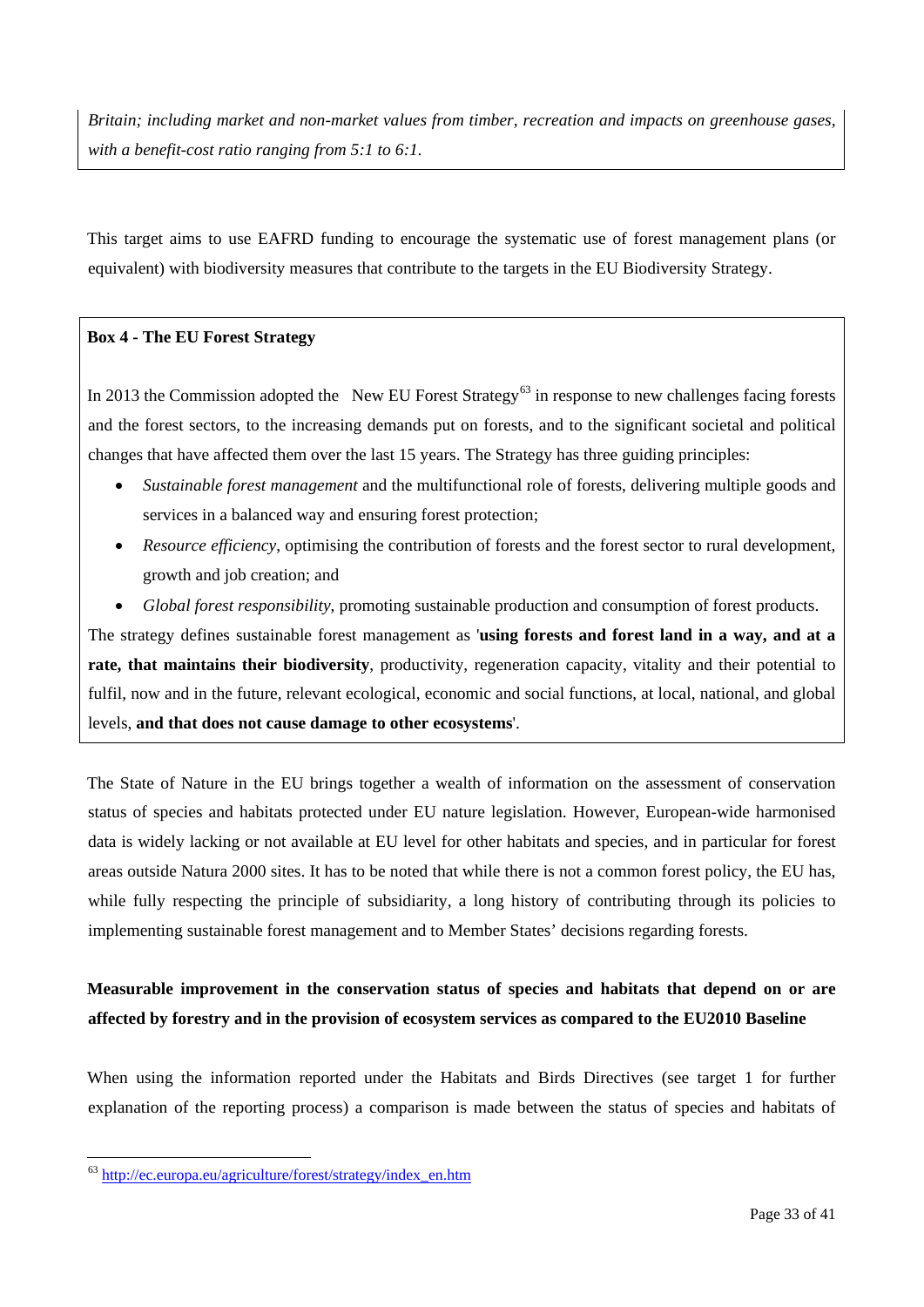Community interest associated with woodland/forest in the period 2001-2006 and the status of the same species and habitats in the period 2007-2012, there is no significant improvement. In relation to Annex I habitats from the Habitats Directive, favourable conservation assessments have decreased from nearly 17% to about 15% and the vast majority of individual assessments – about 80 per cent - remain unfavourable/unknown or have deteriorated. There is considerable variation across Europe's biogeographical regions: whereas in the Atlantic, Boreal and Steppic regions no woodland/forest habitats were found to be in a 'favourable' state over 30% in the Mediterranean and over 20% in the Alpine regions achieved favourable status.

#### **Figure 11 - Change (2007-2012 vs 2001-2006) in conservation status for Annex I habitats associated with woodland and forest ecosystem at EU 27 level**



#### Source: EEA 2015

The conservation status of 26% of species associated with woodland/forest is favourable but around 70% are unfavourable/unknown or have deteriorated. The overall picture is therefore mixed.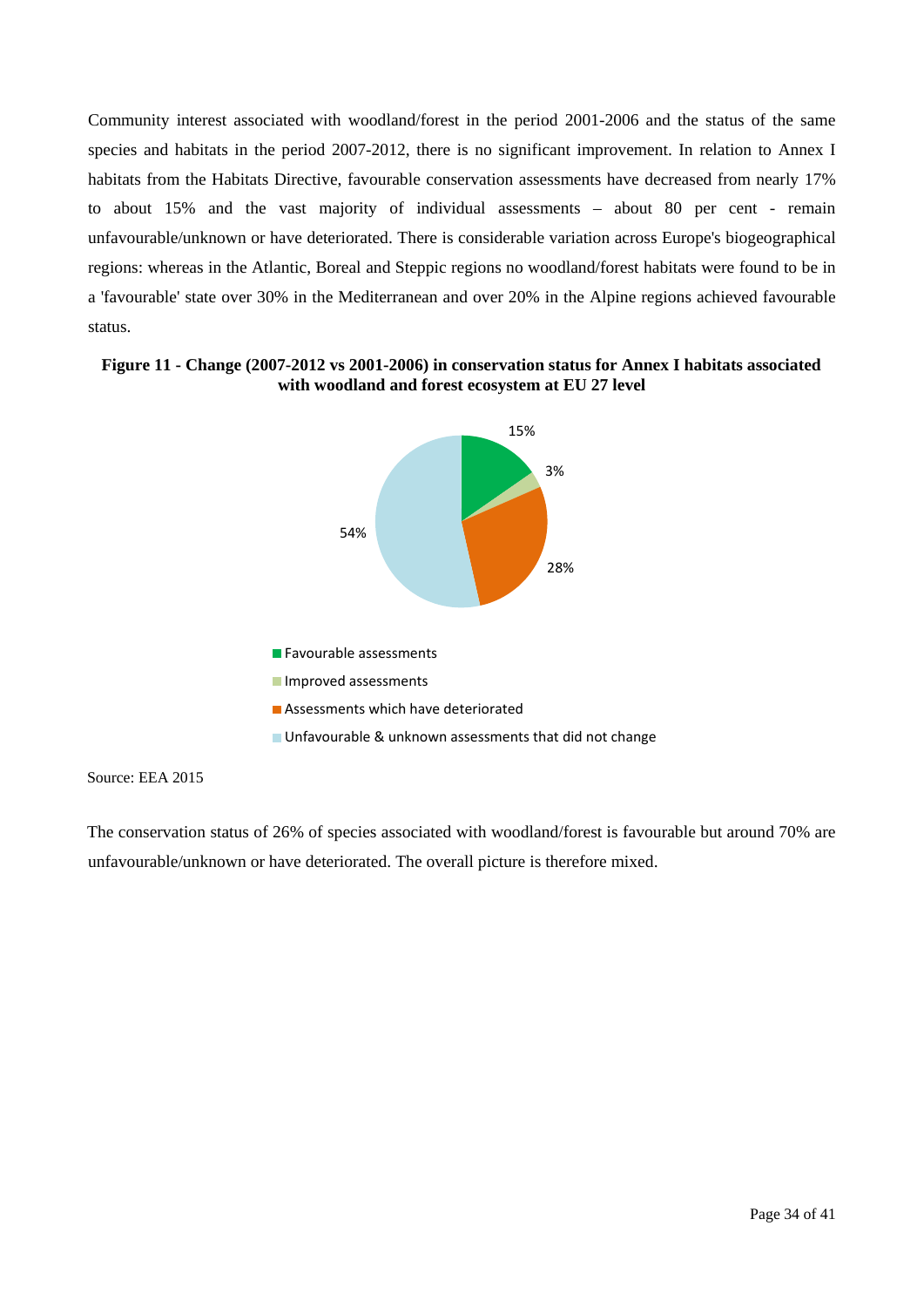#### **Figure 12 – Changes in conservation status for non-bird species associated with woodland and forest ecosystems (2007-12)**



**Assessments which have deteriorated** 

**Unfavourable and unknown assessments that did not change** 

#### **Box 5: The importance of Europe's forests**

From a historical low point about 200 years ago, Europe's forests have been recovering to cover some 40% of the EU territory today. A variety of different forest types cover the various geographical regions of Europe. They are remarkable ecosystems and a precious natural resource in many different ways. Among other things, they are home to many animals and plants; they protect us from floods and landslides; they remove carbon from the atmosphere and lock it away in their soils and biomass; they provide us with wood and other forest products; they are a source of employment; and they offer us a place for leisure and recreation. More than a quarter (26%) of EU forest and woodland are protected under Natura 2000.

In a global context, forest ecosystems in the EU are relatively young, uniform, intensely managed and fragmented. Very few natural, untouched forest ecosystems are left. Forest area increased by around 0.4% per year in recent decades but the rate of growth is currently slowing is down in several countries. Similarly, wood harvests were below annual growth and hence the wood volume in forests has increased for many years. Yet global competition for resources sharpens up, including for wood<sup>[64](#page-35-0)</sup> and current EU policies to grow the bio-economy and the use of renewable energy sources<sup>[65](#page-35-1)</sup> are likely to reinforce this global megatrend, driving the demand for timber and wood further up in the years to come.

European forests are largest reservoir of biodiversity compared to other terrestrial ecosystems. Nearly a quarter of the EU forest area is protected under Natura 2000 and 50% of the Natura 2000 network is covered by forest ecosystems.

<span id="page-35-1"></span><span id="page-35-0"></span><sup>&</sup>lt;sup>64</sup> <http://www.eea.europa.eu/soer><br><sup>65</sup> <http://ec.europa.eu/energy/en/topics/renewable-energy>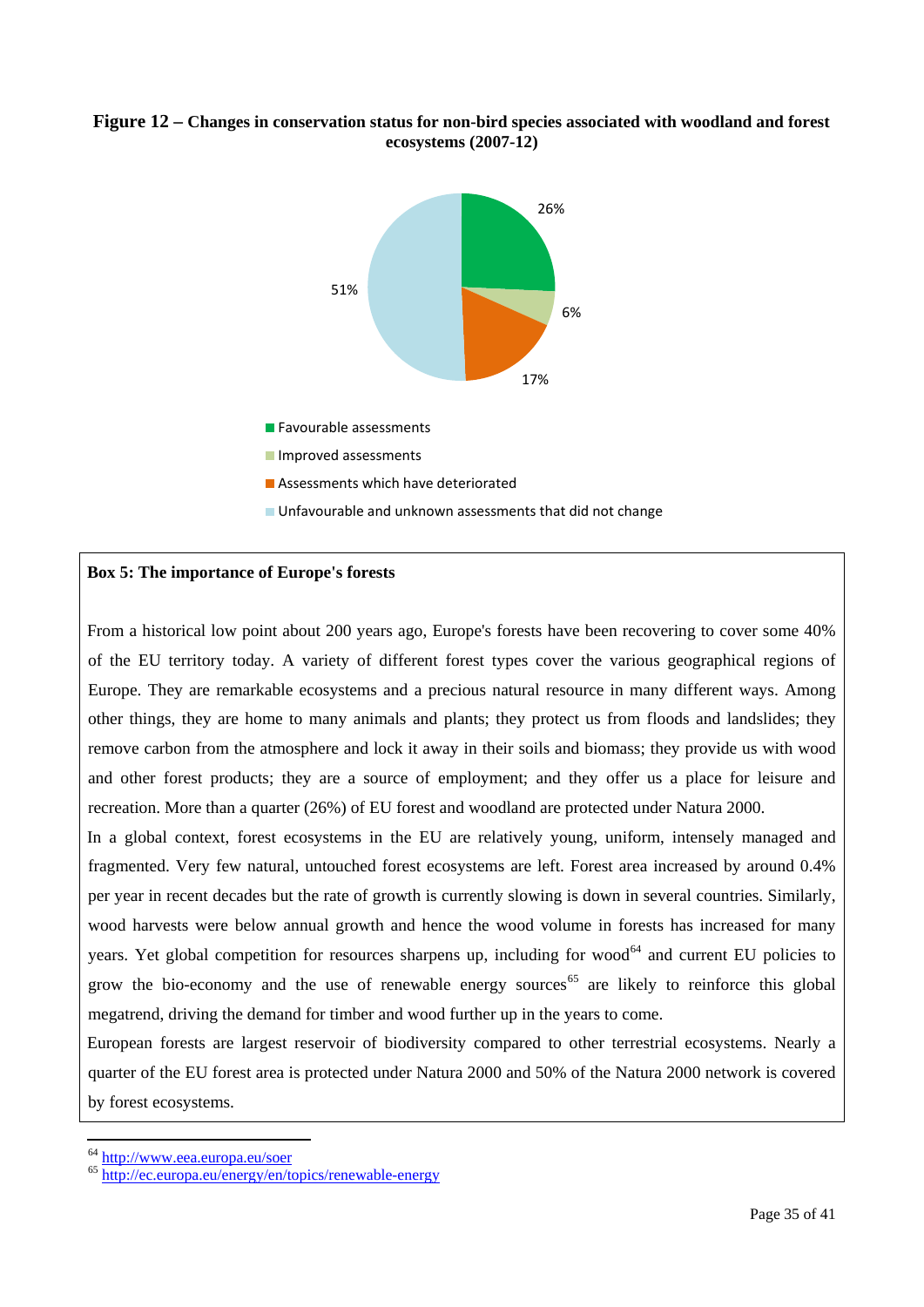Forests are also an important source of income both for many of the estimated 16 million private forests owners (some 60% of the EU forest area) but also for publicly owned forests. They contribute to rural development and provide some three million jobs. Wood is still the main source of financial revenue from forests, and an important raw material for bio-based industries.

## *PROGRESS IN IMPLEMENTING ACTIONS*

11a) Member States and the Commission will encourage the adoption of Management Plans, *inter alia* through use of rural development measures and the LIFE+ programme.

With 90% of total EU funding for forestry measures, the Rural Development Regulation is also the key financial resource to implement the EU Biodiversity Strategy in forest ecosystems.

The estimated annual cost for managing the Natura 2000 network is around  $\epsilon$  6 billion and approximately half of the network is comprised of forested land. During the period 2007-2013,  $\epsilon$ 5.4 billion was available for forestry measures under EAFRD: a similar level of funding is foreseen for the period 2014-2020<sup>66</sup>. Under the Rural Development Regulation, the receipt of support for holdings above a certain size threshold (to be determined by the Member State) shall be conditional upon the existence of a forest management plan or equivalent During the negotiations of the 2014-20 Rural Development Programmes EU Member States and regions were therefore encouraged to draw up new forest management plans where they do not exist yet, and to include in them a number ofbiodiversity-positive measures.

At the moment it is too early to assess to what extent Member States will include forestry related measures, including biodiversity positive measures, under the Rural Development Regulation.

11b) Member States and the Commission will foster innovative mechanisms (e.g. Payments for Ecosystem Services) to finance the maintenance and restoration of ecosystem services provided by multifunctional forests.

As mentioned under Target 2, action 5 the EU initiative on **Mapping and Assessment of Ecosystems and their Services** (MAES) will provide spatially referenced information on ecosystem condition and related ecosystem services. This information will facilitate spatial planning and other decision processes. Under this initiative, a dedicated pilot study on forest aiming to identify available knowledge that can be used to map forest ecosystems and assess their condition and the services they provide was set up. On  $2<sup>nd</sup>$  December 2014, a dedicated workshop on "Mapping and Assessment of Ecosystems and their Services (MAES) in forest environment" was held with the participation of representatives from Member States, relevant

<span id="page-36-0"></span> <sup>66</sup> [http://ec.europa.eu/agriculture/forest/strategy/index\\_en.htm](http://ec.europa.eu/agriculture/forest/strategy/index_en.htm)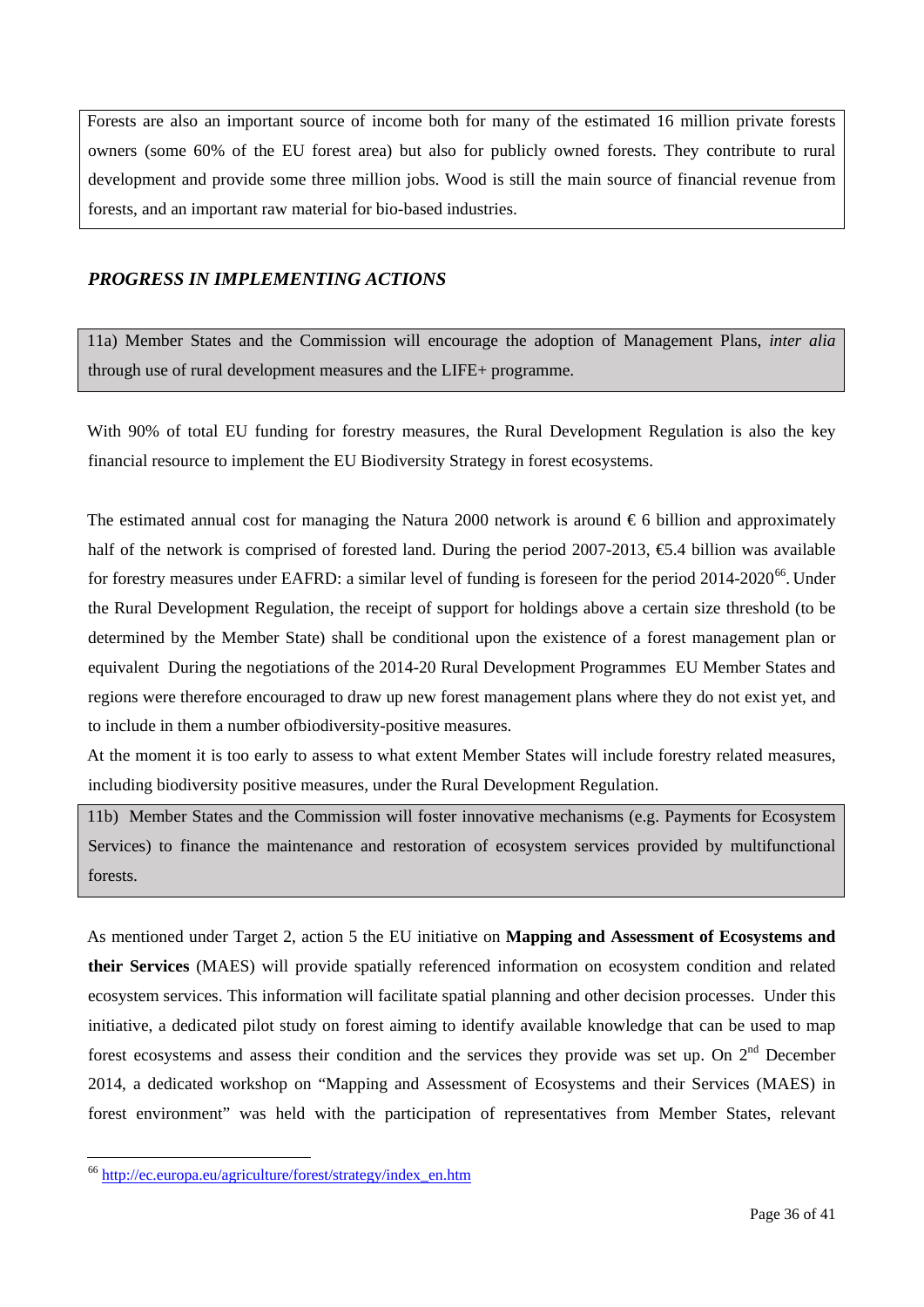stakeholders and international organizations. In this workshop, it was agreed to test the MAES framework and indicators with real forest data and maps and to develop a guidance document to map and assess forest ecosystems and their services in EU. The final report of this work, planned for end-2015, will illustrate by means of a series of case-studies the implementation of mapping and assessment of forest ecosystem services in different contexts and at three geographical levels i.e. regional, national and European-wide. The results of this work will be published on the Biodiversity Information System for Europe (BISE) $67$ .

As indicated in the section on horizontal measures - mobilising resources to support biodiversity, the new EU financial instrument on **Natural Capital Financing Facility** (NCFF) will provide financing opportunities in the form of loans or equity investments for revenue-generating or cost-saving pilot projects promoting the preservation of natural capital, including climate change adaptation projects. Projects involving payments for the flows of benefits resulting from forest ecosystems (PES) are potentially eligible for funding. They are based on the beneficiary pays principle: the beneficiary of an ecosystem service pays the provider for securing that service. In addition to the NCFF, the European Investment Bank also provides support for forestry through priority lending streams-smaller enterprises, climate action and innovation/skills. Projects such as afforestation, renewable energy can be supported under this mechanism<sup>68</sup>.

European Member States have been developing a variety of financing mechanisms to maintain and restore forest ecosystems and their services, and they are piloting new schemes, too. Examples include PES in public forests such as the Southern Finland Forest Biodiversity Programme (METSO), the KOMET Programme for forest conservation in Finland and Sweden, or the 'Woodland Carbon Code' in the UK.

#### **Box 6: Examples of Payment for Ecosystem Services from forests**

#### **Southern Finland Forest Biodiversity Programme (METSO)**

This programme was launched in 2002 to protect forest land in Southern Finland, where most forests are in commercial use by small scale non-industrial private landowners. The pilot programme introduced new voluntary conservation measures, under which landowners could:

- Contract their land for a fixed period:
- Establish a private protected area; and
- Sell the land to the state.

This 'nature values trading' mostly led to 10-year contracts and became the flagship instrument of the

<span id="page-37-0"></span> <sup>67</sup> [http://biodiversity.europa.eu](http://biodiversity.europa.eu/)

<span id="page-37-1"></span><sup>68</sup>http://www.eib.org/attachments/general/events/20150323\_brussels\_agriculture\_rural\_development\_financing\_a\_grow ing\_forest\_sector\_en.pdf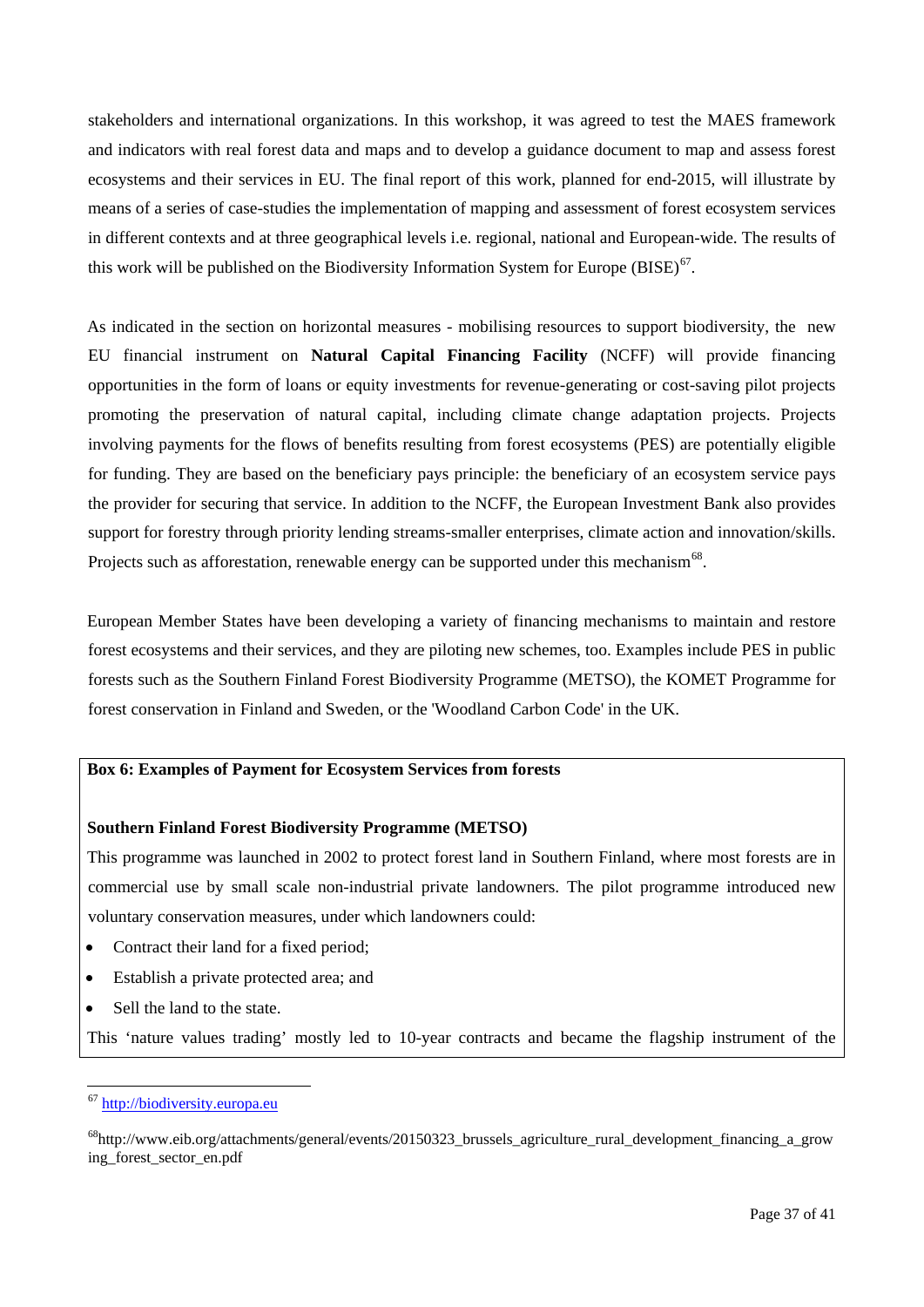METSO pilot. Implementation emphasized nature values, which the compensation incentivized protecting. After the successful pilot, it was extended across the country in 2008 through the METSO II programme, excluding only the northernmost parts of the country, where conservation was already good. The criteria for eligible sites were defined in more detail, and administrators were trained in standardized interpretation of them. Compensation was based on lost timber income only ('opportunity cost') and nature values became simply eligibility criteria, not influencing the payments. In Finland, landowners have the right, and sometimes even responsibility, to produce timber and the compensation is for giving up a part of this.<sup>[69](#page-38-0)</sup>

#### **KOMET Programme, Sweden**

This voluntary scheme, initiated by the Swedish Government and introduced in spring 2010 was a partnership of three government bodies with a budget of 11 million SEK in 2011for administrative costs and covering 9% of Sweden's forest land. It aimed to raise owners' awareness of the conservation value of biologically important forest, and encouraged them to enter nature conservation agreements or other forms of protection for them. Agreements may last for between 1 to 50 years, depending on the site's significance. Owners receive fixed-rate payments to compensate for limitations placed on their management in the interests of nature conservation. For habitat protection sites and nature reserves, owners receive full compensation plus an additional  $25\%$ .<sup>[70](#page-38-1)</sup>

#### **Mature Forest Reserves, France[71](#page-38-2)**

The focus is on water and forest fire prevention in the Massif des Maures. The service providers are the forests managed by the Office of National Forests. The mechanism consists of the water provider paying for maintaining a fuel break network, limiting the risk of wildfires, which can have negative impact on dam siltation and water quality. A study was conducted to assess the risks in case of fire. Funding comes from the Union for drinkable water distribution of the Corniche des Maures (SIDECM). The agreement duration is 4 years.

### **Romagna Acque S.p.a., Italy[72](#page-38-3)**

The aim is investing in water quality in water catchment (forest) area by a public company controlled by the local administrations (Province and Municipalities). The Dam was built in the 1982 with a capacity of 33M m3; more than 100M m3of high quality drinking water provided/year. The funding mechanisms is 25 years of constant investments in the catchment basin area (mainly forest area): an almost fixed amount of 4% of the total company revenues from water tariff, equal to an annual PES of 500,000 - 600,000  $\in$  The cost of

<span id="page-38-0"></span><sup>&</sup>lt;sup>69</sup> Primmer et al. (2010) cited by United Nations (2014) The Value of Forests: Payments for Ecosystem Services in a Green Economy. Available at: http://www.unece.org/fileadmin/DAM/timber/publications/SP-34Xsmall.pdf

<span id="page-38-1"></span> $^{70}$  United Nations (2014) The Value of Forests: Payments for Ecosystem Services in a Green Economy. Available at: <http://www.unece.org/fileadmin/DAM/timber/publications/SP-34Xsmall.pdf><br>
<sup>71</sup> http://ec.europa.eu/environment/archives/ecoinnovation2012/2nd\_forum/presentations/session2/2-4.pdf<br>
<sup>72</sup> http://www.efi.int/files/attachments/p

<span id="page-38-2"></span>

<span id="page-38-3"></span>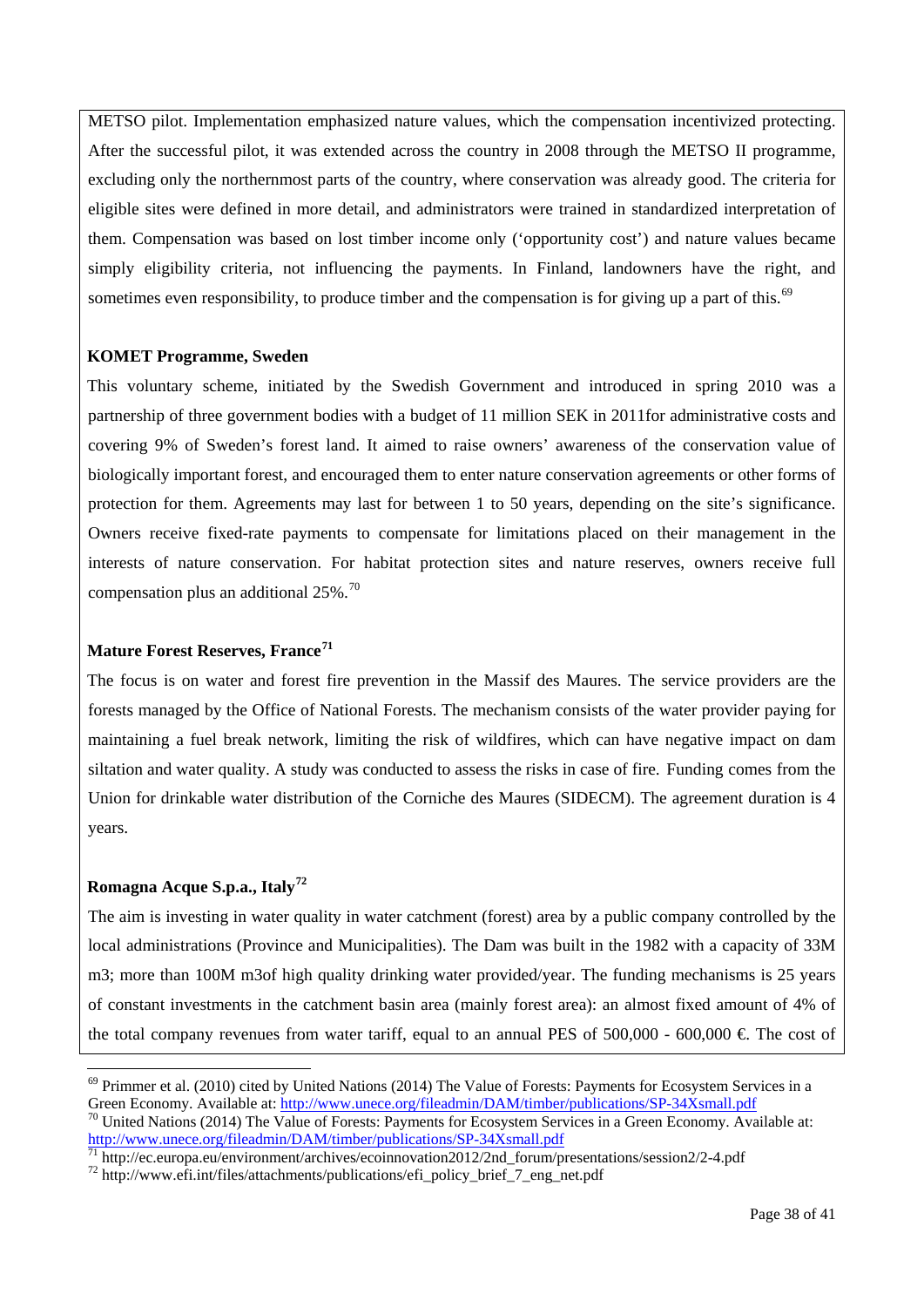removing the soil from the dam-bed could have been 10 times higher in the same period

In public payment schemes, a public body is responsible for implementation, so there is a need to show public demand for the service and the cost-effectiveness of the mechanism.<sup>[73](#page-39-0)</sup>

For example, in the water sector, public schemes are used to pay for the maintenance of forest areas and afforestation or reforestation to ensure high quality drinking water supply for municipalities.

#### **Box 7: Example of Payment for Ecosystem Services for water from forest catchment**

#### **Copenhagen Energy PES scheme**

During the last 20 years, Copenhagen Energy Corporation, which delivers drinking water to around one million consumers around Copenhagen, has seen a reduction in supply of about 14 million m<sup>3</sup> of groundwater per year. One of the largest groundwater bodies used by Copenhagen Energy is the Vigersted Well Field from which also 5 million  $m<sup>3</sup>$  per year are taken, equal to a year's consumption by 100,000 Copenhageners. Copenhagen Energy has therefore needed to protect this groundwater body through afforestation measures and the designation of well-head protection zones with no pesticides. Two forestgroundwater PES schemes have been developed to have two main effects:

- A change from agriculture to forests through afforestation of mainly broadleaf species.
- Restrictions on the use of fertilizers or pesticides in existing forest areas, and in some cases also replacing conifer stands with broadleaf tree species, to increase groundwater recharge.

To maintain quality of groundwater in the privately-owned forest adjacent to the Vigersted Well Field, Copenhagen Energy pays the private owner not to use pesticides on 95 hectares of the forest. In addition, Copenhagen Energy was able to buy 530 hectares of farm land on which broadleaf trees were then planted. Afforestation activities were implemented and managed by the state and local municipalities.<sup>[74](#page-39-1)</sup>

12) Member States will ensure that forest management plans or equivalent instruments include as many of the following measures as possible:

– maintain optimal levels of deadwood, taking into account regional variations such as fire risk or potential insect outbreaks;

<span id="page-39-0"></span><sup>&</sup>lt;sup>73</sup> United Nations (2014) The Value of Forests: Payments for Ecosystem Services in a Green Economy. Available at: http://www.unece.org/fileadmin/DAM/timber/publications/SP-34Xsmall.pdf

<span id="page-39-1"></span> $\frac{74}{14}$  Standing Forestry Committee, November (2008) cited by United Nations (2014) The Value of Forests: Payments for Ecosystem Services in a Green Economy. Available at: [http://www.unece.org/fileadmin/DAM/timber/publications/SP-](http://www.unece.org/fileadmin/DAM/timber/publications/SP-34Xsmall.pdf)[34Xsmall.pdf](http://www.unece.org/fileadmin/DAM/timber/publications/SP-34Xsmall.pdf)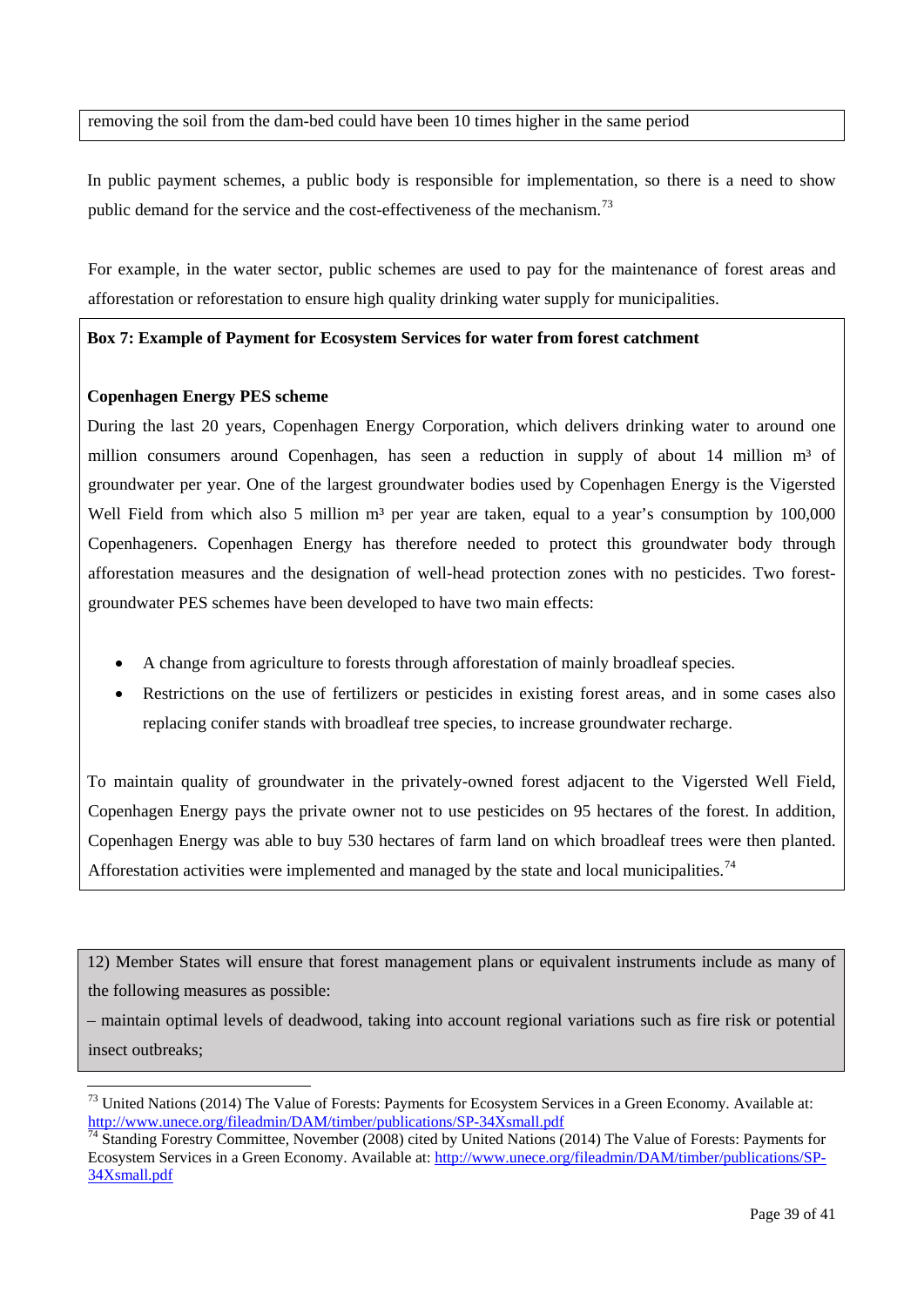– preserve wilderness areas;

- ecosystem-based measures to increase the resilience of forests against fires as part of forest fire prevention
- schemes, in line with activities carried out in the European Forest Fire Information System (EFFIS);
- specific measures developed for Natura 2000 forest sites;
- ensuring that afforestation is carried out in accordance with the Pan-European Operational Level Guidelines for SFM<sup>[75](#page-40-0)</sup>, in particular as regards the diversity of species, and climate change adaptation needs.

A Commission survey of Member States on Forest Management Plans<sup>[76](#page-40-1)</sup> provides an overview of both the official requirements and the current practice 'on the ground' in many Member States. The survey shows that there are differences in the conception and use of Forest Management Plans between countries and, in some cases, regions. From the responses received, it appears that take-up of the measures referred to in Action 12 of the EU Biodiversity Strategy is limited. However, the amounts of dead-wood left in forests are increasing and many countries do require detailed biodiversity measures e.g. biodiversity management programmes or additional guidelines in Forest Management Plans for forests in designed nature conservation areas, such as Natura 2000 sites.

Woodland and forest represent nearly half of the Natura 2000 network<sup>[77](#page-40-2)</sup> and more than one quarter of EU forests are part of Natura 2000 protected areas. Standard forest management practices apply to many of these forests, but many of them require also special measures to ensure a favourable conservation status of the forest species and habitat types covered under EU nature legislation. To help Member States determine and implement these measures, the Commission has been developing, together with Member States and stakeholders, a guide on 'Natura 2000 and Forests' which addresses some of these subjects.

The Commission has also published in June 2015, a call for tenders for a study on implementing sustainable forest management according to the EU biodiversity strategy and the EU bioeconomy strategy. This study will look, inter alia, how Forest Europe's Pan-European Operational Level Guidelines for SFM are being applied in today's forest planning, management and land-use operations in a number of EU Member States. The study will improve awareness and understanding of current practice, identify successful practices in a given regional context which may be considered 'good practice', and determine major gaps which should be addressed in the future<sup>78</sup>.

<span id="page-40-2"></span><span id="page-40-1"></span>

<span id="page-40-0"></span> $\frac{75}{76} \frac{\text{http://www.foresteurope.org/docs/MC/MC listbon resolution annex2.pdf}}{\text{http://ec.europa.eu/environment/forests/pdf/fmp_table.pdf}}$  $\frac{75}{76} \frac{\text{http://www.foresteurope.org/docs/MC/MC listbon resolution annex2.pdf}}{\text{http://ec.europa.eu/environment/forests/pdf/fmp_table.pdf}}$  $\frac{75}{76} \frac{\text{http://www.foresteurope.org/docs/MC/MC listbon resolution annex2.pdf}}{\text{http://ec.europa.eu/environment/forests/pdf/fmp_table.pdf}}$   $\frac{77}{77} \frac{\text{http://ec.europa.eu/environment/forests/pdf/fmp_table.pdf}}{\text{http://www.eea.europa.eu/publications/state-of-nature-in-the-eu/annexes-a2013f}}$  $\frac{77}{77} \frac{\text{http://ec.europa.eu/environment/forests/pdf/fmp_table.pdf}}{\text{http://www.eea.europa.eu/publications/state-of-nature-in-the-eu/annexes-a2013f}}$  $\frac{77}{77} \frac{\text{http://ec.europa.eu/environment/forests/pdf/fmp_table.pdf}}{\text{http://www.eea.europa.eu/publications/state-of-nature-in-the-eu/annexes-a2013f}}$ 

<span id="page-40-3"></span>